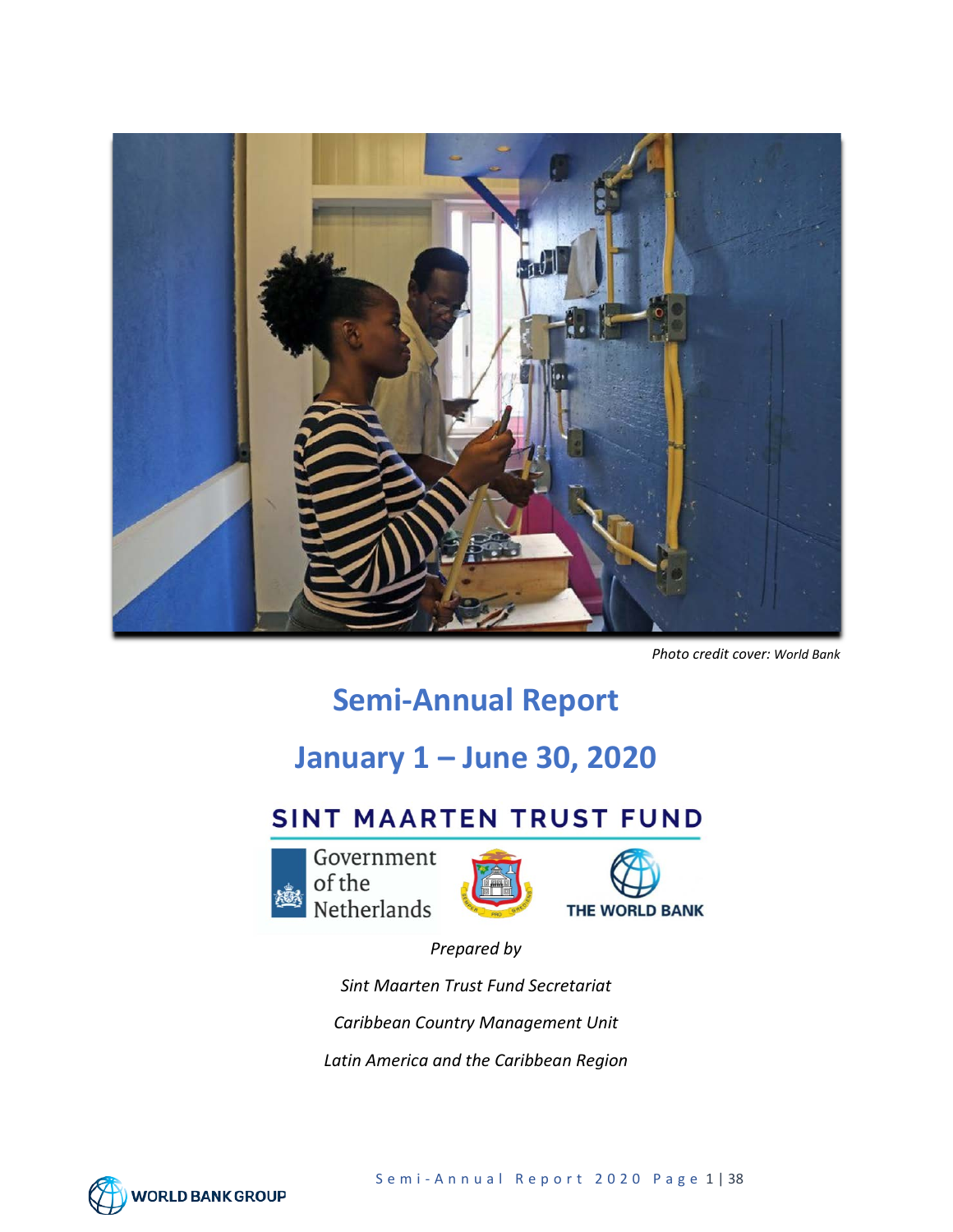# <span id="page-1-1"></span>Background

This report provides an overview of activities executed under the Sint Maarten Reconstruction, Recovery and Resilience Trust Fund (SXM TF) from January 1 to June 30, 2020.

The SXM TF was established to respond to the devastation caused by Hurricane Irma in Sint Maarten on September 6, 2017. The trust fund is financed by the Government of the Netherlands for up to 470 million euros (US\$553.4 million equivalent) and managed by the World Bank in accordance with the Trust Fund Administration Arrangement.

The SXM TF, through the parameters set out in its Strategic Framework, provides support across two dimensions: a) for the post-hurricane recovery and reconstruction of Sint Maarten, and b) for the longerterm development priorities to strengthen the country's resilience.

The SXM TF has received US \$305 million to date in two tranches from the Netherlands. Activities financed out of these funds are approved by the Steering Committee (SC), supported by a Technical Working Group (TWG), which are both comprised of representatives of Sint Maarten, The Netherlands, and the World Bank. Project activities are implemented through Recipient Executed Trust Fund (RETF) and Bank Executed Trust Fund (BETF) activities. The National Recovery Program Bureau (NRPB) implements and coordinates SXM TF activities on behalf of the Government of Sint Maarten.

As set out in the Administration Arrangement signed with the Government of the Netherlands on April [1](#page-1-0)6, 2018<sup>1</sup>, the World Bank produces an annual report for each calendar year and a semi-annual report after the closing of the World Bank's fiscal year (30 June). The current report summarizes the SXM TF's main activities, results, and unaudited financials from January 1 to June 30, 2020.

<span id="page-1-0"></span><sup>1</sup> *SXM TF Administration Arrangement*, April 16, 2018;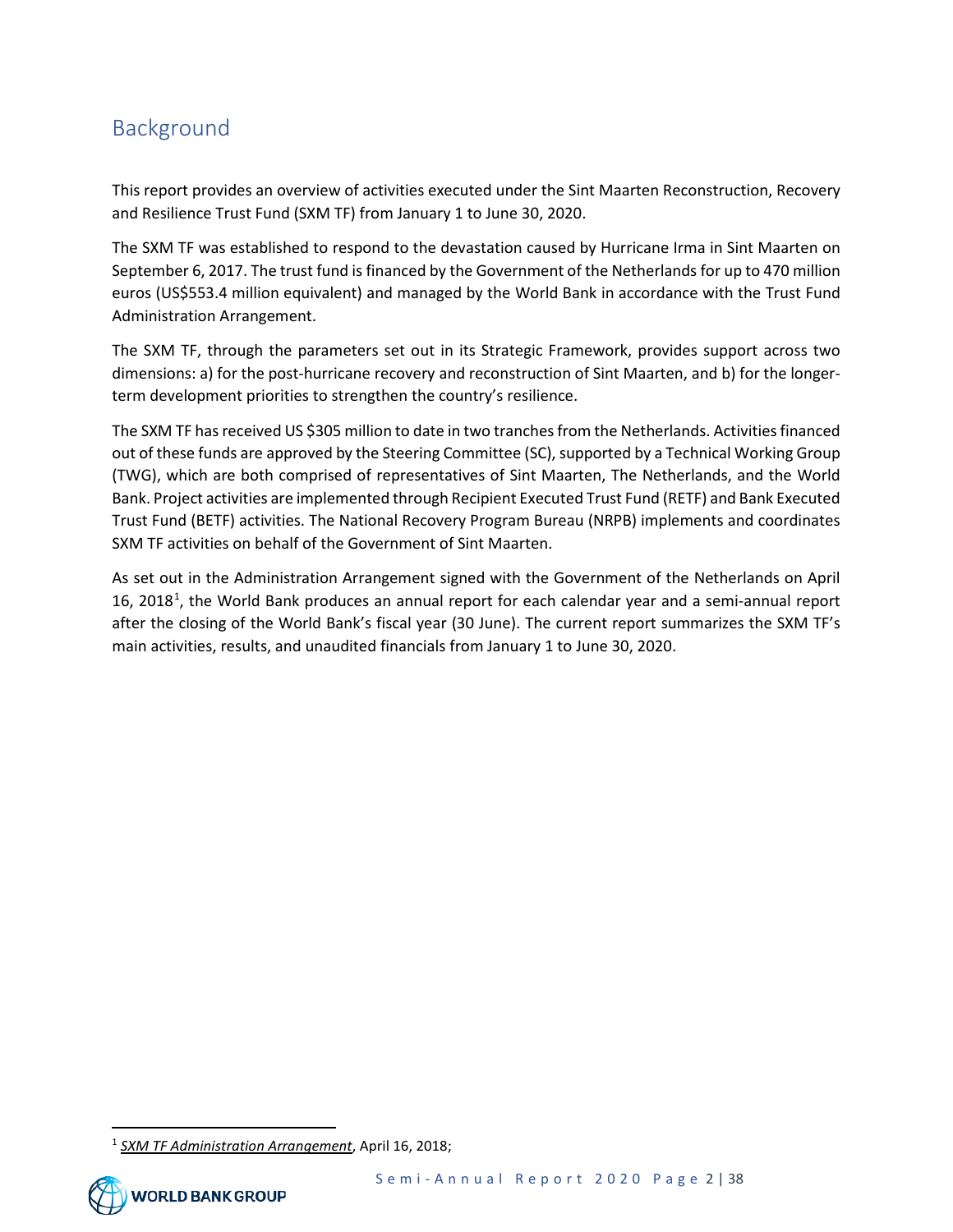# Table of Contents

| 1              |     |                                                                                       |  |  |  |
|----------------|-----|---------------------------------------------------------------------------------------|--|--|--|
| $\overline{2}$ |     |                                                                                       |  |  |  |
|                | 2.1 |                                                                                       |  |  |  |
|                | 2.2 |                                                                                       |  |  |  |
|                | 2.3 |                                                                                       |  |  |  |
| 3              |     |                                                                                       |  |  |  |
|                | 3.1 |                                                                                       |  |  |  |
|                | 3.2 |                                                                                       |  |  |  |
|                |     |                                                                                       |  |  |  |
|                |     |                                                                                       |  |  |  |
|                |     |                                                                                       |  |  |  |
|                |     |                                                                                       |  |  |  |
|                |     |                                                                                       |  |  |  |
|                |     |                                                                                       |  |  |  |
|                |     | St Maarten Civil Society Partnership Facility for Resilience Project (CSPFRP)22       |  |  |  |
|                | 3.3 |                                                                                       |  |  |  |
|                |     |                                                                                       |  |  |  |
|                |     | Public Finance, Social Insurance and Resilience Development Policy Operation 22       |  |  |  |
|                |     |                                                                                       |  |  |  |
|                |     |                                                                                       |  |  |  |
|                |     |                                                                                       |  |  |  |
|                |     |                                                                                       |  |  |  |
|                | 3.4 |                                                                                       |  |  |  |
| 4              |     |                                                                                       |  |  |  |
|                |     | 4.1 Program Implementation Capacity (project preparation, implementation, and overall |  |  |  |
|                |     |                                                                                       |  |  |  |
|                |     |                                                                                       |  |  |  |
| 5              |     |                                                                                       |  |  |  |
|                |     |                                                                                       |  |  |  |
|                |     |                                                                                       |  |  |  |
|                |     | ANNEX 2: Results Framework - Projects under implementation as of June 30, 202031      |  |  |  |

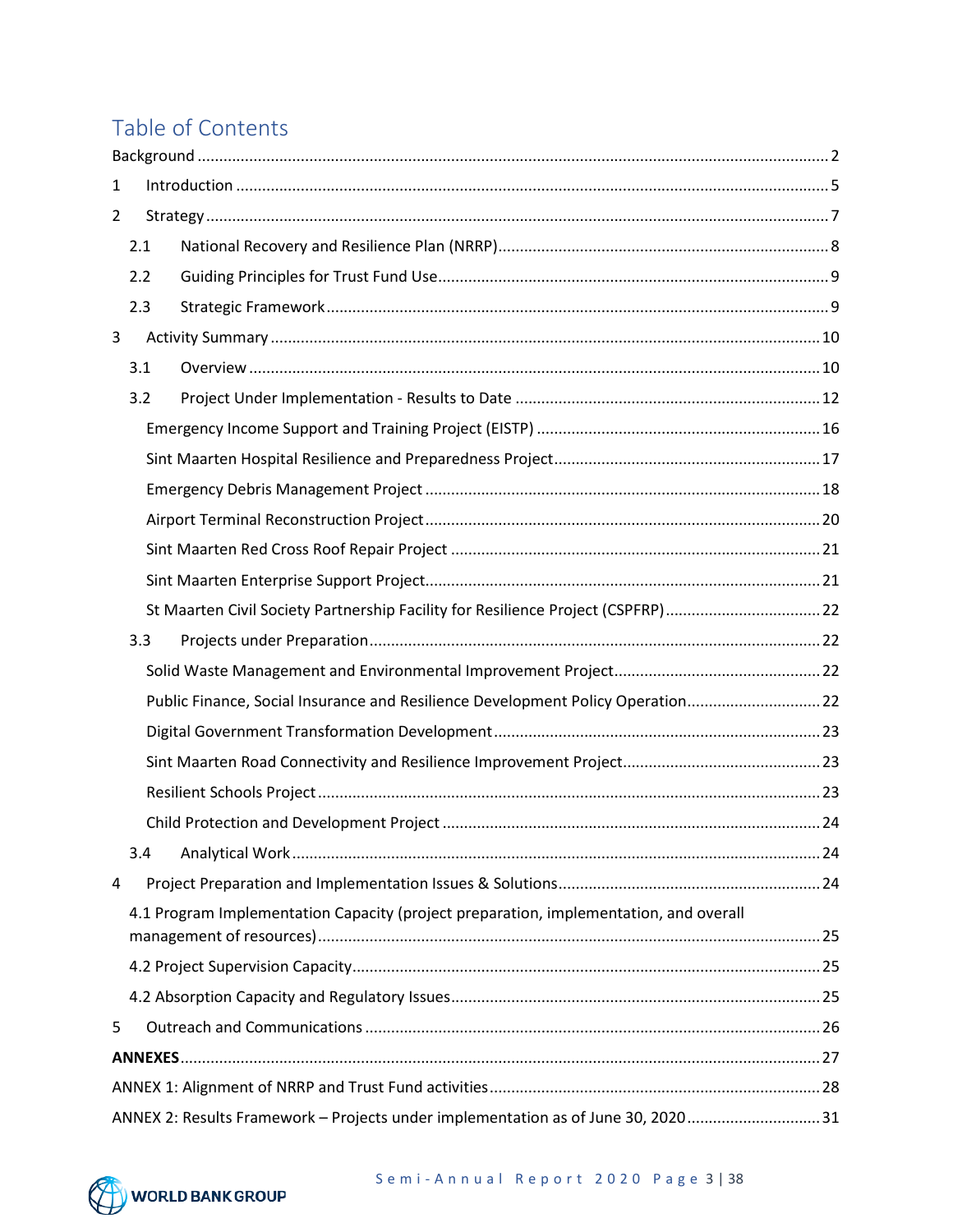| DISBURSEMENT OF BANK EXECUTED PREPARATION/IMPLEMENTATION SUPPORT ACTIVITIES34 |  |  |  |  |
|-------------------------------------------------------------------------------|--|--|--|--|
|                                                                               |  |  |  |  |
|                                                                               |  |  |  |  |
|                                                                               |  |  |  |  |

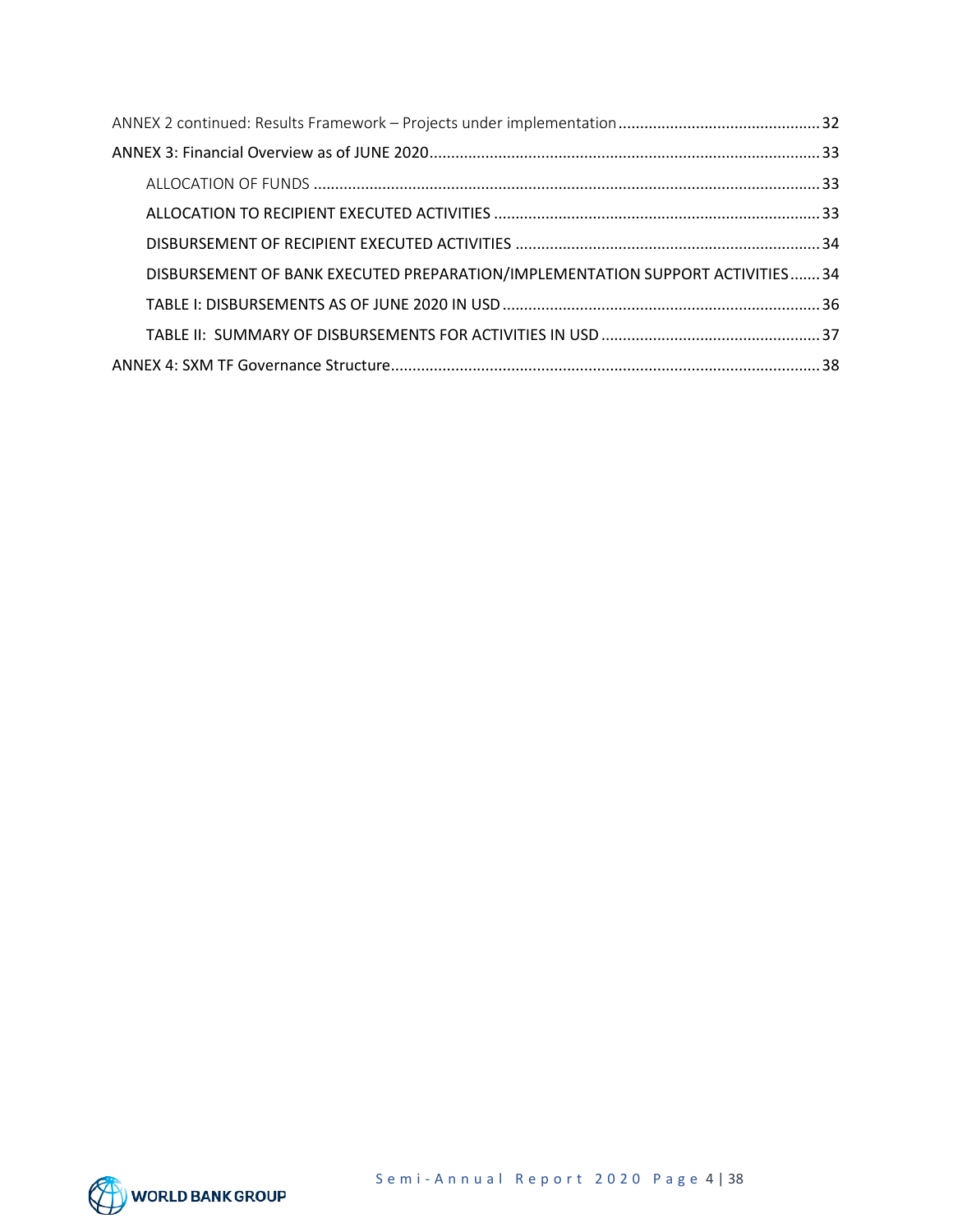## <span id="page-4-0"></span>1 Introduction

On September 6, 2017, Sint Maarten, an autonomous constituent country of the Kingdom of the Netherlands with a population of over  $40,000^2$  $40,000^2$  people, was severely impacted by Hurricane Irma. Damages and losses<sup>3</sup> related to Irma were estimated by the Government of Sint Maarten and the World Bank to amount to US\$2.7 billion (US\$1.4 billion and US\$1.3 billion respectively, each about 129 percent of the Gross Domestic Product). In response to the disaster, the Government of the Netherlands made immediate bilateral aid available, complemented by substantial private donations provided by the public.

On April 16, 2018, the SXM TF was established for up to 470 million euros (US\$553.4 million equivalent) at the World Bank. Financed by the Netherlands, the SXM TF finances a program for the recovery and reconstruction of Sint Maarten and the strengthening of the country's resilience to natural disasters. The SXM TF Secretariat is housed by the Caribbean Country Management Unit in the World Bank's Latin America and Caribbean Region. SXM TF-financed activities are approved by the SC of the SXM TF and implemented by the Government of Sint Maarten. Activities are chiefly implemented through the NRPB which has the mandate for the oversight of reconstruction activities in Sint Maarten under the authority of Sint Maarten's Prime Minister, while some activities will be implemented by civil society organizations and other entities designated by the Government of Sint Maarten. The SXM TF program benefits from complementary technical assistance and expertise provided by the Government of the Netherlands and the World Bank as appropriate.

This report describes the implementation progress of SXM TF activities from January 1 to June 30, 2020. Over the reporting period, the pace of implementation was significantly affected by two key events. The first was the political transition from September 2019 to March 2020, with a new government seated in mid-March 2020. The second is the Corona Virus Disease 2019 (COVID-19), a global pandemic, which resulted in a strict lockdown for the population on the island from Mid-March to early June and the complete interruption of travel from abroad which started on March 17 and remains partially in effect at the time of writing. These conservative measures to protect the population on the Dutch side of the island from the deadly COVID-19 pandemic brought the economy to a halt, causing a significant contraction in GDP and revenues, as well as high unemployment. In line with the Government's public health and safety requirements, project works funded by the SXM TF were halted during the lockdown and restarted progressively after the lifting of restrictions on construction from May 11 onwards, with appropriate COVID-19 risk mitigation measures in place. Every effort was made to advance desk work, remote project preparation, project implementation support, supervision, procurement and hands-on support. Implementation progress was also affected by structural issues such as difficulty in acquiring permits, visas and access to the island by international consultants and firms, absence of continuous World Bank presence on the island, limited implementation follow-up by some government agencies, and significant capacity limitations on the ground. At the time of reporting, travel restrictions for foreign implementation and supervision contractors were still in place, hampering progress of project implementation, however the country has opened as of early June in a phased approach.

During this reporting period, the SXM TF financed a package of equipment and medical supplies for the Sint Maarten Medical Center (SMMC), under the Hospital Resiliency Project. This support complements a broader COVID-19 package provided by the Netherlands that includes substantial aid to Sint Maarten's

<span id="page-4-1"></span><sup>2</sup> https://data.worldbank.org/country/SX

<span id="page-4-2"></span><sup>&</sup>lt;sup>3</sup> Damages refer to damages to buildings and assets. Losses due to disruption of access to goods and services are defined as changes in economic flows and higher costs in production arising from the disaster.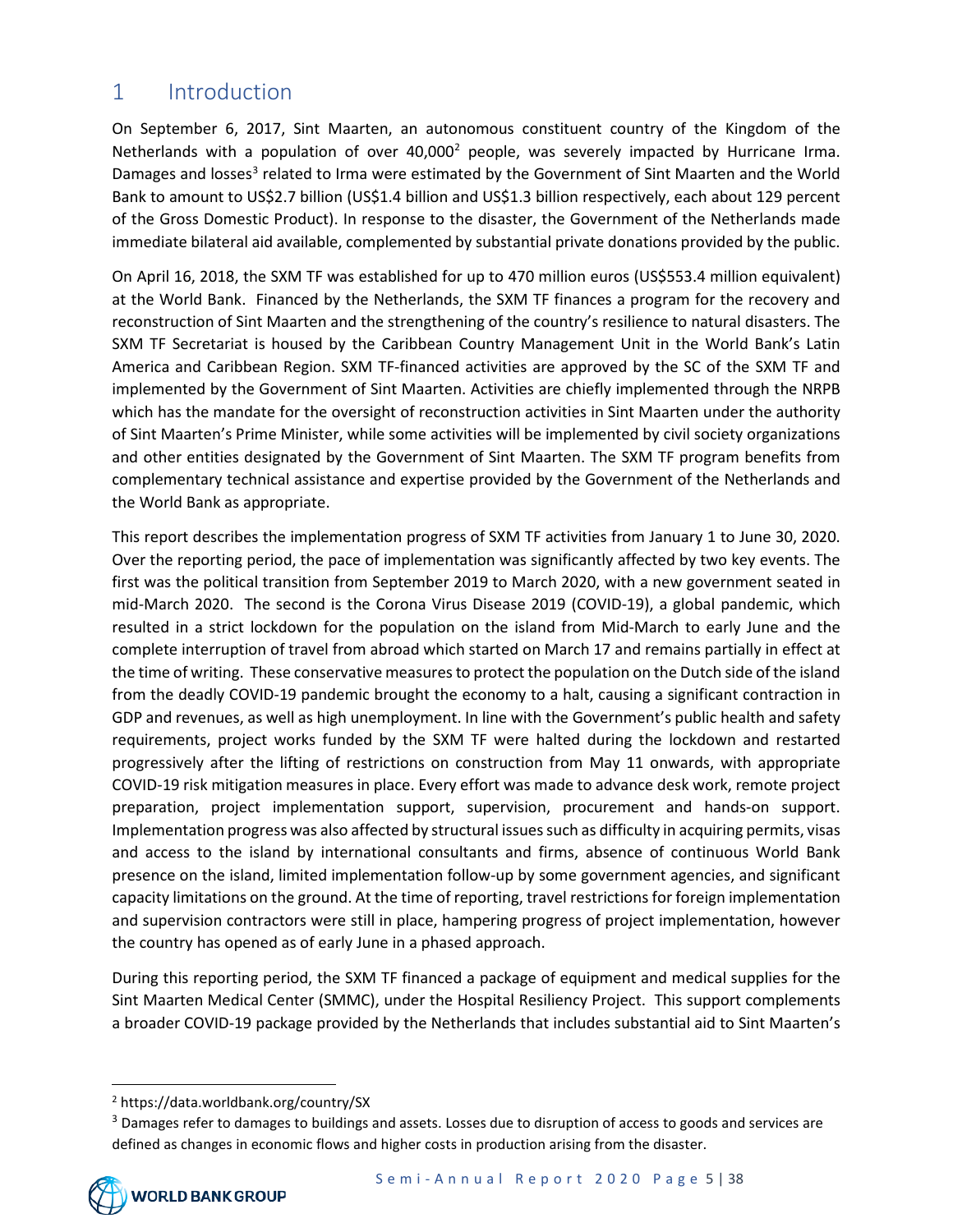health sector and liquidity support. The SXM TF's focus remains on Post-Hurricane reconstruction and resilience.

Despite these external setbacks, the SXM TF is set to finance major reconstruction on the island in 2020 and 2021, such as reconstructing the airport terminal, constructing the new hospital, scaling up and completing a large part of the home repair program, and repairs of schools, shelters, the police station, and fire stations, commencing ship wreck salvaging and improving the management of the waste disposal site. The rate of progress on all these works will depend on access to the island, risks and mitigation efforts related to the COVID-19 pandemic, the impact of the pandemic on already existing implementation capacity constraints, and the ability to complete and tender related procurement processes.

With the Airport Terminal Reconstruction Project and the Enterprise Support Project coming on stream for a total of over US \$100M during this period, the portfolio has grown significantly in support of key priorities. Eight projects are under implementation for US\$245.5 million and six additional projects are under preparation for an additional US\$135.6 million.<sup>[4](#page-5-0)</sup>

Prior to the lockdown in March 2020, implementation progressed under approved projects in some areas had gained momentum. Emergency repairs were nearly completed on two police stations and 146 homes (37 private homes and 109 social housing units) repaired. Critical safety and communications equipment were delivered to the Fire Department as well as heavy equipment to VROMI for the management of the waste management site. The situation on the Municipal Waste Site has evolved significantly. With subsurface fires dwindling to 2 (out of 30 in 2018), a new approach for waste management was agreed with Government at the end of January for future landfill management. However, implementation of this approach will require as a first step, reaching consensus on a clear plan on relocating households at risk living too close to the dumpsite, before activities on the landfill can begin and identification of alternative housing for these households. This includes safeguarding the population living near the municipal waste sites. About 25 percent of the early works were completed to build the new hospital but had to be suspended due to the lockdown. Works of the new hospital resumed on June 15, including mobilization activities, which were paused due to COVID-19, installation of site offices and construction of a new site. A significant reduction of referrals off island has demonstrated that better and expanded care is being provided in-country. As reported previously in the annual report, under the Emergency Income Support and Training Project, over 1,900 un- and under employed persons have benefitted from stipends and training, representing about half of Sint Maarten's unemployed in the labor market.

The new Airport Terminal Reconstruction Project (US\$72M, including liquidity support in case of an external shock, such as COVID-19) became effective, leveraging US\$50M in co-financing from EIB and facilitating the release of US\$72M in insurance proceeds held by the Airport's bondholders. Recently approved projects include an Enterprise Support Project aimed at supporting micro, small and medium enterprises (MSME) (US\$35M), a grant to the Red Cross Netherlands (RCNL) to extend its existing roof repair program (US\$3.6M) and a civil society grant making project to finance small NGO community driven projects (US\$7.2M).

Progress has been mixed in some areas. This includes reaching a clear plan to safeguard the population living near the municipal waste sites, before activities on the landfill can begin. In addition, market challenges, limited procurement capacity and challenges in hiring have affected the implementation pace of several projects. Preparation activities have advanced, however, due to the lock down work has been undertaken virtually, making the pace of activities slower than expected, due to lack of access to the island and key counterparts.

<span id="page-5-0"></span><sup>&</sup>lt;sup>4</sup> This includes additional financing for the hospital for COVID-19 related medical equipment and supplies.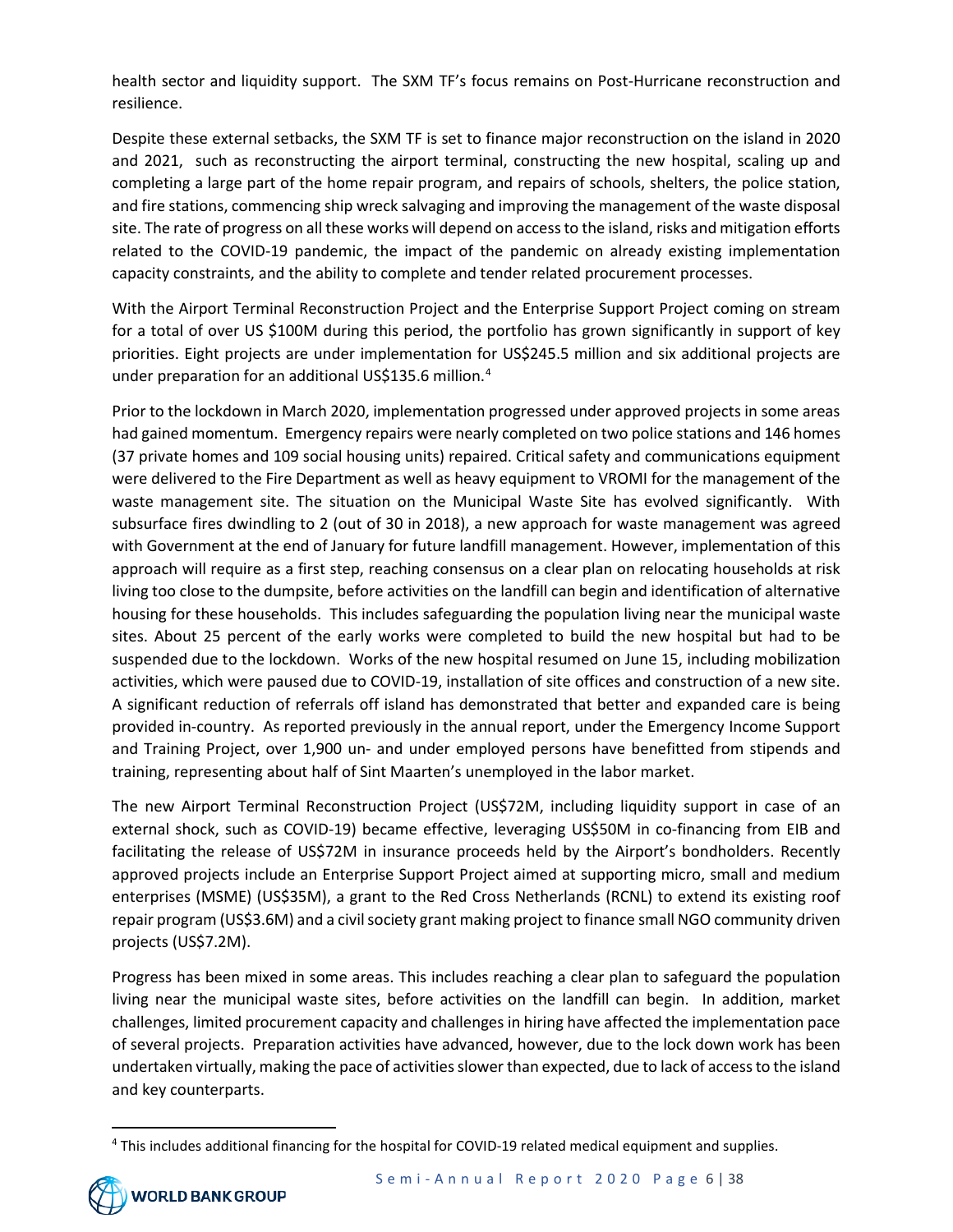Procurement remains a significant constraint. Local firms are ill-equipped to qualify for large infrastructure projects, while foreign firms are deterred by the small market size, limited skills and labor availability, and a challenging regulatory environment for foreign companies to work in Sint Maarten. While key gaps in NRPB staffing have been filled during 2020, the organization still faces capacity constraints to manage a large portfolio. Barriers to access to the island during the COVID-19 global pandemic further exacerbate these problems. The World Bank continues to provide substantial handson technical support and through staff and consultants to the NRPB and other implementing partners, as well as advice. During the lockdown and border closures, hands-on support continued virtually.

The preparation of six new projects(with an estimated value of US\$135.6 million) continues. Two projects focusing on education are being prepared. A child resilience and protection project managed by UNICEF Netherlands is being developed and in collaboration with the Ministry of Education, Culture, Youth and Sports (MECYS). A complementary project is under preparation to rebuild select schools and the library. To support government modernization and enhance access to and delivery of public services, a digital transformation project is being developed with the Ministry of General Affairs. A solid waste management project is also being considered to improve long term waste management. A road connectivity project is being planned. Progress on a budget support operation being prepared has stalled and may need to be re-assessed in light of bilateral liquidity support being provided by the Netherlands.

During the period in review, studies were completed on long term waste management, the housing sector and the tourism sector. A Public Expenditure Review is being finalized. The World Bank has offered to support Sint Maarten in carrying out its National Risk Assessment, a core elements of the country's compliance with international Anti-Money Laundering and Counter Terrorism Financing obligations.<sup>[5](#page-6-1)</sup> A digital government strategy is being developed to support Sint Maarten's government in its digital modernization agenda. These studies will provide critical information to inform evidence-based decisionmaking. A country environmental analysis is also near completion that outlines environmental issues and opportunities for action to improve environmental management.

## <span id="page-6-0"></span>2 Strategy

SXM TF priorities for investment are laid out in the SXM TF Strategic Framework<sup>6</sup> approved by the SC in August 2019. These priorities support the objectives of Sint Maarten's National Recovery and Resilience Plan (NRRP) and are commensurate with the Guiding Principles of the Netherlands recorded in the SXM TF Administration Arrangement.<sup>[7](#page-6-3)</sup>

Over the first year of implementation (2018), the NRRP itself and the guiding principles of the SXM TF provided a prioritization framework for projects. Emergency activities were prioritized by the Government of Sint Maarten and the Government of the Netherlands, with technical guidance of the World Bank. Early funding was directed mainly to Community Recovery including income support, hospital repair and resilience, and emergency repairs to critical infrastructure, such as the police stations and home repairs. Projects aimed at economic recovery and building long term resiliency were subsequently prioritized, including airport reconstruction, support to micro, small & medium enterprises (MSMEs), digital transformation, short to medium-term debris and waste management, and long-term waste management solutions and education infrastructure rehabilitation and child protection activities. These are now under implementation or their preparation is well advanced.

<span id="page-6-1"></span><sup>5</sup> Funded partially by the SXM TF

<span id="page-6-3"></span><span id="page-6-2"></span><sup>6</sup> The World Bank, *SXM TF Strategic Framework*, August 2019. 7 *SXM TF Administration Arrangement*, April 16, 2018; Annex III.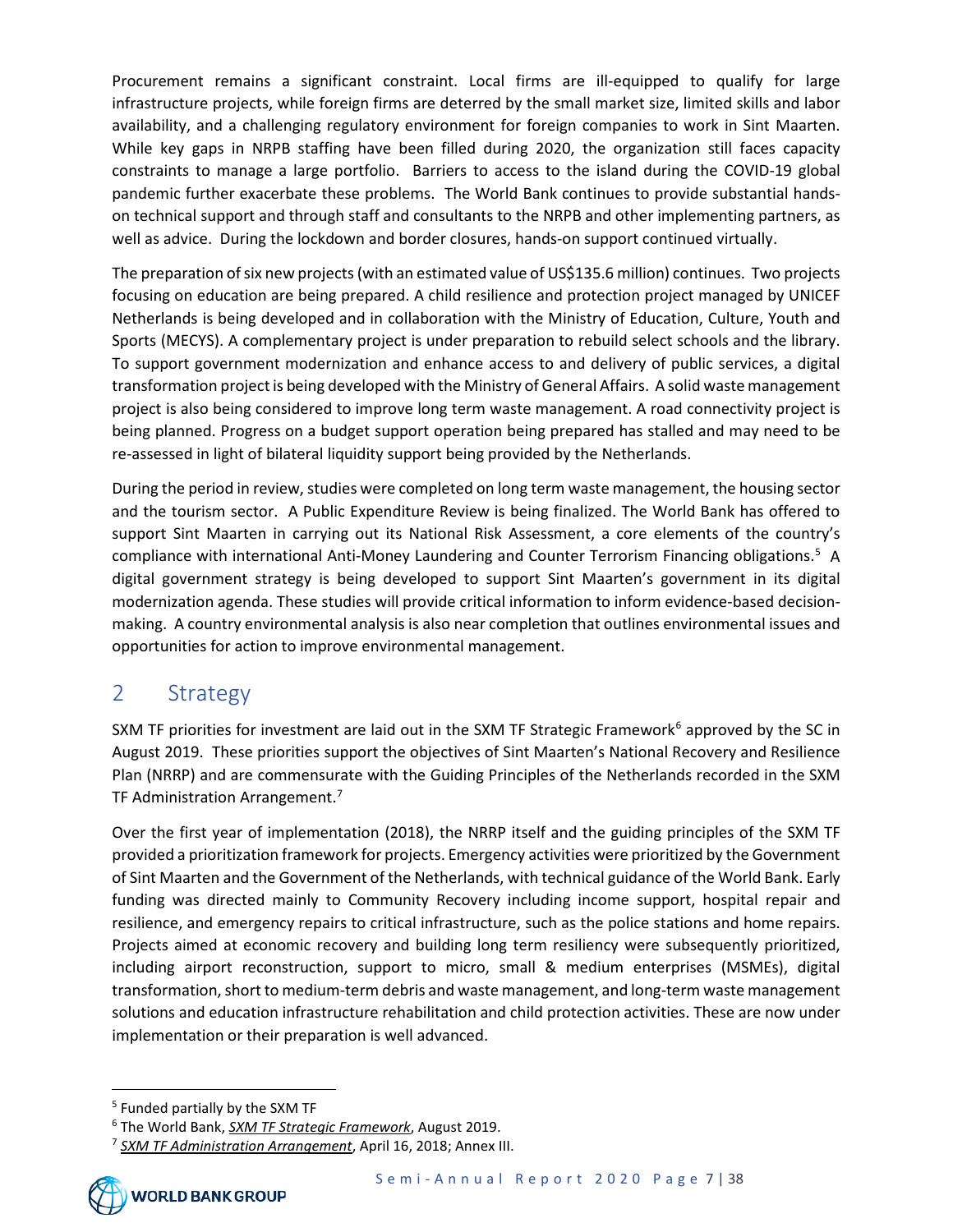## <span id="page-7-0"></span>2.1 National Recovery and Resilience Plan (NRRP)

The SXM TF supports activities and programs aligned with the NRRP published by the Government of Sint Maarten in June 2018 and endorsed by Sint Maarten's Parliament in August 2018. The NRRP was developed with inputs from all of Sint Maarten's main stakeholders, the Government of The Netherlands, and other international organizations, with the technical support of the World Bank.

The NRRP foresees community, economic and government recovery through investments in priority sectors particularly affected by the 2017 hurricanes (see Figure 1 below). Its implementation is led by the National Recovery Program Bureau (NRPB), which serves as a central coordination mechanism for Sint Maarten's reconstruction. The NRRP focuses on the **sustainable recovery of affected communities**, as well as **economic recovery and resilience, and government recovery and resilience**. For Sint Maarten's **communities**, the NRRP prioritizes investments in housing; social sectors such as education, health, social protection; and environmental and infrastructure services such as waste management, environment, biodiversity and ecology. For Sint Maarten's **economy**, the NRRP aims to rebuild key infrastructure such as the Princess Juliana International Airport, to remove shipwrecks from the ports and marinas, to restore utility networks and roads, and to promote resilience in the country's tourism sector. Strengthening the financial sector and improving fiscal resilience, including by improving tax collection, are also central to economic recovery. The NRRP also aims to foster **resilient governance** by strengthening public financial management and adopting tools to inform, measure, and respond to disaster risk. These actions are expected to benefit investor confidence, foster public support for government initiatives, and aid in longterm recovery. Key to enhancing Public Financial Management (PFM) and Governance is modernizing the Government's Information Communication and Technology Systems (ICT).

The NRRP assesses that US\$2.3 billion will be required under these pillars to respond to Sint Maarten's recovery and resilience needs.



#### Figure 1: Three pillars of the National Recovery and Resilience Plan

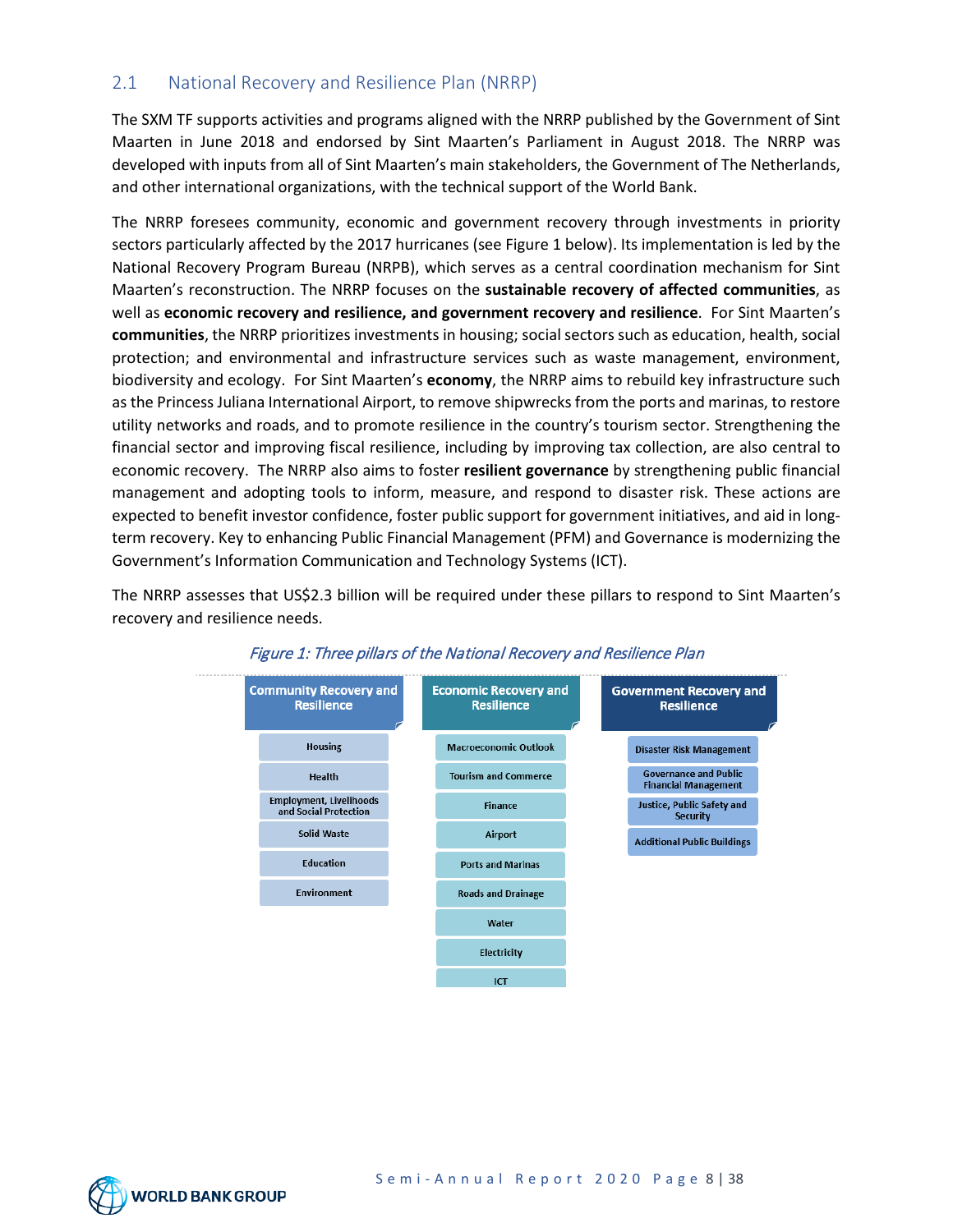## <span id="page-8-0"></span>2.2 Guiding Principles for Trust Fund Use

The objective of the Netherlands is to support the material and non-material reconstruction and recovery of Sint Maarten wherever necessary, to restore vital infrastructure and sustainably boost the country's resilience to the effects of possible future disasters, natural and otherwise.<sup>[8](#page-8-2)</sup>

The Netherlands' guiding principles annexed to the SXM TF Administration Arrangement foresees that activities will: (i) address the damage caused by Hurricane Irma; (ii) make significant improvements to the pre-hurricane situation on the island; (iii) and restore vital infrastructure whose breakdown would threaten social peace or national security. Support aims to boost resilience by improving crisis management and disaster preparedness, promoting economic diversification and the enhancement of good governance, and strengthening civil society. A preference is expressed for projects "with a long-term vision that respect both people and the environment <sup>[9](#page-8-3)</sup>."

As per above principles, projects are assessed against their **necessity** (there are no other sources of funding), **additionality** (they bring in private or other public international financing where possible), **suitability** (appropriate in scale considering capacity), **effectiveness** (will attain the objective and is consistent with Sint Maarten's long-term policy orientations), and **efficiency and legitimacy** (has safeguards in place to ensure both). **Good governance** is central to all activities undertaken by the SXM TF, in their outcomes and their methods of implementation, supported in the latter by the strict application of World Bank processes and procedures for financial management, procurement and safeguards.

### <span id="page-8-1"></span>2.3 Strategic Framework

The SXM TF Strategic Framework (SF) is grounded in the Government's NRRP<sup>[10](#page-8-4)</sup>. It addresses needs for post disaster recovery and takes on selected medium-term challenges in support of Sint Maarten's sustainable resilience and prosperity. With appropriate flexibility for prioritization in the later years, the SF describes SXM TF activities until the trust fund's anticipated closing end 2025, under three focus areas: to (i) promote sustainable economic recovery, (ii) invest in citizens and resilient communities, and (iii) build the foundations to improve long term resilience and good governance. The SF identifies objectives under these areas to be achieved through currently approved projects and outlines future avenues for action (see figure 2).

The SF's principles of engagement include modalities to strengthen local capacity and partnerships with International Organizations and NGOs, and the private sector. The implementation capacity of a range of actors is needed to channel SXM TF resources and broaden the impact and reach of SXM TF activities.

The SF will be reviewed in the second quarter of 2021, to adjust areas of focus and objectives, as appropriate. While many SF priorities will be financed by the SXM TF, additional financing will be leveraged from other partners to fill sector gaps and complement current/planned activities.

Annex 1 provides an overview of the alignment per area of intervention of current SXM TF activities with the NRRP, including the current advancement against long term indicators.

<span id="page-8-2"></span><sup>8</sup> *SXM TF Administration Arrangement*, April 16, 2018 Appendix, "Guiding Principles of the Netherlands".

<span id="page-8-3"></span> $9$  Ibid.

<span id="page-8-4"></span><sup>&</sup>lt;sup>10</sup> The World Bank, SXM TF Strategic Framework, August 2019.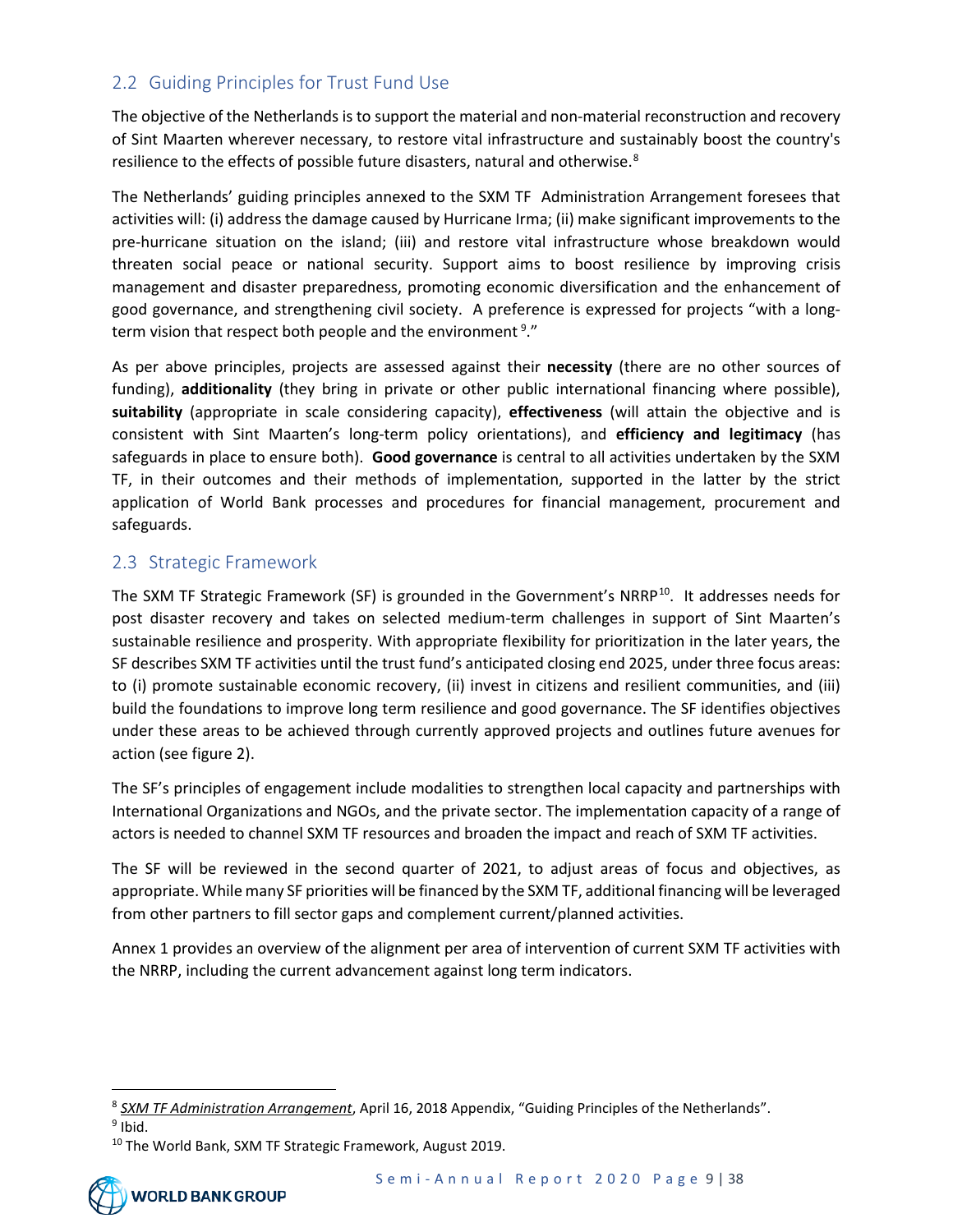|  |  | <b>Figure 2: SXM TF Strategic Focus Areas</b> |
|--|--|-----------------------------------------------|
|--|--|-----------------------------------------------|

#### SXM TF Strategic Focus Areas

| Focus Area 1: Promote    |  |
|--------------------------|--|
| Sustainable <sup>'</sup> |  |

Economic Recovery

- •Objective 1 Sustainably Restore Air Access and Improve Connectivity
- •Objective 2 –Support Tourism Recovery through access to finance, resilient utility services
- •Objective 3 Establish a sustainable solid waste management system with improved sanitation services

Focus Area 2: Invest in Citizens and Resilient **Communities** 

•Objective 4 - Repair and Increase Access to Housing especially for the vulnerable

- •Objective 5 Increase access to quality Health, Education and Sports Services
- •Objective 6 Strengthen social safety nets and promote employment, particularly for vulnerable youth and households headed by women

Focus Area 3: Build the Foundation to Improve Long Term Resilience and Good Governance

- •Objective 7– Improve Capacity for Disaster Response
- •Objective 8 Strengthen Fiscal Resilience and Modernize the Public Sector

## <span id="page-9-0"></span>3 Activity Summary

#### <span id="page-9-1"></span>3.1 Overview

As of June 30, 2020, the SXM TF had received US\$305.7 million from the Government of the Netherlands. An amount of US\$12.6 million in investment income was generated for the SXM TF by the World Bank's Treasury department. Of the total of US\$318.3 million, US\$269.01 million has been committed to eight projects currently under implementation, and is used for administration, analytical work, implementation supervision/hands-on support and SXM TF management. Another US\$135.6 million has been allocated to six projects endorsed by the SXM TF SC, currently under preparation, including additional financing for the Hospital Resiliency and Preparedness Project. A US\$0.51 million preparation grant was provided to UNICEF NL to prepare the Child Protection and Development Project. A US \$0.14 million grant was provided to VNG International to prepare the Civil Society Partnership Facility for Resilience Project.

| <b>Received</b>                                        | US\$<br>millions | Use of Funds                                     | US\$<br>millions |
|--------------------------------------------------------|------------------|--------------------------------------------------|------------------|
| <b>Total TF Program Committed</b>                      | 536.89           | Administrative Fee                               | 6.11             |
| <b>Total Funds</b><br>305.7<br><b>Received from NL</b> |                  | Committed to Signed Projects *                   | 245.5            |
|                                                        |                  | <b>Analytical Work</b>                           | 4.6              |
|                                                        |                  | Preparation, Supervision and<br>Implementation** | 9.2              |

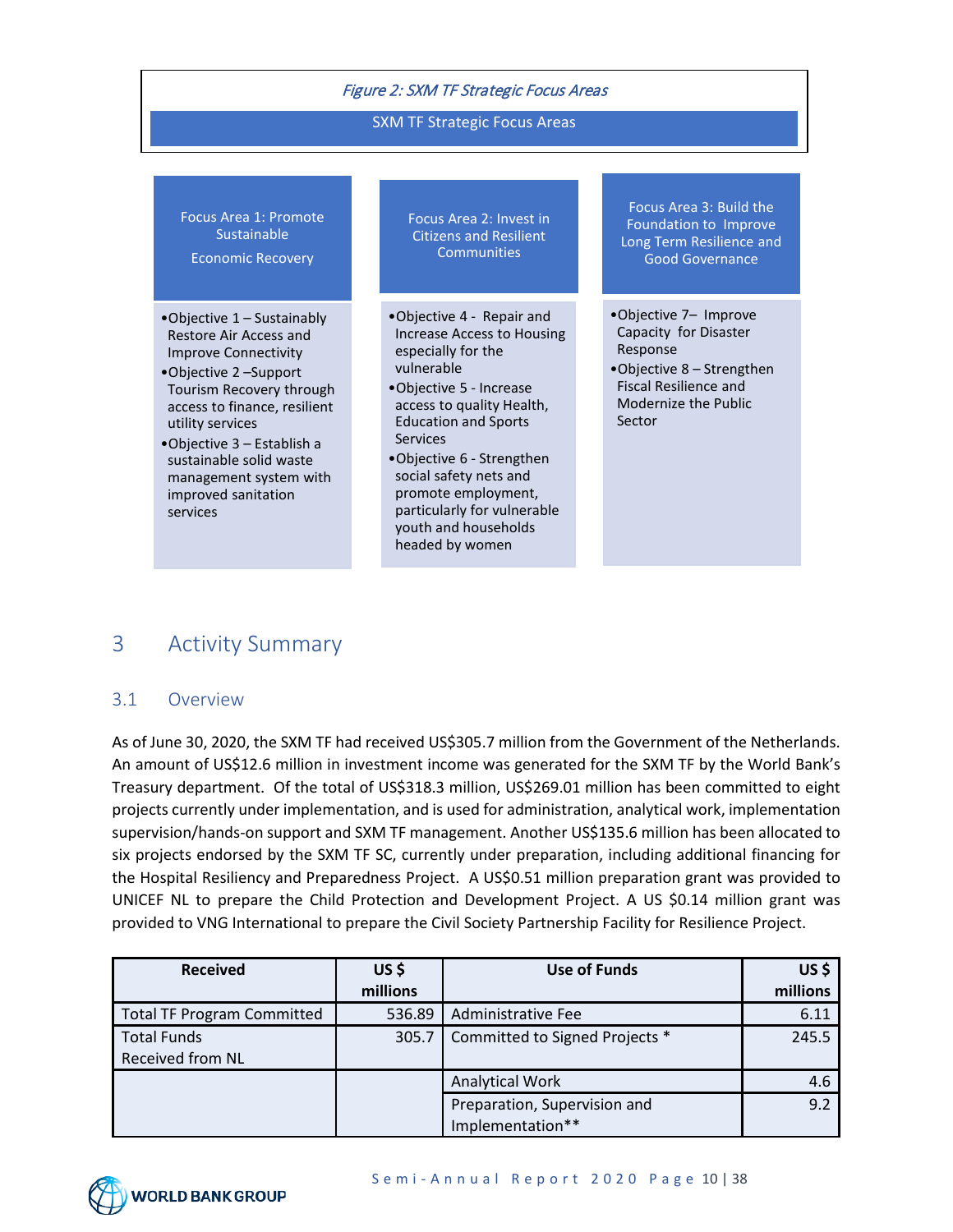|                                         |       | <b>TF Management</b>                             | 3.6    |
|-----------------------------------------|-------|--------------------------------------------------|--------|
| Investment income                       | 12.6  | Total                                            | 269.01 |
| <b>Total Funds Received</b>             | 318.3 | Estimated value of<br>Projects under Preparation | 135.6  |
| <b>Balance (from funds</b><br>received) | 49.29 | <b>Total Spent and Allocated</b>                 | 404.61 |

\*For disbursements against amounts committed to these projects please see table below.

\*\*includes commitments to date.

As of end June 2020, from the total of US\$245.5 million for approved projects and two preparation grants for UNICEF NL and VNG International. US\$67.8 million was disbursed and US\$177.7 million remained to be disbursed for project activities. Approved projects are endorsed for financing by the SC, have completed full preparation, appraisal and approval processes of the World Bank and the Recipient. Project objectives, activities and progress are detailed in Section 3.2.

|                | Projects under Implementation <sup>11</sup>                            | Approved   | <b>Commitments</b><br>(US\$ millions) | <b>Disbursements</b><br>(US\$<br>millions) $^{12}$ |
|----------------|------------------------------------------------------------------------|------------|---------------------------------------|----------------------------------------------------|
| 1              | Emergency Recovery Project I (P167339)                                 | 7/10/2018  | 55.2                                  | 25.6                                               |
| $\overline{2}$ | Emergency Income Support and Training Project<br>(P167368)             | 8/02/2018  | 22.5                                  | 19.3                                               |
| $\overline{3}$ | Hospital Resiliency & Preparedness (P167532)                           | 8/16/2018  | 25.0                                  | 12.6                                               |
| $\overline{4}$ | Emergency Debris Management Project (P167347)                          | 12/21/2018 | 25.0                                  | 9.6                                                |
| 5              | Airport Terminal Reconstruction (P176974)                              | 12/09/2019 | 72.0                                  | $\mathbf 0$                                        |
| 6              | Red Cross Roof Repair Project (P172619)                                | 12/30/2019 | 3.6                                   | $\Omega$                                           |
| $\overline{7}$ | Enterprise Support Project (P168549)                                   | 12/30/2019 | 35.0                                  | 0.2                                                |
| 8              | Civil Society Partnership facility for resilience<br>project (P172339) | 6/26/2020  | 7.2                                   | $\Omega$                                           |
|                | <b>TOTAL</b>                                                           |            | 245.5                                 | 67.8                                               |

The US\$ 135.6 million for the six projects under preparation and one additional financing for the hospital project are estimates only, until the completion of appraisals. Projects under preparation are endorsed by the SC and are in the process of being prepared for appraisal and approval. Section 3.3 provides details on project objectives and content.

| <b>RETF Projects under Preparation</b>                                     | <b>Estimated amount</b><br>(US\$ million) | <b>Estimated Approval</b> <sup>13</sup> |
|----------------------------------------------------------------------------|-------------------------------------------|-----------------------------------------|
| Child Protection and Development Project (P172582) (NGO)                   | 5.0                                       | Q3 2020                                 |
| Sint Maarten Digital Government Transformation Project<br>$(P171978)^{14}$ | 12.0                                      | Q4 2020                                 |
| Resilient Schools Project (P172753)                                        | 30.0                                      | 03 2021                                 |

<span id="page-10-0"></span><sup>&</sup>lt;sup>11</sup> Approved projects are endorsed for financing by the SC, have completed the full preparation, appraisal and approval process of the World Bank, including the signing of a legally binding Grant Agreement between the World Bank and the recipient.

<span id="page-10-1"></span><sup>12</sup> Per June 15, 2020.

<span id="page-10-2"></span> $13$  Estimated timelines are subject to change to meet operational requirements, including appropriate consultation and preparation by the recipient of appropriate safeguard instruments, in line with WB policies.

<span id="page-10-3"></span><sup>&</sup>lt;sup>14</sup> US \$3 million will be used to support technical assistance activities to prepare for investments.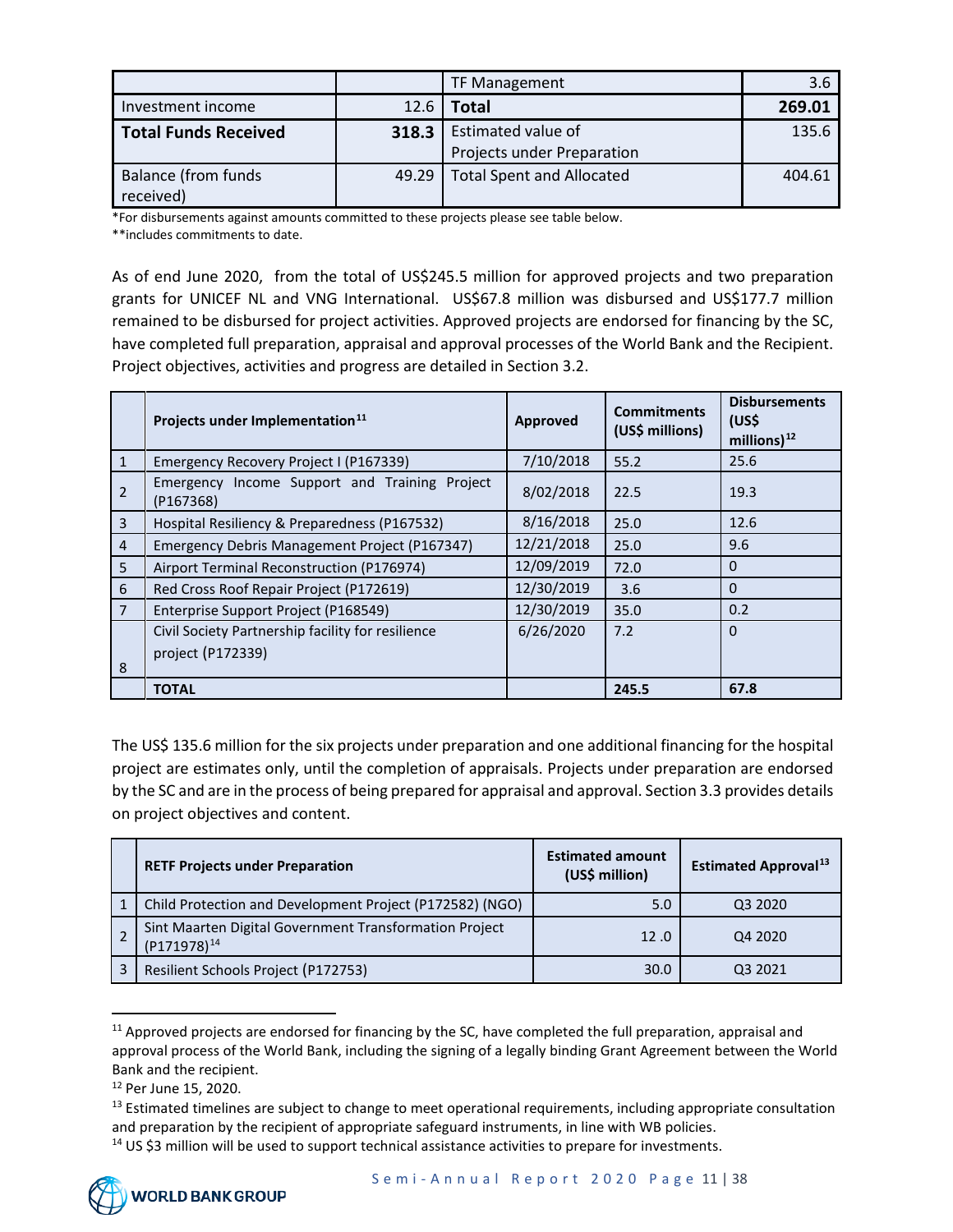| $\overline{4}$ | Transportation Connectivity and Resilience Improvement<br>Project (P171283)               | 20.0  | TBD                              |
|----------------|-------------------------------------------------------------------------------------------|-------|----------------------------------|
| 5              | Solid Waste Management and Environmental Improvement<br>Project                           | 35.0  | <b>TBD</b>                       |
| 6              | Public Finance, Social Insurance and Resilience<br>Development Policy Operation (P171291) | 30.0  | Two tranches of 15<br><b>TBD</b> |
| 7              | Hospital Resiliency & Preparedness Additional Financing<br>Project (P174023)              | 3.6   |                                  |
|                | <b>TOTAL</b>                                                                              | 135.6 |                                  |

To underpin future projects and contribute to knowledge and policy improvements, a **program of analytical work** is being carried out in collaboration with the Government of Sint Maarten. Resources allocated for this work are US\$4.6 million, of which US\$2.8 million have been disbursed. Details are provided in Section 3.4.

**Resources disbursed by the World Bank for the preparation and supervision of projects have amounted to US\$6.7 million** cumulatively, since the initiation of the Trust Fund. Spending is based on standard World Bank norms for preparation and supervision of projects, taking into consideration the need for speed and complexity of preparation, and the necessary costs associated with maintaining due diligence standards for safeguards and financial management. Thirty one percent of these resources are provided for procurement, safeguards and fiduciary support and nine percent for direct Hands on Support to the implementing agency to complement limited on island and in-house Government and NPRB capacity.

A financial overview is provided in annex 3, including Program Management costs. Program costs include all support to date, including retroactive financing of the assistance and expertise provided for the development of the NRRP.

### <span id="page-11-0"></span>3.2 Project Under Implementation - Results to Date

Eight projects are currently in various stages of implementation. During this period, implementation was negatively impacted by internal country developments and the COVID-19 global pandemic from March onwards. The country-wide COVID-19 lockdown caused delays, but the SXM TF program adapted and took proactive steps amid uncertainty to advance on key activities. This adaptation included 1) an approach to emergency works that prioritized critical works to be carried out with local companies under a streamlined contract award process, 2) the use of Dutch construction protocols for COVID-19 already in existence, and 3) off-site support where needed to continue works and capacity support to NRPB (particularly in procurement and safeguards).

Activities that advanced in January and February, before the lockdown, included early works on the new hospital, repairs to the police stations and continuation of training of under and unemployed people under the Emergency Income Support and Training Project (EISTP). In mid-March, construction work and training ceased, and many activities moved to a virtual environment where possible. However, the interruption of travel and works had a significant impact on the pace of implementation. During the lockdown period, the emergency income support and training project continued to provide program stipends to active participants. On an exceptional basis, outer repairs to the police stations continued. Procurement processes, desk work and virtual meetings for preparation of activities advanced. During this period, additional financing was provided to the hospital for COVID-19 related equipment

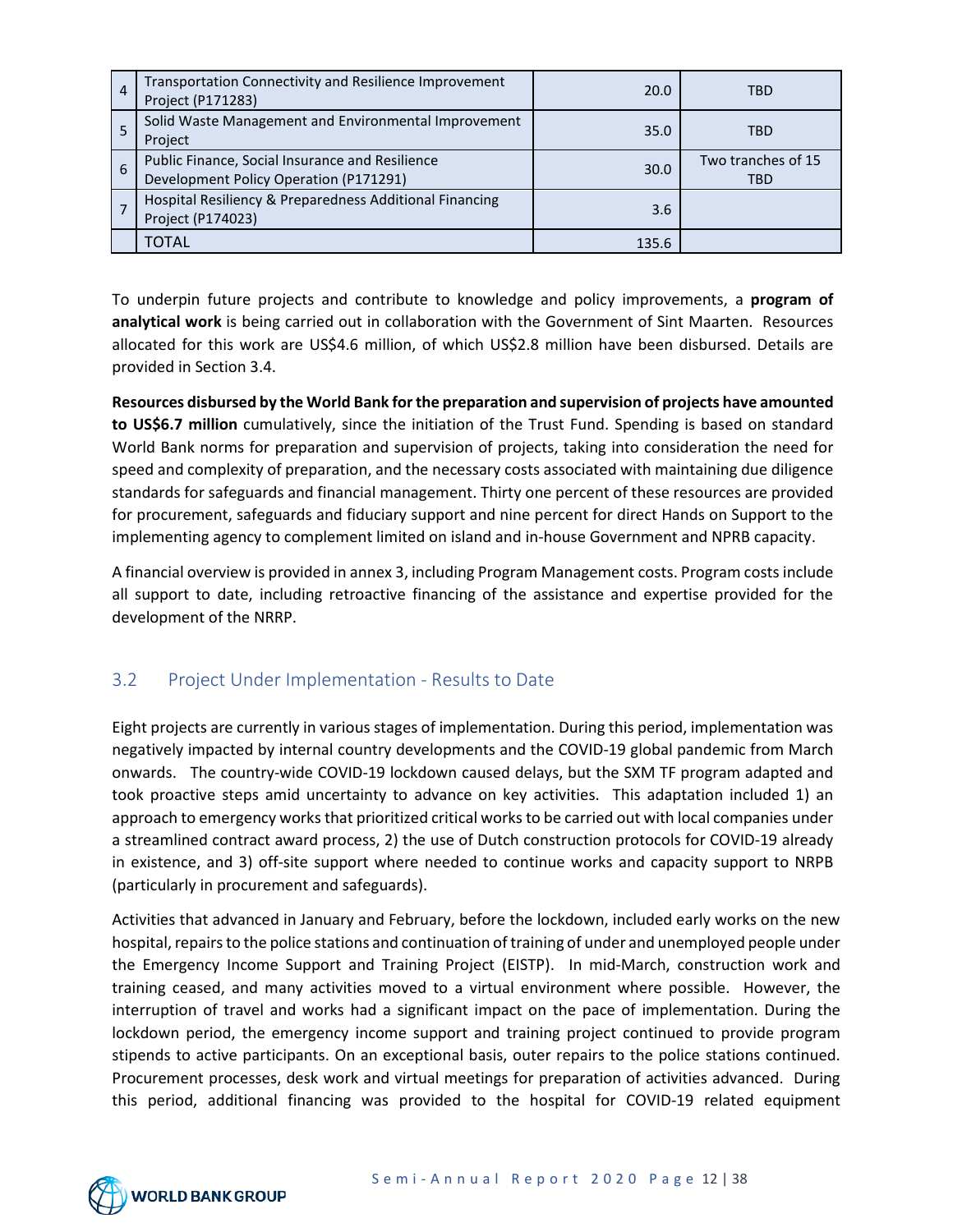pharmaceuticals, non-medical equipment for triage and isolation areas; and implementation of a Medical Pavilion for triage of suspected COVID-19 cases.

Strong results and good progress continue to be achieved throughout the year in the Emergency Income Support and Training Project (EISTP). Component 1 of the project achieved all its objectives. The project surpassed its target in providing training and stipends to un- and underemployed beneficiaries. This component will end in September 2020. As part of the Hospital Resiliency Project, hospital repairs and enhancements have been implemented, overseas referrals have declined, and works on the new hospital building started in early 2020 Repairs to homes have reached 146 out of a projected total of 350 under the Emergency Recovery Project I. The start of works for larger batches of repairs to private housing and additional repairs to social housing will depend on the ability to ensure a safe environment for workers. Repairs to four main shelters have been prioritized. Works started in June 2020 and will be finalized before the peak of this year's hurricane season. Repairs to school will also be prioritized, focusing on seven priority schools identified by MECYS. The Emergency Debris Management Project (EDMP) will be restructured to reflect a new approach with an adjusted approach to landfill management, following the resettlement of people at risk. The fires and hot spots on the landfills have reduced due to the application of the Alternative Daily Coverage spray (ADC), but imminent risks of potential slope instability to the nearby community remain high.

The World Bank and NRPB have taken initiatives to accelerate implementation despite COVID-19 related constraints. This includes providing offsite virtual support to all implementation activities including procurement and consultations; enabling critical works to continue with government waivers to complete repairs on the police station, adjustment and continuation of procurement processes, and support to COVID-19 related emergency needs and equipment for the hospital. The SXM TF has broadened its range of implementation partners with the approval of several projects implemented by NGOs. The Netherlands Red Cross, through its Red Cross Roof Repair Project (US\$3.6 million), approved in December 2019, repaired 19 roofs for Sint Maarten's most vulnerable households before the lock down, and resumed work mid-May. UNICEF NL has begun preparation activities to strengthen the disaster preparedness of schools and protect children from trauma and abuse. The Civil Society Partnership Facility for Resilience Project (US\$7.2 million) was approved in May 2020. VNG International, the implementing agency has begun to prepare a first call for proposals to fund community-oriented projects implemented by local civil society organizations to improve resilience and rehabilitation of communities.

A significant step forward in Sint Maarten's reconstruction was reached this year when the US\$72 million Airport Terminal Construction Project became effective on April 7, 2020, leveraging a US\$50 million loan from the European Investment Bank (EIB) and US\$7 million from PJIAE. The airport's bondholders released insurance proceeds held in escrow of US\$72 million. With these resources, the airport's terminal reconstruction can begin in 2021 and significantly contribute to the recovery of the local economy.

The Emergency Recovery Project I (ERP-I) (US\$ 55.2 million), approved on July 10, 2018,<sup>15</sup> finances the repair of critical infrastructure (including police stations, the emergency operation center, shelters and schools), social and private housing, procurement of emergency equipment, the increased resilience of the electricity and water system, and training. The project also finances the functioning of the NRPB, the project implementation unit for the bulk of SXM TF activities.

After significant uptake of activity at the end of 2019 into 2020, ERP-I was poised to deliver a critical mass of works in the first half of 2020, including repairs to homes, shelters, and plans to rehabilitate schools.

<span id="page-12-0"></span><sup>&</sup>lt;sup>15</sup> The project became effective July 18, 2018.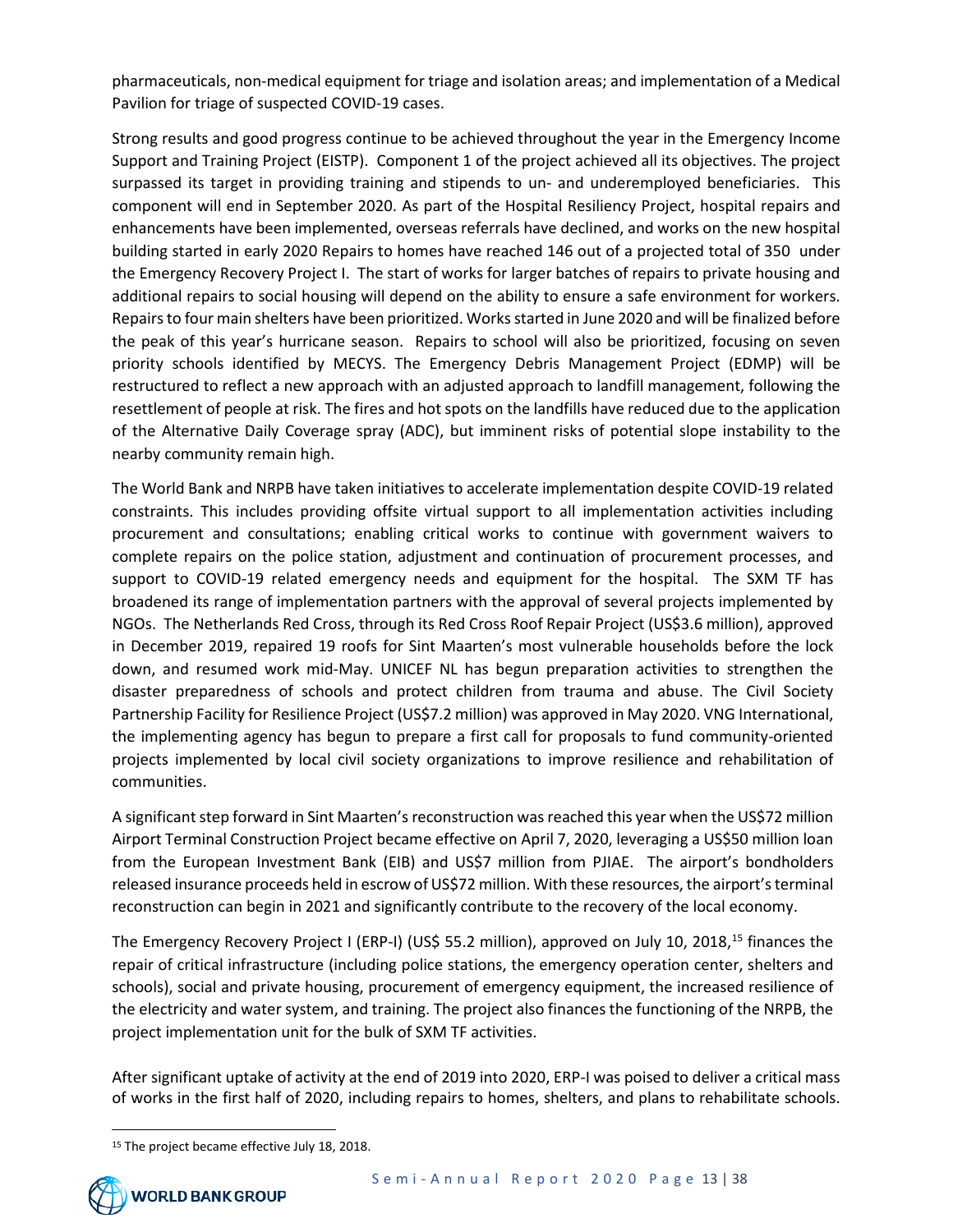However, the launch of large-scale activities was delayed by the COVID-19 pandemic and the resulting strict lockdown, which affected the entire island for close for over three months. Efforts were made to continue progress where possible: some works were re-organized to deliver priority repairs, including the roofs of the police stations (for which an exception to permit repairs activities during the lockdown was granted by the Government). As of mid-May, the Government allowed a gradual reopening of activities, including construction. Works on four priority shelters (out of the thirteen to be repaired) started in June. However, the repair of 7 schools (out of 20) scheduled to be tendered in July 2020 was hampered by delays in the technical assessments and the discovery of asbestos on one of the sites, a problem that could arise also on other worksites. A new timeline is not yet known. The contract for the main batch of single homes repairs was poised to start in mid-March but was interrupted by the lock-down. However, the contractor has remobilized, and exceptional arrangements were made to bring the international supervisor to Sint Maarten in June. The first homeowners' agreements have been signed, and works are scheduled to start in July. All works under the COVID-19 regulations require new health and safety measures on construction sites to protect workers and the population at large from infection. These measures will apply to all upcoming works until further notice.

The NRPB has strengthened its overall capacity and continues to make progress. NRPB's capacity will be further improved with the upcoming Framework Agreement (FA) consultancy, a multidisciplinary professional service to ERP-I, in the areas of works supervision, condition assessments, technical design and bid evaluation support. Currently, several foreign staff are working remotely due to travel restrictions to enter Sint Maarten as a result of COVID-19.

Despite the flexibility and adjustments, a few bottlenecks remain, which include, limited access to the island by foreign companies needed for works supervision and conducting technical assessments, availability of imported materials and items, and implementation of COVID-19 precautions and restrictions that may slow down work and pose new challenges as the island re-opens.

#### **Results**:

**Emergency measures for the recovery of disaster first responders and preparedness facilities:** Police Stations repairs phase-I were completed and phase-II roof repairs for the police station in Philipsburg were completed during the lockdown, with exceptional approval provided by the Government. Work had resumed since the reopening, and phase-II work for both exterior and interior for the two police stations are nearly complete.

The repair work for the Radiosonde Building of the Meteorological Department was completed in February 2020. Critical safety equipment was delivered to the Fire Department including fire helmets, fire suits and safety shoes, and breathing and communication equipmentt, and diesel water pumps. Spare parts for ambulances were delivered to the Ambulance Department. Three fire trucks have been procured (the fire trucks are custom built and are scheduled for delivery in 2021) and a company has been hired to develop multi-hazard risk maps for the entire territory and immediate coastal zone. These activities contribute to improved working conditions and capacity of first responders to provide emergency services on the island.

A new contractor was selected for shelter repairs, after the contract awarded in 2019 was abrogated for non-performance. Works on four shelters prioritized by the Government started in June and are expected to be completed prior to the peak of the 2020 hurricane season. Delays are possible considering the disruption of global supply chains and the need to import materials to the island. Construction of the remaining nine shelters will begin in the last quarter of 2020.

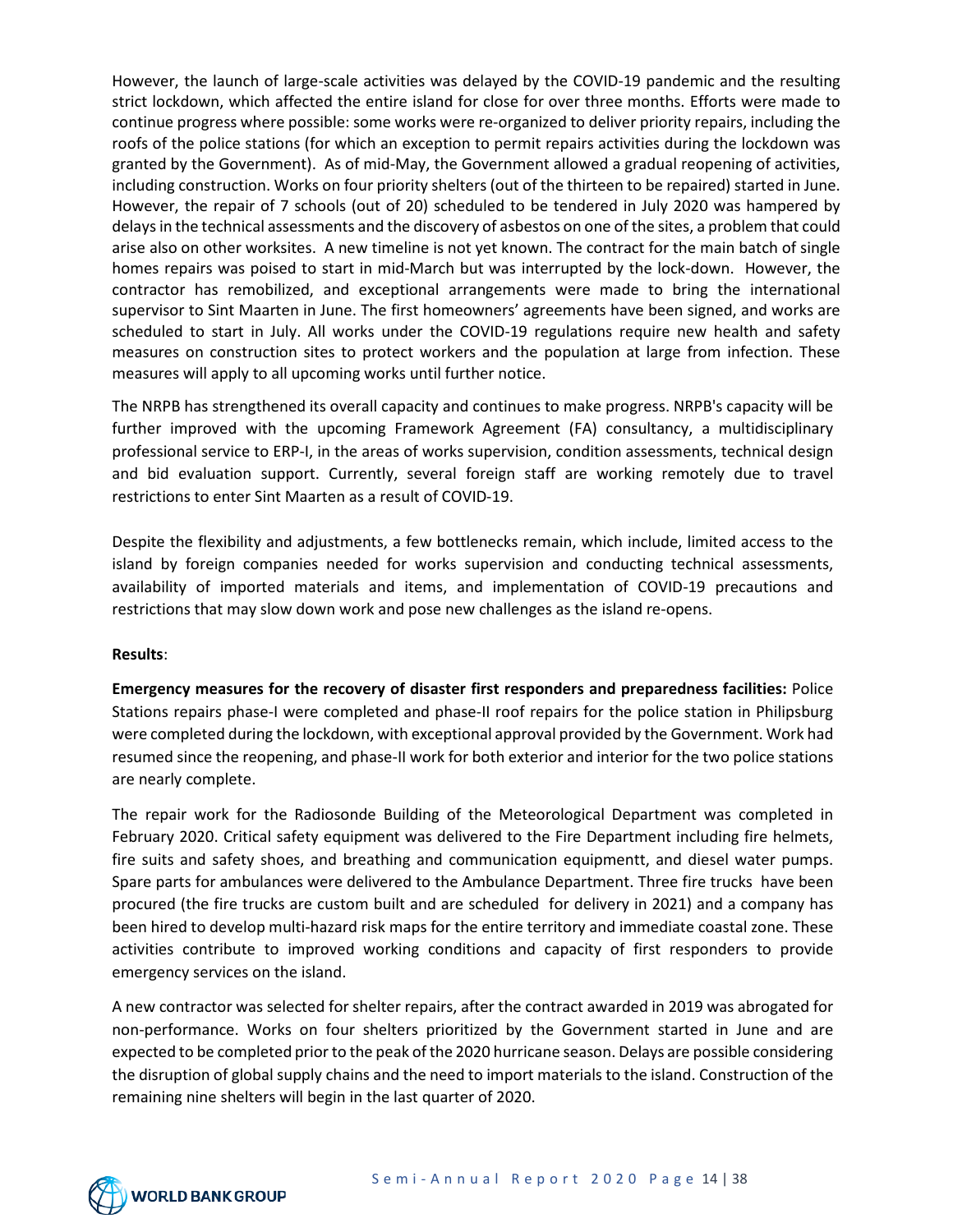The project has also extended the financing of Sint Maarten's premia for insurance coverage against disaster risks under the Caribbean Catastrophe Risk Insurance Facility (CCRIF) until 2021. Moreover, the project has financed the country's membership to the Caribbean Disaster Emergency Management Agency (CDEMA)<sup>[16](#page-14-0)</sup> until 2021. Membership in CDEMA and participation in regional and international events focused on Disaster Risk Management (DRM) and resilience building will help strengthen the country's knowledge and capacity for disaster prevention and response.

#### **Restoring Utilities Services after Hurricane Irma**

A subsidiary agreement with GEBE was signed and will enable further restoration of electricity assets including a trenching program to advance the underground cabling of the electricity distribution network, upgrading of transformers and transformer station houses, repairs of street lighting, damaged electrical meters, and upgrading substations to improve power system performance in situations of disturbance. Through GEBE, repairs will also be undertaken to increase water storage capacity, repair and replace pump units and pump houses, replace and improve resilience of installed micrometers. GEBE requested retroactive financing for the completed rebuilding of water tanks amounting to US\$1.5 million approximately. The Financial, Environmental and Social Safeguards Audits for the requested amount have been carried out and are expected to be completed in July 2020. Upon the audits completion and results satisfactory to the World Bank, the retroactive financing will be approved and processed.

**Housing Repair and Public Buildings Repair and Reconstruction:** Of a total of 359 homes to be repaired under this project, 146 have been completed and 109 of these homes are social units in the Belvedere neighborhood that have been repaired. Technical designs have been developed to repair another 64 social housing units located in four-story apartment blocks. The repairs under the 146 single homes contract are scheduled to begin in July, with additional COVID-19 safety measures in place to mitigate the risks.

On school repairs, bidding documents are currently being finalized by the NRPB for the seven prioritized schools, with tendering expected to be launched in July 2020. Meanwhile, the newly hired NRPB Schools Activity Manager has been developing a logistics plan in collaboration with school boards and MECYS. The start of the works will depend on COVID-19 related working conditions and on the logistical arrangements for temporary relocation needs of students.

**Institutional Support for Reconstruction:** Over the reporting period, the NRPB has strengthened its overall capacity substantially in safeguards, procurement, financial management, project and contract management, engineering, monitoring and evaluation, through recent recruitments in all the above functions. NRPB's capacity is expected to be further enhanced with the upcoming Framework Agreement (FA) consultant. [17](#page-14-1) Additional hiring by NRPB of procurement, safeguards and contract management expertise is ongoing and remains a critical priority.

Improvements have been made in local works execution capacity although some bottlenecks remain. Contracts startup is hampered by a small local market that faces challenges to secure insurance, bond, and financial requirements through local banks. Nevertheless, some of the main construction firms of Sint Maarten are now being awarded with the NRPB latest works contracts as these are getting larger in technical scope and financing (homes, shelters, schools). Construction firms outside Sint Maarten still find the scope of works of these contracts unappealing in addition to the cumbersome procedures for company registration, and work and residency permits. On the other hand, given the projected slow

<span id="page-14-0"></span><sup>&</sup>lt;sup>16</sup> CDEMA is a regional inter-governmental agency for disaster management in the Caribbean Community (CARICOM). 17 A multidisciplinary professional service to ERP-I, in the areas of works supervision, condition assessments, technical design

<span id="page-14-1"></span>and bid evaluation support.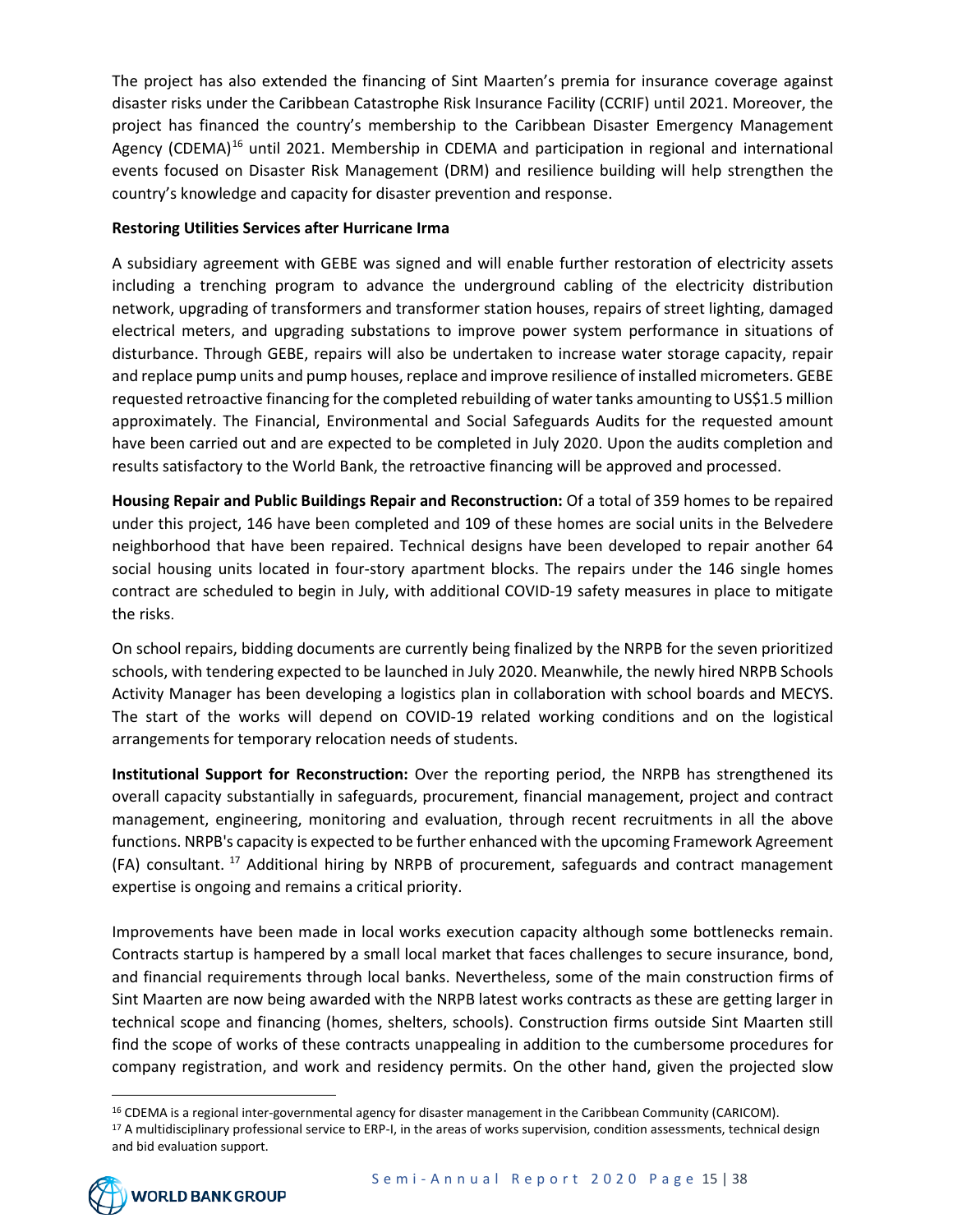tourism related economic recovery, SXM TF activities may present further opportunities for local contractors to participate in reconstruction and job creation.

#### <span id="page-15-0"></span>Emergency Income Support and Training Project (EISTP)

The objectives of the Emergency Income Support and Training Project (US\$22.5 million)<sup>[18](#page-15-1)</sup> are to provide temporary income support and improve the employability of un- and under-employed workers, initially in the hospitality industry and progressively in other sectors, and to strengthen the social protection system.

Component 1 of the project, implemented by the Sint Maarten Training Foundation (SMTF) under the supervision of the NRPB and collaboration of the Ministry of Public Health and Social Development (VSA) provides temporary income support (stipend, and transportation allowance) and health insurance to under-employed and unemployed persons in exchange for their participation in short-term skills training in selected occupational areas provided under EISTP which in return will help improve their skills. Training and certification are offered in hospitality, construction, carpentry, masonry, property maintenance, plumbing and electrical installation with the collaboration of the National Institute of Professional Advancement (NIPA). Additionally, courses on Sint Maarten' s culture and history and English as a second language are being delivered in collaboration with the University of Sint Maarten at the request of the hospitality industry. Participation has been expanded to include the unemployed registered by the Department of Labor, providing access to training and certification to some of the most vulnerable people on the island, regardless of their previous employment.

Training was suspended from mid-March due to COVID-19 restrictions. Stipends to active participants continued during this time. Training has partly resumed as of June 15, in line with government guidelines.

On Monday June 15 and Tuesday June 16 all students started their classes with a two-hour training session on the basics of COVID-19 and the measures taken to keep them safe and to prevent the spread of the virus. Measures taken include fully sanitized and treated air conditioning units, significantly reduced class sizes to meet social distancing requirements, hand sanitizing stations have been installed, wearing a mandatory face mask on school premises is now mandatory and one-way walking routes have been marked.

Due to social distancing rules SMTF had to divide the original group in two. The first group of approximately 550 students resumed classes on Monday June 15. Preference was given to students who were supposed to graduate in April as they only have 3 weeks left to complete the program. The second group will restart shortly after the students of the first group have completed the program. SMTF is working hard to ensure that enrolled students can complete the program under the new guidelines outlined above and looks forward to conferring final certificates to all.

Component 2 of the EISTP aims to improve the management and coordination of public of social and emergency services to vulnerable persons in Sint Maarten, by developing a social registry and integrating the information systems of social programs within the Ministry of Public Health, Social Development and Labor (VSA).

#### **Results:**

Component 1 of the Program has exceeded its initial end target of 1,800 participants by 10 percent and reached the most disadvantaged groups of the labor market, such as youth<sup>[19](#page-15-2)</sup> and women. As of June

<span id="page-15-2"></span><span id="page-15-1"></span><sup>&</sup>lt;sup>19</sup> Youth refers to individuals between 18 and 24 years old.



<sup>&</sup>lt;sup>18</sup> The project was approved August 2, 2018 and became effective August 9, 2018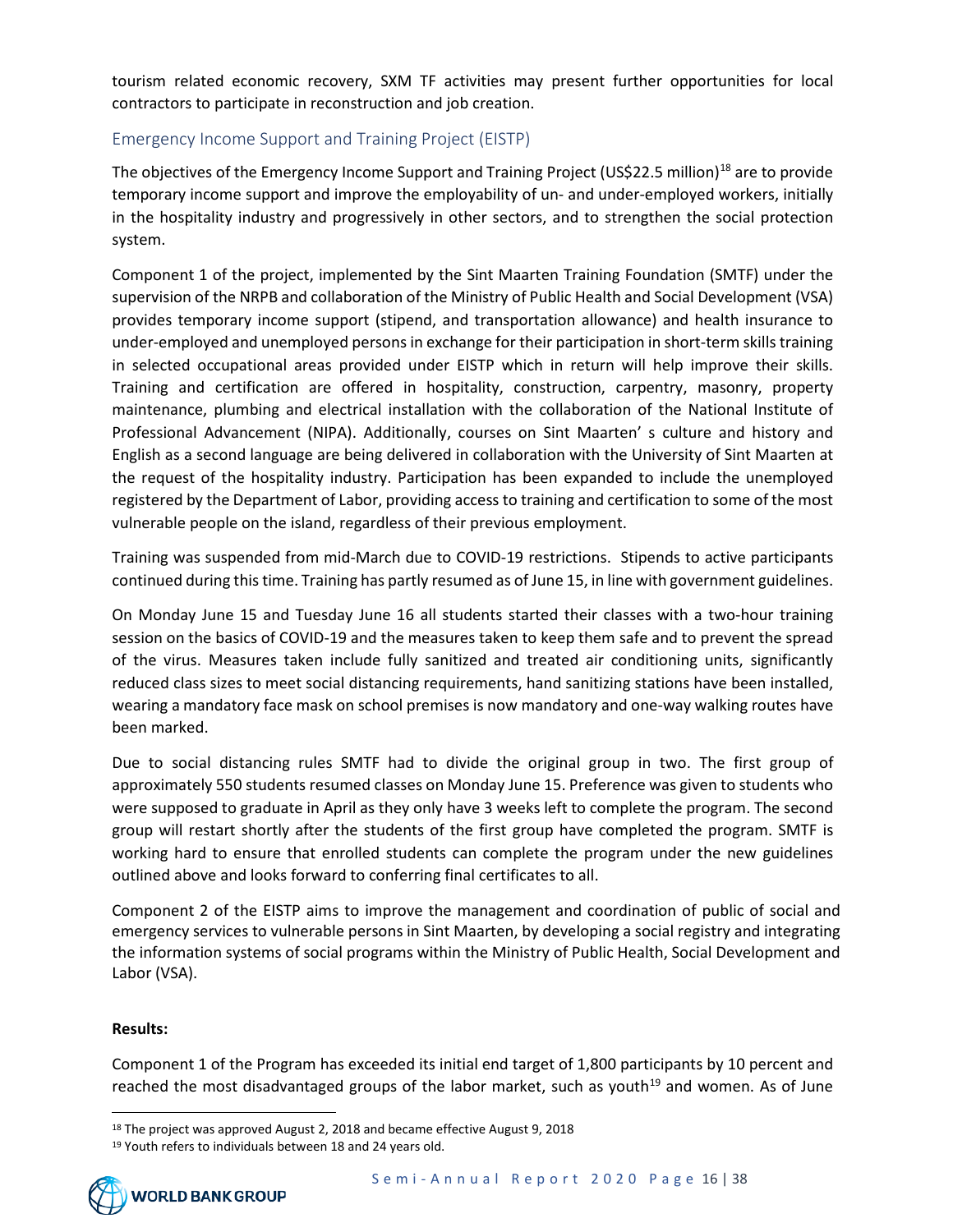2020, the Program benefitted 1,979 unemployed and underemployed individuals, of which around 69 percent are women and 76 percent (1,504) are unemployed representing about half of unemployed persons in the labor market. To date, 1,296 participants have been granted certifications in hospitality and or culinary and construction.<sup>[20](#page-16-1)</sup> Currently, 856 individuals are active in the Program (receiving income support conditioned to training)<sup>[21](#page-16-2)</sup> and are expected to continue in the Program until its closure, in September 2020. After then, these trainees are expected to be referred to the Labor Affairs Office for employment support services. However, current institutional capacity will limit this support to a smaller number of beneficiaries<sup>[22](#page-16-3)</sup> unless additional support can be provided to strengthen the labor office through other means.

Component 1 will be completed end September 2020 and Component 2 to design and develop a modernized social registry will end by May 2022.

#### <span id="page-16-0"></span>Sint Maarten Hospital Resilience and Preparedness Project

Approved in August 2018<sup>[23](#page-16-4)</sup>, the objective of the Sint Maarten Hospital Resiliency and Preparedness Project (US \$25M from Trust Fund; US \$75M from Sint Maarten Medical Center Foundation) is to improve the preparedness and capacity of hospital services at the Sint Maarten Medical Center (SMMC), the only hospital on the island. The project co-finances the building of the new Sint Maarten General Hospital to ensure that the new facility is resilient to category 5+ Hurricanes. The new, 110-bed hospital will substantially increase hospital capacity and enhance health services. The project also finances critical upgrades to the existing hospital. In addition, to improve resilience of the SMMC, the project will also contribute to enhancing the quality and scope of hospital services including by evaluating, updating and implementing clinical guidelines and carrying out routine clinical audits.

SMMC has been the central point of clinical response to the COVID-19 pandemic on the island. To date there have been 77 cases on the island with 15 deaths. The COVID-19 pandemic resulted in a substantial increase in demand for hospital services. In addition, the island's demand for medical goods also increased following the onset of the pandemic. During this period, SMMC was able to reprioritize its health service offerings to focus on the pandemic response. To support the SMMC, additional financing was provided to improve the existing hospital's preparedness and capacity to address the COVID-19 health needs.

#### **Results:**

To support immediate needs as a result of the COVID-19 pandemic, the Trust Fund allocated US \$3.6 million of additional financing to the SMMC to finance medical supplies and equipment, personal protective equipment, pharmaceuticals, non-medical equipment for triage and isolation areas; and implementation of a Medical Pavilion for triage of suspected cases and treatment of mild cases that can self-isolate at home (donated to SMMC by the Ministry of Public Health, Social Development and Labor). These funds have strengthened SMMC's preparedness and capacity to respond to, prevent and delay the spread of COVID-19, protect health workers, and streamline patient isolation and treatment of severe cases requiring intermediate or intensive care.

<span id="page-16-4"></span><span id="page-16-3"></span><span id="page-16-2"></span><sup>&</sup>lt;sup>23</sup> The project became effective September 6, 2018



<span id="page-16-1"></span><sup>&</sup>lt;sup>20</sup> Note a fraction of the participants graduated from two occupancy training tracks and thus obtained more than one certification.<br><sup>21</sup> Continuation of training will depend on the uplifting of COVID-19 restrictions and the ability of participants to return to a

classroom setting. Stipends continue under force majeure clause established in the Project Operations Manual.

<sup>&</sup>lt;sup>22</sup> Employment support services are activation measures aiming at conducting its users to improving employability and employment, for example through job search assistance and counseling.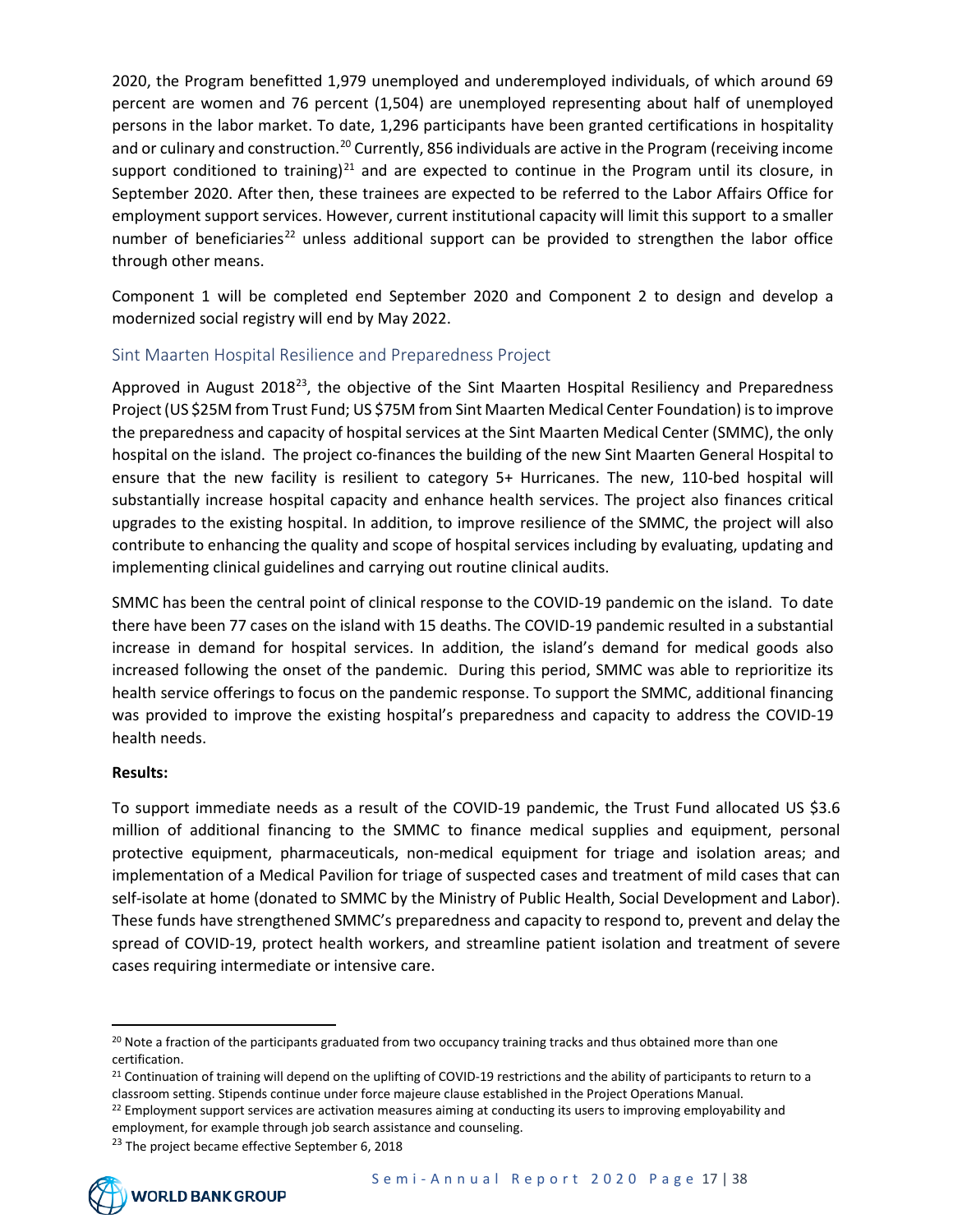In 2019, the SMMC's roof was reinforced to withstand a category 4 hurricane (up from category 2). A new fire detection system, backup generator for the SMMC care complex, and access control system were installed. Upgrades planned for the operating theater, dialysis posts, building and care complex, additional double patient rooms, and a new medical gas distribution system, have been delayed for now due to the hospital's necessary and urgent focus on the COVID-19 pandemic. The hospital's Emergency Disaster Preparedness Plan and Evacuation Plan was updated including the use of a scorecard to evaluate implementation performance of the plan. The scope of services provided has been expanded to include five new medical specialties (Urology, Orthopedics, Ophthalmology, Neurology, and Pulmonology) and the number of full-time equivalent emergency room doctors increased 5.5 to 7.5, and dialysis services have been expanded by adding five new positions.

At the end of 2019, SMMC's lenders released the US\$75 million co-financing for the construction of the new hospital Financing which had been held up all of 2019 due to the insolvency of the Italian contractor (INSO) for the works. With the financing in place, the site preparation began in January 2020 and twenty five percent of early sitework was completed. Due to the COVID-19 pandemic related travel restrictions and implementation of stay at home orders, this work stopped in mid-March. As of June 15, works have resumed and include mobilization activities such as cleaning up of the site, installation of site offices and construction of a new site.

The number of overseas referrals has decreased dramatically over the past two years. The total number of medical referrals abroad (Social and Health Insurances SZV patients) decreased from 5,880 in 2017, to 4,013 in 2018 to 1,254 in 2019 (79% decrease over 3 years). The largest contributor to the decrease is the addition of ophthalmology care, in addition to neurology, and orthopedics.

As part of the project's monitoring framework, SMMC is tracking patient satisfaction. According to data collected from 1,953 outpatient surveys between January 2019 - January 2020, overall patient satisfaction was rated 7.9 out of a perfect score of 10. In Q4 2019, patient satisfaction rated 70.7 percent and among female's 70.3 percent. Significant steps have been taken to improve patient safety and quality and a pilot customized course on customer service was completed in January 2020. This type of training will continue in 2020 for all SMMC staff. Additional patient satisfaction data will be analyzed focusing on care provided in Hemodialysis, Emergency Room, OB/GYN, and Chemotherapy.

#### <span id="page-17-0"></span>Emergency Debris Management Project

The Emergency Debris Management Project (US\$25 million)<sup>[24](#page-17-1)</sup> finances the management of debris from Hurricane Irma and reconstruction activities to facilitate recovery and reduce risks. The project activities include debris clearance, collection, removal, and disposal, fire suppression at the country's waste disposal sites and landfill management improvement, shipwreck removal and shoreline cleaning.

Since the 1990's, landfill capacity and municipal waste management are problems that have been left unaddressed for some time. The disposal site in Great Salt Pond Landfill has negatively affected environmental conditions on the island. The site lacks an efficient and sanitary waste disposal system. Waste is not separated, recycled, treated, or disposed of appropriately. According to the government, to date, most of the 100,000 cubic meters of debris that was created by Hurricane Irma and scattered in public space was cleared up and placed at a site adjacent to the existing municipal waste disposal site. However, this has intensified the long-standing challenges in landfill capacity and municipal waste management. At the outset of the project, the massive amounts of debris and municipal wastes disposed

<span id="page-17-1"></span><sup>&</sup>lt;sup>24</sup> The Project was approved on December 21, 2018 and became effective on January 31, 2019.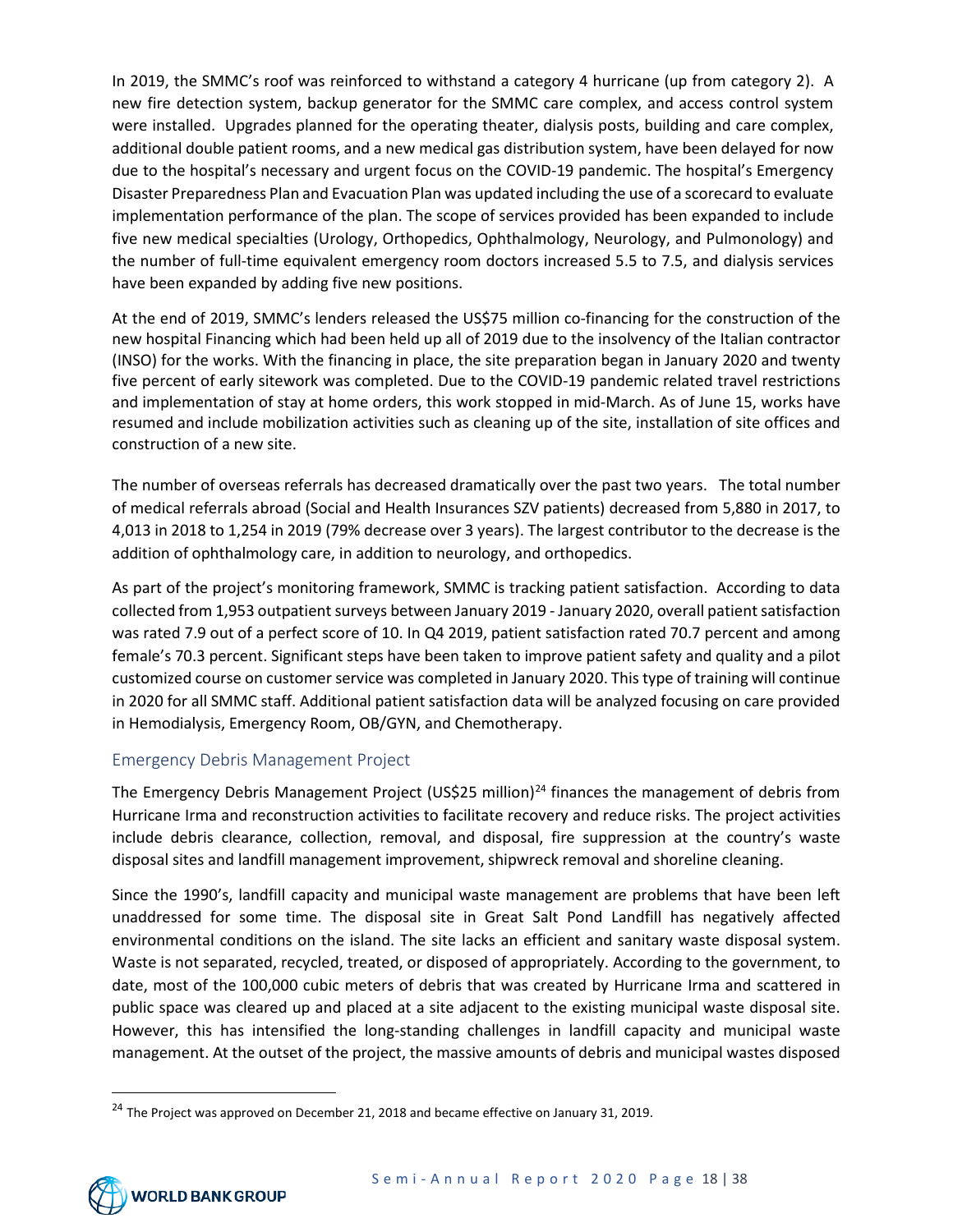of in the landfills had caused smoldering fires and flareups and endangered the surrounding communities. Currently, the fires and hot spots on the landfills have reduced, but the imminent risks of potential slope instability and impacts to the nearby community remain high.

Considering the reduced landfill subsurface fires, an agreement was reached with Government in late January 2020 to change the originally planned large fire suppression operation and replace it with regular landfill management activities and address remaining and any upcoming fire hotspots. Considering the potential unstable slope that poses significant risks of collapse and danger to the neighboring community, landfill improvement activities will only be allowed in a designated area with applicable health and safeguards measures in place. In parallel, the community is exposed to the immediate risk of potential slope instability will be prioritized for resettlement. The project will be restructured to reflect the revised approach to fire suppression and landfill management. Currently, the World Bank is reviewing the revised approach and identifying steps needed to ensure its compliance with operational policies, including timebound resettlement milestones and safeguard measures.

To protect the lives and health of the community living too close to the disposal sites and who would be adversely affected by works in the landfills, safeguards measures must be in place in compliance with the World Bank's social and environmental safeguard policies and requirements. To this effect, an Environmental Social Impact Assessment (ESIA) is being finalized and a Resettlement Action Plan (RAP) is being prepared to identify resettlement options for the adjacent communities that are at high risk of social, environment and health adversity.

Resettlement is a complex undertaking considering space and housing constraints and a lack of experience in resettlement activities on the part of the Government and stakeholder engagement. Nevertheless, resettlement to a lower risk environment remains an essential priority for the health and safety of nearby residents and must be led and implemented by the Government of Sint Maarten. As of mid-June, the NRPB and the Government have initiated discussions on possible resettlement locations and compensation packages which are critical pre-requisites to resettle the community facing the risk of slope failure. Timely progress on this work is critical to advancement under the project.

Project implementation currently faces challenges posed by COVID-19 pandemic, including delayed equipment shipping, onboarding of technical experts, restriction on consultants' visits and safeguards consultations. In particular, the finalization of the safeguards activities is pending, and the advancement is limited due to the pandemic restrictions. Engagement with Sint Maarten's Government on project restructuring and fulfillment of next steps described above has started.

#### **Results**:

Some project activities and procurement have been progressing steadily. Application of alternative daily coverage in Municipal Solid Waste Landfill since October 2019 has resulted in a better fire control, reducing fires from 30 to two hotspots, and improvement of short-term landfill management. Additional coverage material and storage containers were procured and delivered in June.

Metal wrecks piling on the Irma Disposal Site (IDS) and car wrecks around the island will be removed. During this reporting period, the Government has identified a location for the establishment of a Temporary Debris Storage and Reduction (TDSR) facility to host waste reduction equipment. Procurement of the design and construction of the site is underway with technical inputs and hands-on support from the World Bank. The ship salvaging and shoreline cleaning activity is expected to start in August 2020. The ship salvaging approach will include creation of artificial coral reefs as proposed by the Sint Maarten Nature Foundation.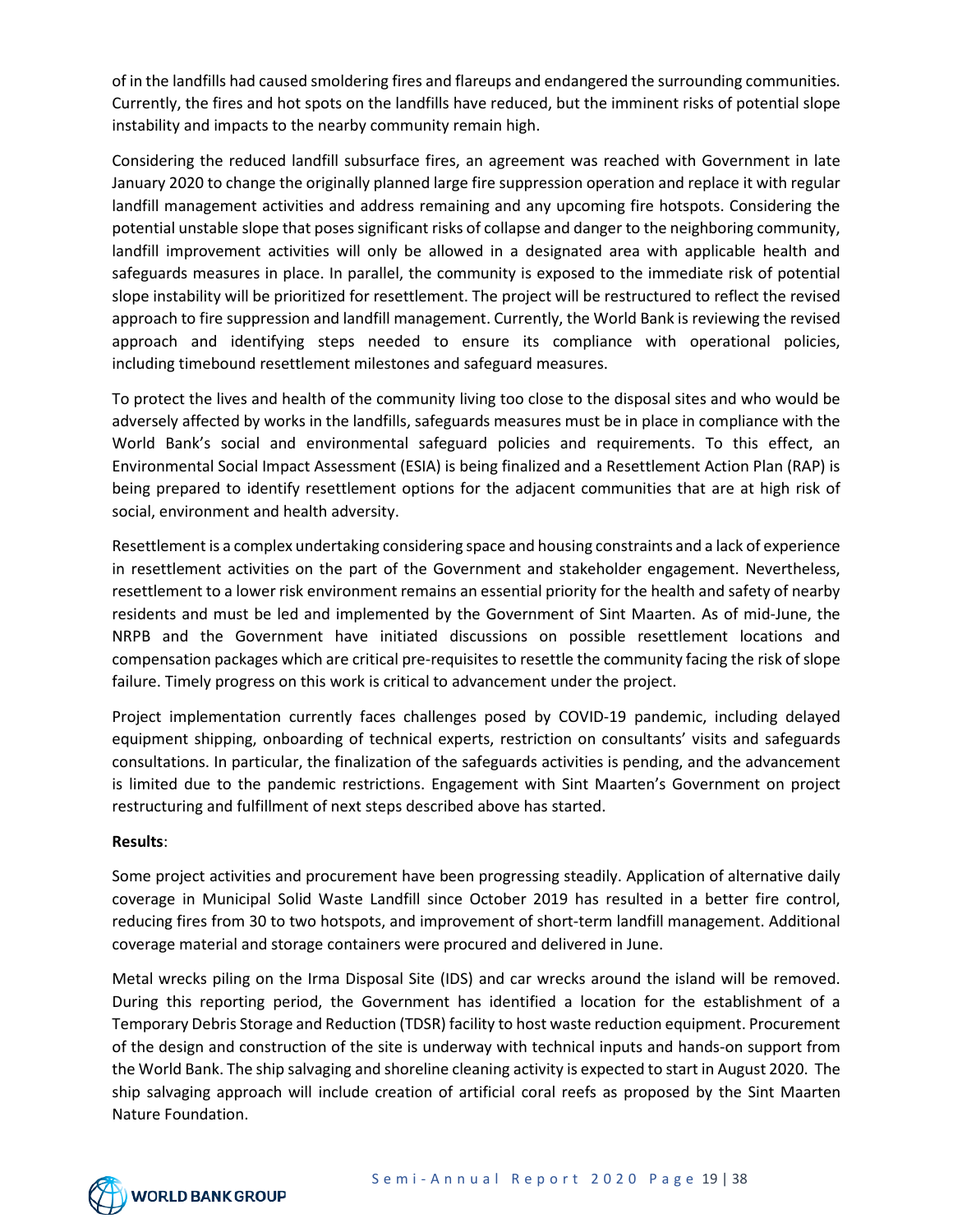A waste handler bulldozer and a wheel front loader were delivered to Sint Maarten on January 27 and on May 29, 2020, respectively. More waste reduction equipment (such as glass crusher, woodchipper, and tire shredder), personal protection equipment, a waste compactor and a weighbridge are under procurement. To strengthen the waste and landfill management capacity, the NRPB is recruiting several technical and safeguards experts, including a second Environmental Safeguards Specialist, a Social Safeguard Specialist, and a resettlement expert (consultant) to support the project.

Development of long-term options for a sustainable waste management system for the country is advancing. A Short-Term Plan for Waste Management, a Regional Market Study for Waste Management in Caribbean, two Pre-feasibility studies (one on landfill recontouring, closing and extension and another on integrated waste management facility) are being completed. A National Waste Management Plan/Strategy is being finalized. The studies will be followed by the development of a comprehensive financial framework for the waste management sector and preparation of a bidding package for the design, build and operate contract for recontouring, closing and extension of the MSW and IDS landfills. These two tasks are planned to be completed within 2020 calendar year.

#### <span id="page-19-0"></span>Airport Terminal Reconstruction Project

The Airport Terminal Reconstruction Project (US\$72 million) was approved on December 9, 2019<sup>[25](#page-19-1)</sup> and leveraged an additional US\$57 million from the European Investment Bank and U S\$7 million from the Airport operating company to reconstruct the airport. It also supports the operational expenditure of PJIAE (US\$21 million) in case of a major external shock during the reconstruction period. The grant will also support project management and capacity building (US\$1 million). On April 4, 2020, an agreement with the airport's bondholders enabled the release of US\$72 million in insurance proceeds due to PJIAE which they had held in escrow. These proceeds were released in April 2020 once conditions for effectiveness were completed for the World Bank Airport Project. This constitutes a key milestone for Sint Maarten's economic recovery. The Airport Project will finance the rebuilding and reequipping of the terminal of the Princess Juliana International Airport (PJIA) to pre-Irma passenger capacity and improve its natural disaster resilience. PJIA is the main international airport serving Sint Maarten and Saint Martin, which carried 1.8 million passengers and 62,144 aircrafts per year, before Hurricane Irma.

#### **Results**:

COVID-19 restrictions have delayed mold remediation, however, to continue preparation of this activity, PJIAE re-launched a bidding of mold remediation using virtual terminal tour images to allow companies to view the scope of works and finalize the procurement process. The start of mold remediation is expected in August, to be finalized in December. Bidding documents for the main reconstruction works are being prepared and are expected to be published in in August 2020, with reconstruction works estimated to start in January 2021 for a duration of 24 months.

Technical assistance to support airport corporate governance improvements is ongoing. A Corporate Governance Assessment (CGA) of the Princess Juliana Airport Operating and Holding Companies was conducted to inform investment decisions. The Government appointed a task force to implement key actions and recommendations from this assessment. The Task Force prepared a Corporate Governance Improvement Plan that is under review and is expected to be approved by the Government in July 2020. Further governance measures will be undertaken to continue to strengthen airport governance. The plan will be implemented over the following 12 months.

<span id="page-19-1"></span><sup>&</sup>lt;sup>25</sup> The Airport Terminal Reconstruction Project became effective on April 21, 2020.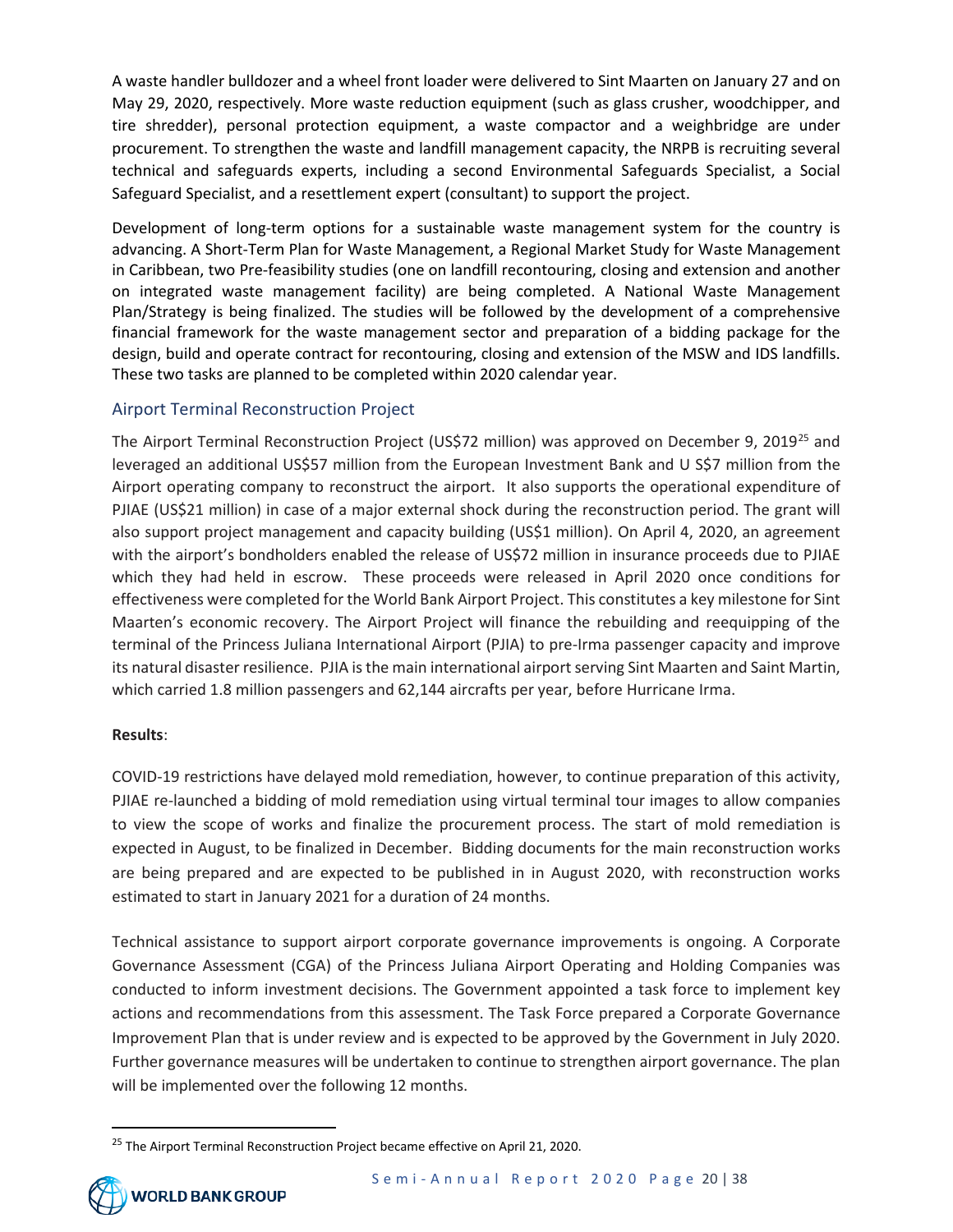#### <span id="page-20-0"></span>Sint Maarten Red Cross Roof Repair Project

The Red Cross Roof Repair Project (US\$3.64 million) was approved on December 30, 2019. The project is implemented by the RCNL and aims to repair up to 200 damaged roofs up to a safe standard for vulnerable households affected by Hurricane Irma. The project assists vulnerable households in repairing their roofs to improved safety standards. The project will also increase local capacity in the construction sector by training more people in construction and employing them in construction crews, thereby contributing to their economic recovery. NLRC-employed and supervised construction crews repair the roofs with quality controls and in accordance with World Bank safeguard requirements.

Activities were suspended due to the COVID-19 lock down, but have resumed since late May, following the lifting of restrictions on construction.

#### **Results:**

NLRC conducted a roof repair and roof strengthening workshop attended by 80 households with damaged houses. To date, 19 roof repairs have been completed. Works have resumed observing enhanced COVID-19 safety regulations. The total number of roofs that can be delivered during the lifetime of the project may fall slightly due to the NLRC's due continued employment costs during the lockdown.

#### <span id="page-20-1"></span>Sint Maarten Enterprise Support Project

The Enterprise Support Project (estimated US\$35 million) was signed in March 2020 and aims to support eligible MSMEsin accessing financial packages for asset replacement, non-structural repairs and working capital, channeled through local participating financial institutions (PFIs). A large percentage of MSMEs have been unable to get financing from local commercial banks as they have collateral requirements they cannot meet, often because these were damaged due to the hurricane and had no insurance or were under-insured. The Enterprise Support Project will provide, subject to a business plan that is acceptable to a PFI, financial packages for eligible MSMEs in the form of a combination of grants and loans for asset and repairs, and standalone loans for working capital.

The World Bank and the NRPB will channel the financing through PFIs who will support eligible enterprises. Three PFIs have been pre-qualified for the initial roll-out of the project, other FIs have shown interest and will be able to join after effectiveness if they meet the PFI eligibility requirements.

In the context before COVID-19, the lenders in Sint Maarten were providing limited financing to MSMEs due to the prevailing high-risk environment and their lack of acceptable collateral. This reluctance is further exacerbated by the new risks and impacts emanating from the COVID-19 crisis. To mitigate this situation, a risk sharing mechanism has been introduced to incentivize lenders. The mechanism will allow the project to partially absorb potential losses on loans from lenders incentivizing them to lend to MSMEs, while enabling lenders to maintain skin in the game, meaning that they will still exercise adequate due diligence and care when underwriting and servicing MSME loans, selecting only viable MSMEs with solid business plans, given that they would suffer losses otherwise.

**Results:** Agreements with participating financial institutions are being finalized and the Project Operational Manual has been completed. A Project Manager(PM), Portfolio and Accounting Officer (PAO) and two Operation Officers (OO) have been hired.

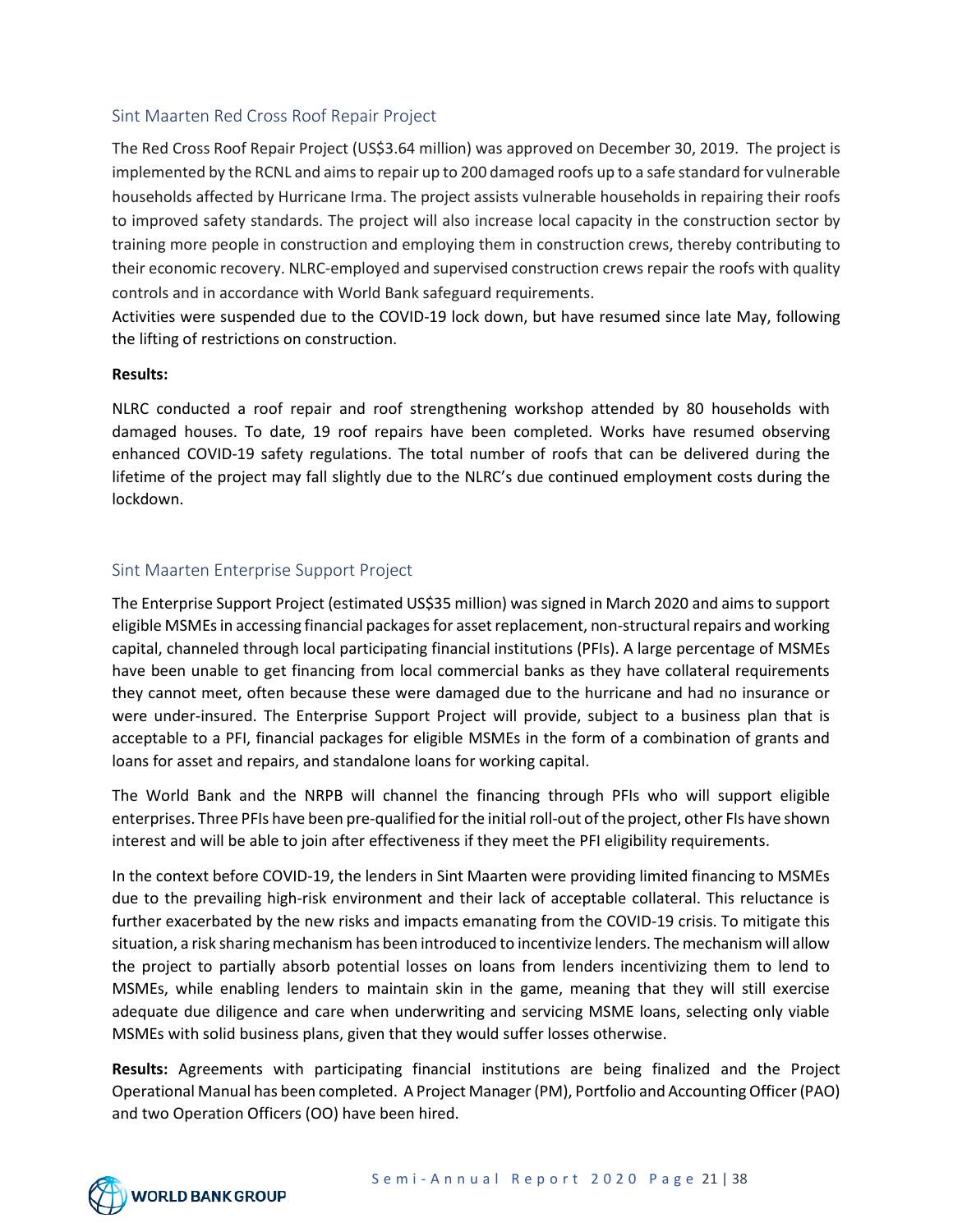Roll out to MSMEs is expected once agreements with financial institutions are reached, MSME financing application infrastructure is established, and outreach and information is ready for distribution.

### <span id="page-21-0"></span>St Maarten Civil Society Partnership Facility for Resilience Project (CSPFRP)

In May 2019, the SXM TF SC approved the creation of the NGO facility with an indicative funding of US \$7.2 million. The objective of this project is to improve the capacity of civil society organizations established on the island to support and implement reconstruction and resilience activities. The Facility is managed by VNG International and the project was approved June 26, 2020. The project will support immediate community needs through an initial rapid roll out of small grants to CSOs. Project preparation was completed mostly virtually given the COVID-19 related lockdown.

## <span id="page-21-1"></span>3.3 Projects under Preparation<sup>[26](#page-21-4)</sup>

Six projects are under preparation to address key challenges of building resilience as underlined in the NRRP, prioritized by the Government of Sint Maarten and endorsed by the SXM TF SC. Many of these projects are being prepared virtually, using available IT platforms to conduct regular meetings, project preparation missions, online tours of buildings for assessing construction needs and consultations using social media and WhatsApp, as a result of lack of access to the island due to the COVID-19 pandemic.

To complement Sint Maarten's existing project management capacity challenges, new projects are planning to use alternative implementation arrangements in complement to NRPB and other implementation partners.

Given the impact of the COVID-19 related lockdown and uncertainty around its impact on future working conditions, the estimated and projected timelines provided in this section are subject to review and changes.

#### <span id="page-21-2"></span>Solid Waste Management and Environmental Improvement Project

The Solid Waste Management and Environmental Improvement Project (estimated US\$35 million) will aim to improve long-term waste management and environmental protection. Its broader objective will be to implement key elements of the government's long-term waste management strategy and its Roadmap for Sustainable Waste Management. The project will draw upon Long-Term Waste Management studies that are ongoing, to develop sound evidence-based long-term solutions. In addition to immediate actions which can be undertaken by the Government to improve current waste management practices and policy, the long-term options are being developed and could be considered for financing by late 2020 or 2021. The studies fill significant knowledge gaps on basic waste data (e.g. waste volume, composition, and origin etc.), assess the existing market for recycling and disposal of relevant types of wastes in the region, and propose institutional, technical, financial, and regulatory solutions to waste reduction, processing, and disposal.

#### <span id="page-21-3"></span>Public Finance, Social Insurance and Resilience Development Policy Operation

Following a request by the Government of Sint Maarten in January 2019, the Steering Committee approved the preparation of a Development Policy Operation (DPO), the first in a series of two operations (of US\$15 million each). These operations aim to support policy actions that are necessary to Sint Maarten's sustainable and resilient financial future. The DPO is designed to support improvements in public financial management, tax reform, public sector transparency, resilience measures and improved

<span id="page-21-4"></span><sup>&</sup>lt;sup>26</sup> Amounts provided are estimative and will be consolidated during the appraisal stage once the exact scope, components and activities of the projects have been determined.

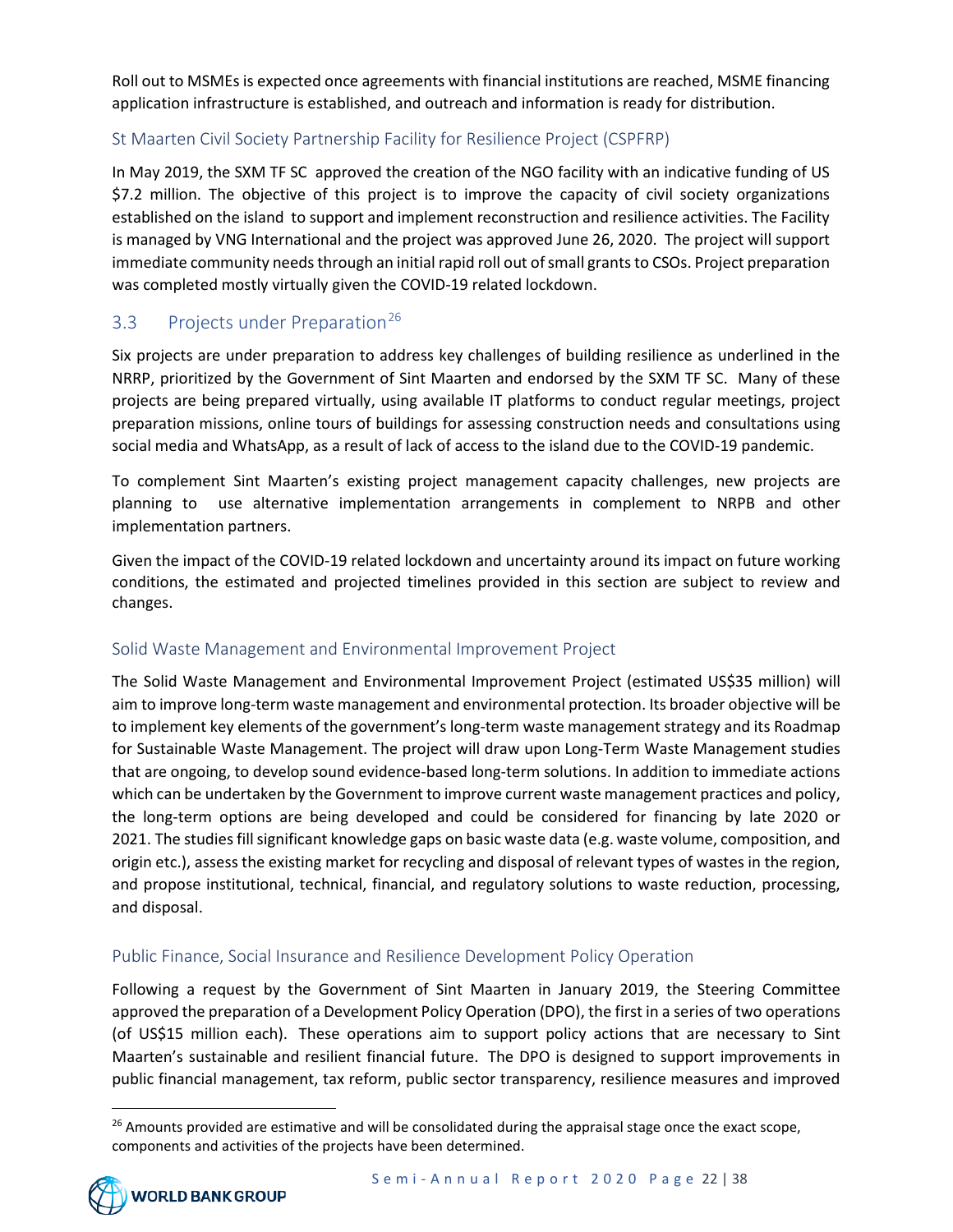social insurance. The DPO program may require adjustments in the context of a liquidity facility being established by the Government of the Netherlands to the Government to support reforms to be executed by the Government of Sint Maarten.

#### <span id="page-22-0"></span>Digital Government Transformation Development

The Digital Government Transformation Project (estimated US\$15 million) aims to enhance the efficiency of delivery and access to selected public services for citizens and businesses, as well as the resiliency of government systems. An estimated US\$12 million will be executed by the Government under four components. The project will strengthen the policy and regulatory environment, institutional capacity, and change management in the context of the challenges of operating in a small island state. The project will introduce the enabling foundational platforms needed to develop e-services and improve back-office functioning, including digital payments, an interoperability platform, and digital single sign-on. It will also improve resilience of the Government's service delivery infrastructure by enabling cloud services and digitization of key Government records. The project also focuses on improving the citizen and business interfaces with Government services across multiple channels, both physical and digital. A Contingent Emergency Response Component, which can be activated in the event of a disaster.

The project is expected to become operational in the fall of 2020. An estimated US\$3 million in studies and technical assistance are being executed by the World Bank to finance critical project preparation and implementation studies and develop a digital transformation strategy that will guide government's future Information and Communications Technology (ICT) investments.

#### <span id="page-22-1"></span>Sint Maarten Road Connectivity and Resilience Improvement Project

The SXM TF SC approved the preparation of a Road Connectivity and Resilience Project in April 2019 (estimated US\$20 million). Its objectives are to improving connectivity between the western and eastern parts of the country by building a critical road link and to enhance the resilience and safety of transport infrastructure. The proposed project cost includes associated Technical Assistance. As the identified road link requires land acquisition, the NRPB and the Government of Sint Maarten will start consultations with those potentially affected and prepare necessary safeguard instruments. Connection of the road with the French side of the island also requires consultation between the Government of Sint Maarten and the French overseas collectivity of Saint Martin. Project preparation, which requires on-site, in-country presence, negotiations with landowners, on-site work by engineering firms and contractors has been halted during the COVID-19 pandemic and will resume once access to the island is possible again.

#### <span id="page-22-2"></span>Resilient Schools Project

In its July 2019 meeting, the SXM TF SC approved an estimated US\$35 million for the Education sector in Sint Maarten to support the Government's 2018 Education Master Plan. These resources will support (for an estimated US\$30 million) a Project for school reconstruction and to support improvements in education management to the Ministry of Education, Culture, Youth and Sports (MECYS) and (for an estimated US\$5 million) a project aimed at child protection and learning to be implemented by UNICEF NL (see below). The projects will share a common results chain to align activities. The Resilient Schools Project will focus on (1) Rebuilding safe schools, (2) Restoring a community learning and cultural environment, (3) Strengthening the Ministry Management Information System. Preparatory architectural and systems studies will be launched during the summer of 2020 and the project is expected to be approved in early 2021. Given the COVID-19 pandemic, preparation continues virtually. A close collaboration between NRPB, MECYS, and relevant school boards will support implementation.

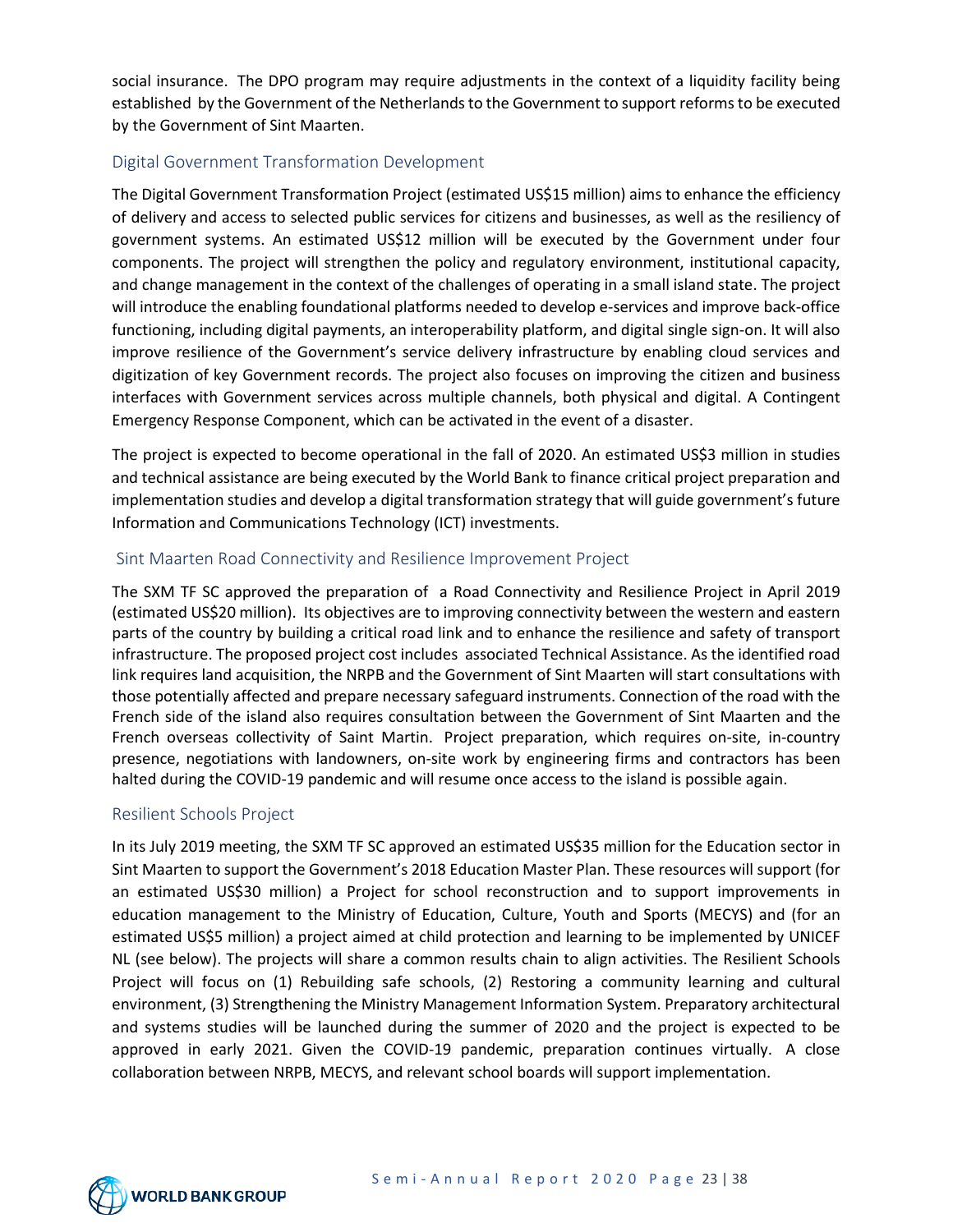### <span id="page-23-0"></span>Child Protection and Development Project

The Child Protection and Development Project (estimated US\$5 million) is to be implemented by UNICEF NL in collaboration with MECYS. The project will support activities to strengthen (a) the resilience of students and staff to the emotional and physical impacts of natural disasters and (b) child protection systems and services to improve preparation and response to natural disasters and support protection of children against trauma and abuse. UNICEF NL's capacity developed while working with the Government of Sint Maarten on child protection and disaster preparedness and provides additional implementation capacity for the SXM TF. The project is expected to be launched in the fall of 2020. To support project preparation activities, a small project preparation grant has been provided to UNICEF NL.

### <span id="page-23-1"></span>3.4 Analytical Work

Analytical work was either completed or is underway to generate knowledge needed to inform decisions for new funding under future tranches of the SXM TF, as detailed in the table below and includes studies as well as technical assistance.

|                         | <b>ANALYTICAL WORK</b>                                                                 |                                      |  |  |
|-------------------------|----------------------------------------------------------------------------------------|--------------------------------------|--|--|
|                         | <b>Studies Completed</b>                                                               | <b>Completion Dates<sup>27</sup></b> |  |  |
| $\mathbf{1}$            | Support to Develop National Recovery and<br>Resilience Plan (Report)                   | <b>COMPLETED</b>                     |  |  |
| $\overline{2}$          | Rapid Housing Sector Assessment (Study)                                                | <b>COMPLETED</b>                     |  |  |
| $\overline{\mathbf{3}}$ | Airport Corporate Governance Assessment (Study)                                        | COMPLETED                            |  |  |
| $\overline{\mathbf{4}}$ | Sint Maarten Hospitality Reconstruction Financing<br>Due Diligence (Study)             | <b>COMPLETED</b>                     |  |  |
| 5                       | <b>Tourism Sector Recovery Strategy Support</b><br>(Technical Assistance with Outputs) | <b>COMPLETED</b>                     |  |  |
|                         | <b>Ongoing TA</b>                                                                      |                                      |  |  |
| $\overline{7}$          | Low-Income and Affordable Housing Technical<br>Assistance (Technical Assistance)       | Q3 CY20                              |  |  |
| 8                       | E-Government Strategy (Technical Assistance with<br>Outputs)                           | Ongoing                              |  |  |
| 9                       | Support to the Airport Corporate Governance Task<br>Force (Technical Assistance)       | Q2 CY21                              |  |  |
| 10                      | National Risk Assessment (NRA) (AML/CTF)<br>(Technical Assistance)                     | Q1 CY22                              |  |  |
|                         | <b>Studies Ongoing</b>                                                                 | <b>Estimated Delivery</b>            |  |  |
| 11                      | Public Expenditure Review                                                              | Q3 CY20                              |  |  |
| 12                      | Long-Term Waste Solutions (Studies)                                                    | Q2 CY20                              |  |  |
| 13                      | Country Environmental Analysis (CEA) (Study)                                           | Q3 CY20                              |  |  |

# <span id="page-23-2"></span>4 Project Preparation and Implementation Issues & Solutions

<span id="page-23-3"></span> $27$ Estimated timelines are subject to change to meet operational requirements to consider government availability, potential delays due to political transition and the effects of COVID19.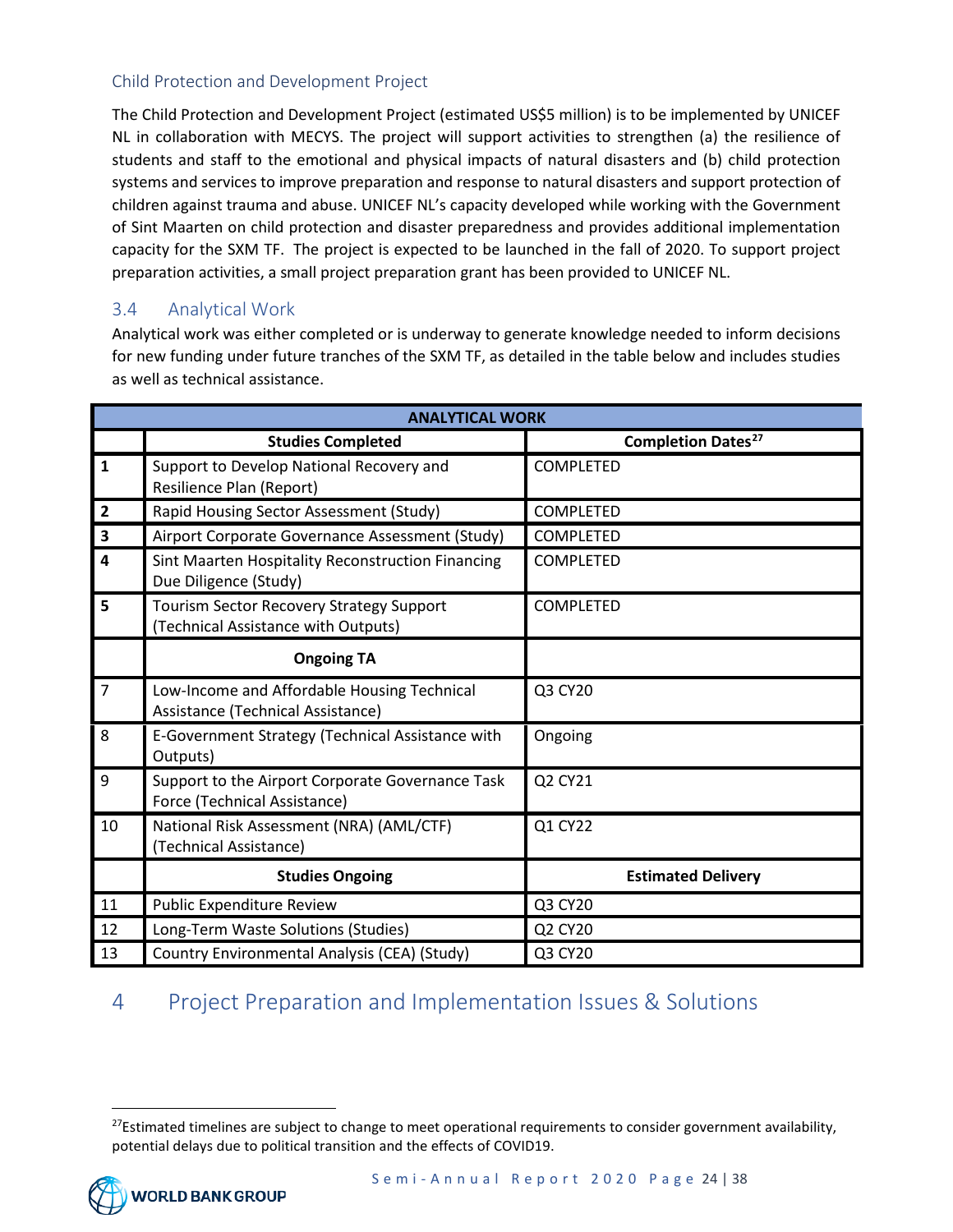## <span id="page-24-0"></span>4.1 Program Implementation Capacity (project preparation, implementation, and overall management of resources)

NRPB's critical functions including Program and Project Management, procurement, fiduciary and safeguard functions have been strengthened through its expansion of staff. Further hiring is ongoing to fill the gaps to support safeguards, procurement, fiduciary and project management. Program and project management challenges need to be strengthened with stronger managerial capacity. The framework agreement designed to streamline contracts and procurement for ERP 1 will add to NRPB's engineering and project management capacity. However, the COVID-19 pandemic has slowed down further recruitment efforts. With 6 projects under preparation, third party support for project execution, both through direct support to the NRPB and by engaging agencies directly to implement projects, will boost implementation capacity of the Trust Fund Program.

Currently, over one third of supervision resources are being allocated to World Bank Fiduciary and Safeguard support and nine percent to Hands on Support in procurement and engineering. It is expected that with several alternative implementation arrangements in place and further strengthening of NRPB, the hands-on support can gradually be downsized over time.

The ownership and commitment to the objectives of the SXM TF and participation of the Council of Ministers and line ministries in project preparation and implementation remains central to project success. The new Government has been focused on managing the COVID-19 effects and continues to face the challenge of limited human and financial resources. Technical support to line Ministries to promote integration of the activities of the SXM TF with those of the Government is being strengthened with support from the Netherlands and the World Bank.

The SXM TF's engagement with Sint Maarten's government has continued during the recent political transition period which started in September 2019 and the COVID-19 pandemic lockdown. Engagement with the Prime Minister and the Council of Ministers has the objective of building a strong dialogue based on accurate and timely information.

#### <span id="page-24-1"></span>4.2 Project Supervision Capacity

To provide further supervision and coordination support, WB staff and consultants continue to engage virtually with NRPB and Government and other counterparts on Sint Maarten and The Netherlands, while travel routes from the US remain unavailable. Technical teams conduct virtual missions and will resume extended missions hosted by the NRPB, once the situation allows.

#### <span id="page-24-2"></span>4.2 Absorption Capacity and Regulatory Issues

SXM TF project activities have faced significant challenges in attracting qualified firms for urgent works due chiefly to the small market and small size of firms on island, as well to competition for labor with other ongoing works. Regular efforts are made to reach out to local and regional firms and encourage their participation, both by NRPB and by the World Bank and the NRPB jointly. The lack of participation of larger and better capacitated firms in tenders is a major challenge for implementation advancement. More time and experience of collaboration with local firms is needed to develop local familiarity with competitive procurement procedures and contract implementation under World Bank managed projects. Firms unfamiliar with procurement procedures often submit incomplete bids and offer inflated prices. Additional constraints impact the performance and response speed of local contractors such as difficulties in meeting insurance, bonding and financial requirements through local banks, limited labor capacity, and the time required for material deliveries.

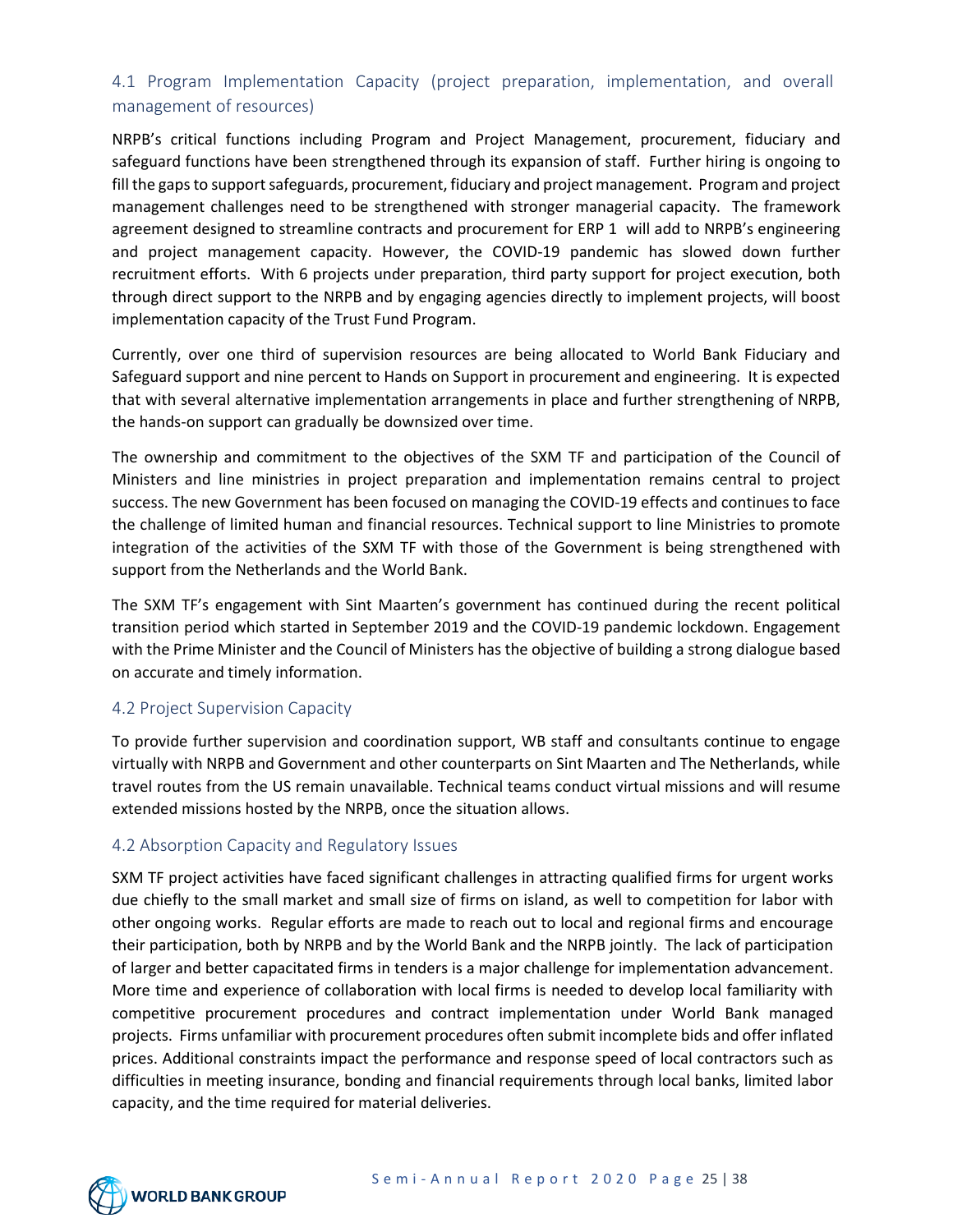While the effects of COVID-19 have exacerbated these problems, the government recently provided exceptional waivers for firms and personnel allowing them to continue implementing a limited number of works during the lockdown. However, lack of easy access to the island and lack of clear and streamlined administrative arrangements to facilitate access to the island and working on the island will continue to affect the pace of implementation. Safety measures related to COVID-19 (such as mandatory quarantines) will also need to be in place and will affect implementation timeline. In addition, access to the island, imports of materials and goods will be affected by COVID-19 related travel restrictions on island.

Work and residency permits, visas, and tax exemptions are needed for foreign consultants and contractors to work in the island. Labor laws that restrict the ability to hire temporary workers and contract international employees have been noted as a significant challenge by implementation partners and by NRPB.

Support from Government has been requested and is urgently needed to facilitate the participation of international contractors and consultants. Currently, the program relies on the support of international consultants to provide Hands on Assistance on behalf of the World Bank, to support procurement and safeguards activities.

Lack of resolution of these challenges may hamper the ability to attract labor resources due to the simultaneous launch of large projects such as the airport terminal, the new hospital, and several hotels in a pandemic and post pandemic environment and may cause delays in implementation.

# <span id="page-25-0"></span>5 Outreach and Communications

The Trust Fund Dashboard [\(www.sintmaartenrecovery.org\)](http://www.sintmaartenrecovery.org/) and an NRPB website were developed to inform stakeholders including Government, private sector, NGOs, media, tourists, parliament, and general public of Trust Fund activities and advancement. Project launches are being organized and further outreach efforts will be deployed by the NRPB and the World Bank in coordination to inform all interlocutors.

Outreach activities were halted due to the pandemic crises. Meetings will resume once access to the island can be secured.

In the past six months, two radio commercials ran for four weeks on four radio stations. Three press releases were sent about NRPB activities and three about World Bank signings/events, all of which were picked up by local media. NRPB posted 11 original posts on Trust Fund activities on the NRPB Facebook (and many more reposts), and most liked was 310 times and the most shared was 18 times (about the Digital Transformation Project stakeholders' consultations). One public consultation session was held for private homeowners.

Information on the SXM TF program can be found on the NRPB and SXM TF website at: <https://nrpbsxm.org/>and [https://www.worldbank.org/en/country/sintmaarten.](https://www.worldbank.org/en/country/sintmaarten) The SXM TF dashboard with an overview of the latest information is available at: [https://www.sintmaartenrecovery.org/home.](https://www.sintmaartenrecovery.org/home)

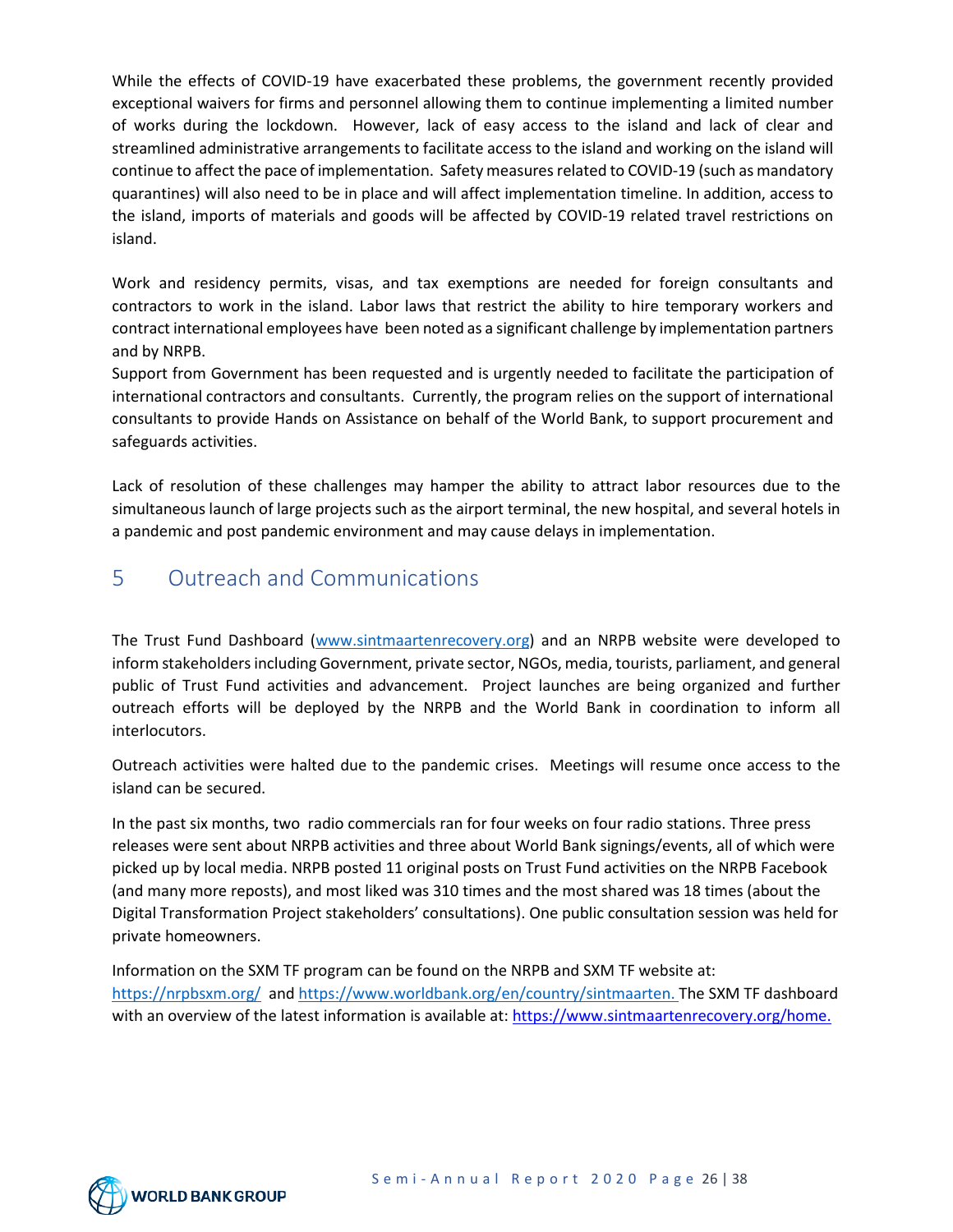<span id="page-26-0"></span>ANNEXES

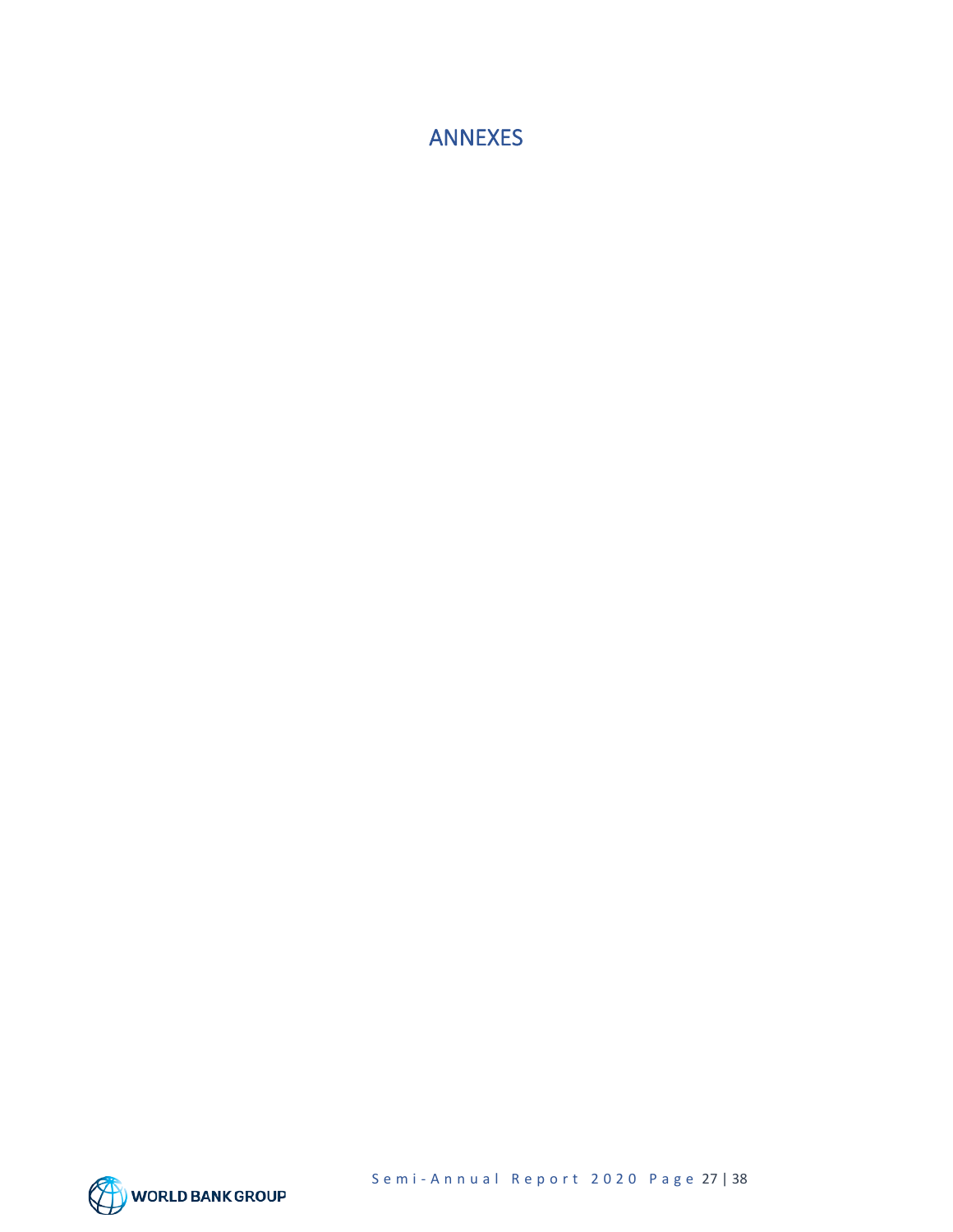# <span id="page-27-1"></span>ANNEX 1: Alignment of NRRP and Trust Fund activities

<span id="page-27-0"></span>

| Pillar 1 - Community Recovery and Resilience                                                                                                                                                                                                                                                                                               |                                                                                                                                                                                                                                                                                                                                                                                                                                                               |  |  |
|--------------------------------------------------------------------------------------------------------------------------------------------------------------------------------------------------------------------------------------------------------------------------------------------------------------------------------------------|---------------------------------------------------------------------------------------------------------------------------------------------------------------------------------------------------------------------------------------------------------------------------------------------------------------------------------------------------------------------------------------------------------------------------------------------------------------|--|--|
| <b>NRRP Listed Areas of Engagement</b>                                                                                                                                                                                                                                                                                                     | <b>Trust Fund Projects and Analytical Work</b>                                                                                                                                                                                                                                                                                                                                                                                                                |  |  |
| <b>Housing</b>                                                                                                                                                                                                                                                                                                                             | <b>Housing Related Activities</b>                                                                                                                                                                                                                                                                                                                                                                                                                             |  |  |
| Repair assistance<br>Increase access to affordable housing<br>$\bullet$<br>Strengthen housing for climate resilience<br>$\bullet$<br>Facilitate ownership                                                                                                                                                                                  | Emergency Recovery Project I (US\$55.2M): Social and private housing repairs, roof repairs,<br>$\bullet$<br>Technical Assistance for housing policy and resilience standards<br>Red Cross Roof Repairs Project: (US\$3.6M) to support rehabilitation of roofs of the most vulnerable<br>households<br>Rapid Housing Sector Assessment (ASA), Low Income and Affordable Housing Reconstruction<br>Analysis (ASA)                                               |  |  |
| <b>Health</b><br>Resilient hospital construction<br>Enhancing secondary healthcare services<br>Ensure sustainable continuity of insurance coverage<br>$\bullet$                                                                                                                                                                            | <b>Health Related Activities</b><br>Hospital Resiliency and Preparedness Project (US\$25M) : repairs and upgrading of existing hospital<br>and construction of a new hospital to Hurricane 5+ resistant standards.<br>Public Expenditure Review (ASA - analysis of health insurance cost and sustainability)<br>$\bullet$<br><b>Development Policy Operation</b> (2 x US\$15M) <sup>28</sup><br>$\bullet$                                                     |  |  |
| <b>Employment, Livelihoods and Social Protection</b>                                                                                                                                                                                                                                                                                       | Social Protection and Emergency Recovery Related Activities                                                                                                                                                                                                                                                                                                                                                                                                   |  |  |
| Strengthen social assistance through trainings and programs to<br>supplement household income<br><b>Build additional shelters</b><br>$\bullet$<br>Improve social services and their targeting                                                                                                                                              | Emergency Recovery Project I (US\$55.2M): rehabilitating 13 public shelters<br>$\bullet$<br>Emergency Income Support and Training Project (US\$22.5M): Stipends, training and improvement<br>$\bullet$<br>of targeted social services<br>Development Policy Operation (two operations of US\$15M)<br>$\bullet$<br>Schools and Shelters Assessment (ASA)<br>$\bullet$                                                                                          |  |  |
| <b>Solid Waste:</b>                                                                                                                                                                                                                                                                                                                        | <b>Solid Waste Related Activities</b>                                                                                                                                                                                                                                                                                                                                                                                                                         |  |  |
| Remove debris caused by Irma and address dump fires<br>$\bullet$<br>Implement recycling program to reduce waste<br>Upgrade sewage networks                                                                                                                                                                                                 | Emergency Debris Management Project (US\$25M) : Extinguishing fires, debris clearance, collection,<br>$\bullet$<br>and processing and improving landfill management<br>Long-term Waste Solutions Analysis (ASA) supporting the development of Government's roadmap<br>$\bullet$<br>for sustainable solid waste management<br>Solid Waste Management and Environmental Improvement Project (US\$35M estimated) (planned)<br>Investments in long term solutions |  |  |
| <b>Education</b>                                                                                                                                                                                                                                                                                                                           | <b>Education Related Activities</b>                                                                                                                                                                                                                                                                                                                                                                                                                           |  |  |
| Repair and rebuild resilient schools, psychosocial support, improve<br>safety and preparedness<br>Strengthen legislation for resilience<br>$\bullet$<br>Train teachers in disaster management<br>$\bullet$<br>Strengthen programs for vulnerable children<br>$\bullet$<br>Improve vocational and tertiary education options in St. Maarten | Emergency Recovery Project I (US\$55.2M): Repairing schools and community facilities<br>$\bullet$<br>Safe schools and shelters (ASA): define repairs and resilience plans for schools<br>$\bullet$<br>Resilient Schools Project (US\$30M) (pipeline)<br>$\bullet$<br>Child Protection and Development Project (US\$5M) (pipeline)<br>$\bullet$                                                                                                                |  |  |

<sup>28</sup> This operation finances multiple objectives and therefore appears in different places in the table

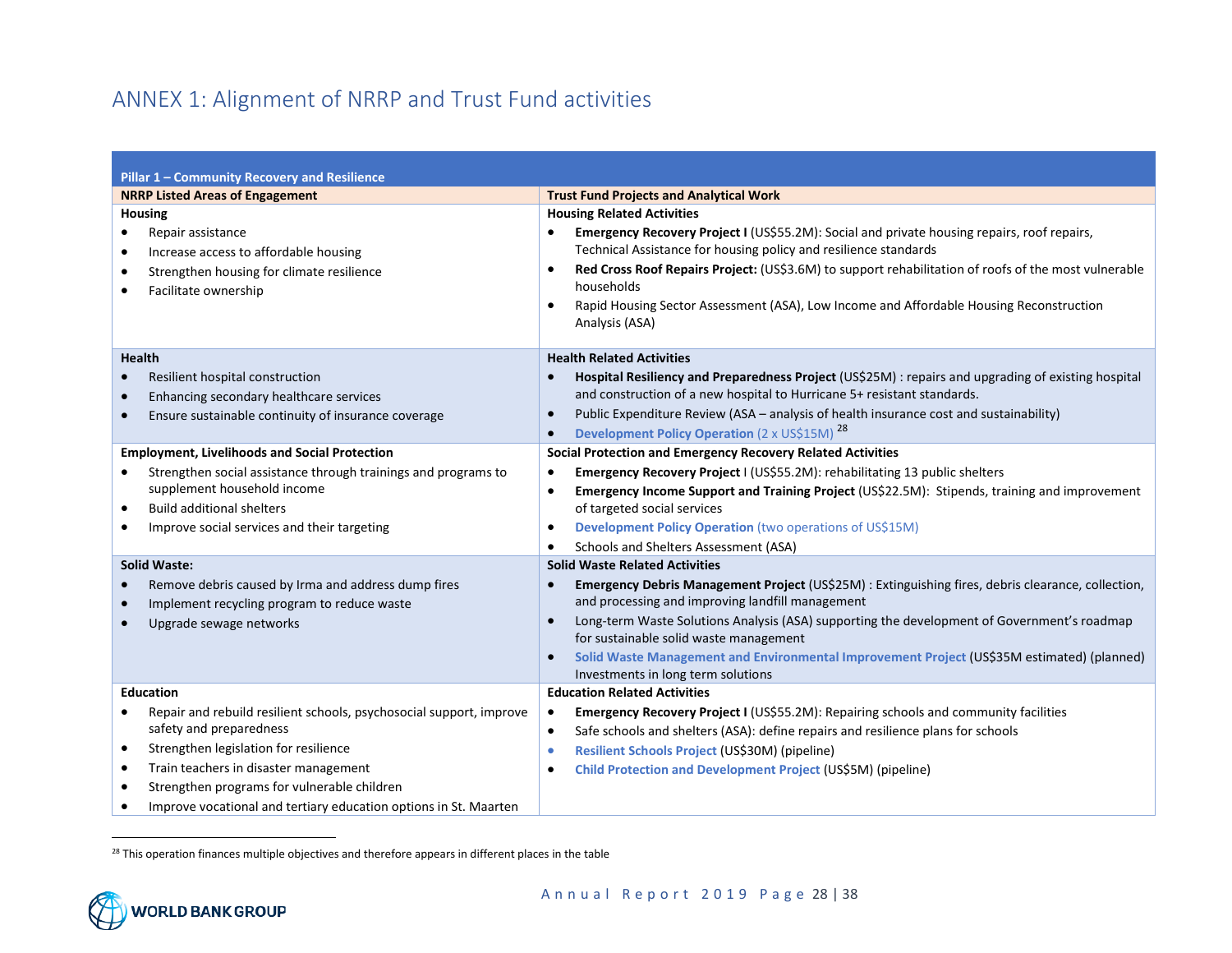| <b>Environment</b>                                                                       |                                                                                     | <b>Environment Related Activities</b>                                                                                  |  |
|------------------------------------------------------------------------------------------|-------------------------------------------------------------------------------------|------------------------------------------------------------------------------------------------------------------------|--|
| Rehabilitate and protect natural and built environments                                  |                                                                                     | Solid Waste Management and Environmental Improvement Project (US\$35M estimated) (planned)                             |  |
| Strengthen environmental protection                                                      | $\bullet$                                                                           | <b>Country Environmental Analysis (ASA)</b>                                                                            |  |
| <b>Community Recovery</b>                                                                | $\bullet$                                                                           | St Maarten Civil Society Partnership Facility for Resilience Project (US\$7.2M)                                        |  |
| <b>Pillar 2 Economic Recovery and Resilience</b>                                         |                                                                                     |                                                                                                                        |  |
| <b>NRRP Listed Areas of Engagement</b>                                                   |                                                                                     | <b>Trust Fund Projects and Analytical Work</b>                                                                         |  |
| <b>Macroeconomic Outlook</b>                                                             |                                                                                     | <b>Macroeconomic Related Activities</b>                                                                                |  |
| Strengthen capacity for tax collection and fiscal policy formulation                     | $\bullet$                                                                           | Public Expenditure Review (ASA)                                                                                        |  |
|                                                                                          | $\bullet$                                                                           | Development Policy Operation (two operations of US\$15M)                                                               |  |
|                                                                                          | $\bullet$                                                                           | National Risk Assessment (ASA and technical assistance)                                                                |  |
| <b>Tourism and Commerce</b>                                                              |                                                                                     | <b>Tourism and Commerce related activities</b>                                                                         |  |
| Secure and strengthen resilience of tourism sector                                       | $\bullet$                                                                           | <b>Enterprise Support Project (US\$35M); access to finance for MSMEs</b>                                               |  |
| Diversify the economy through supporting SMEs                                            | $\bullet$                                                                           | Tourism Sector Recovery Strategy Support (ASA)                                                                         |  |
|                                                                                          | $\bullet$                                                                           | Sint Maarten Hospitality Reconstruction Financing Due Diligence (ASA)                                                  |  |
|                                                                                          | $\bullet$                                                                           | Informing SME and Tourism Recovery (ASA); analysis of tourism support needs                                            |  |
| <b>Finance</b>                                                                           |                                                                                     | <b>Finance related activities</b>                                                                                      |  |
| Increase access to credit and affordability of investment capital                        | $\bullet$                                                                           | <b>Enterprise Support Project (US\$35M); Financial intermediaries are supported to provide greater</b>                 |  |
|                                                                                          |                                                                                     | access to finance for MSMEs                                                                                            |  |
| Pillar 2 Economic Recovery and Resilience (continued)                                    |                                                                                     |                                                                                                                        |  |
| <b>NRRP Listed Areas of Engagement</b>                                                   | <b>Trust Fund Projects and Analytical Work</b><br><b>Airport related activities</b> |                                                                                                                        |  |
| Airport                                                                                  | $\bullet$                                                                           |                                                                                                                        |  |
| Repair and rebuild airport for greater resilience<br><b>Ports and Marinas</b>            |                                                                                     | Airport Terminal Reconstruction Project (US\$72M)<br><b>Ports and Marinas</b>                                          |  |
|                                                                                          | $\bullet$                                                                           |                                                                                                                        |  |
| Restore ports and marinas while ensuring greater resilience<br><b>Roads and Drainage</b> |                                                                                     | <b>Emergency Debris Management Project (US\$25M): Vessel salvaging</b><br><b>Roads and Drainage Related Activities</b> |  |
| Improve the drainage network in communities with recurrent                               | $\bullet$                                                                           | Transport Connectivity & Resilience Improvement Project (US \$20M) (under preparation)                                 |  |
| flooding                                                                                 |                                                                                     |                                                                                                                        |  |
| <b>Utilities and ICT</b>                                                                 |                                                                                     | Utilities and ICT related activities                                                                                   |  |
| Improve delivery of Water, Electricity, ICT Services                                     | $\bullet$                                                                           | <b>Emergency Recovery Project I (US\$55.2M) (Water storage and distribution and Electricity repairs)</b>               |  |
|                                                                                          | $\bullet$                                                                           | Digital Government Transformation Project (US\$12M) modernize public service centers and                               |  |
|                                                                                          |                                                                                     | government systems                                                                                                     |  |
|                                                                                          | $\bullet$                                                                           | Digital Transformation ASA to support analytical work underpinning Digital Government                                  |  |
|                                                                                          |                                                                                     | <b>Transformation Project</b>                                                                                          |  |
| <b>Pillar 3 Government Recovery and Resilience</b>                                       |                                                                                     |                                                                                                                        |  |
| <b>NRRP Listed Areas of Engagement</b>                                                   |                                                                                     | <b>Trust Fund Projects and Analytical Work</b>                                                                         |  |
|                                                                                          |                                                                                     |                                                                                                                        |  |
| <b>Disaster Risk Management</b>                                                          |                                                                                     | <b>Disaster Risk Management Related Activities</b>                                                                     |  |
| Strengthen the National Meteorological Service                                           | $\bullet$                                                                           | Emergency Recovery Project I (US\$55.2M); Police station repairs, fire department communication                        |  |
| Strengthen and repair communications of the fire department                              |                                                                                     | equipment and repairs, capacity building, improvement of hydrometeorological services. Accession                       |  |
| Integrate into the Caribbean Disaster Emergency Agency                                   |                                                                                     | into the Caribbean Catastrophe Risk Insurance Facility (CCRIF)                                                         |  |
| Develop a risk-financing strategy/join CCRIF                                             | $\bullet$                                                                           | Knowledge-sharing about risk financing with other Caribbean countries                                                  |  |
|                                                                                          | $\bullet$                                                                           | <b>Development Policy Operation</b> (two operations of US \$15M)                                                       |  |

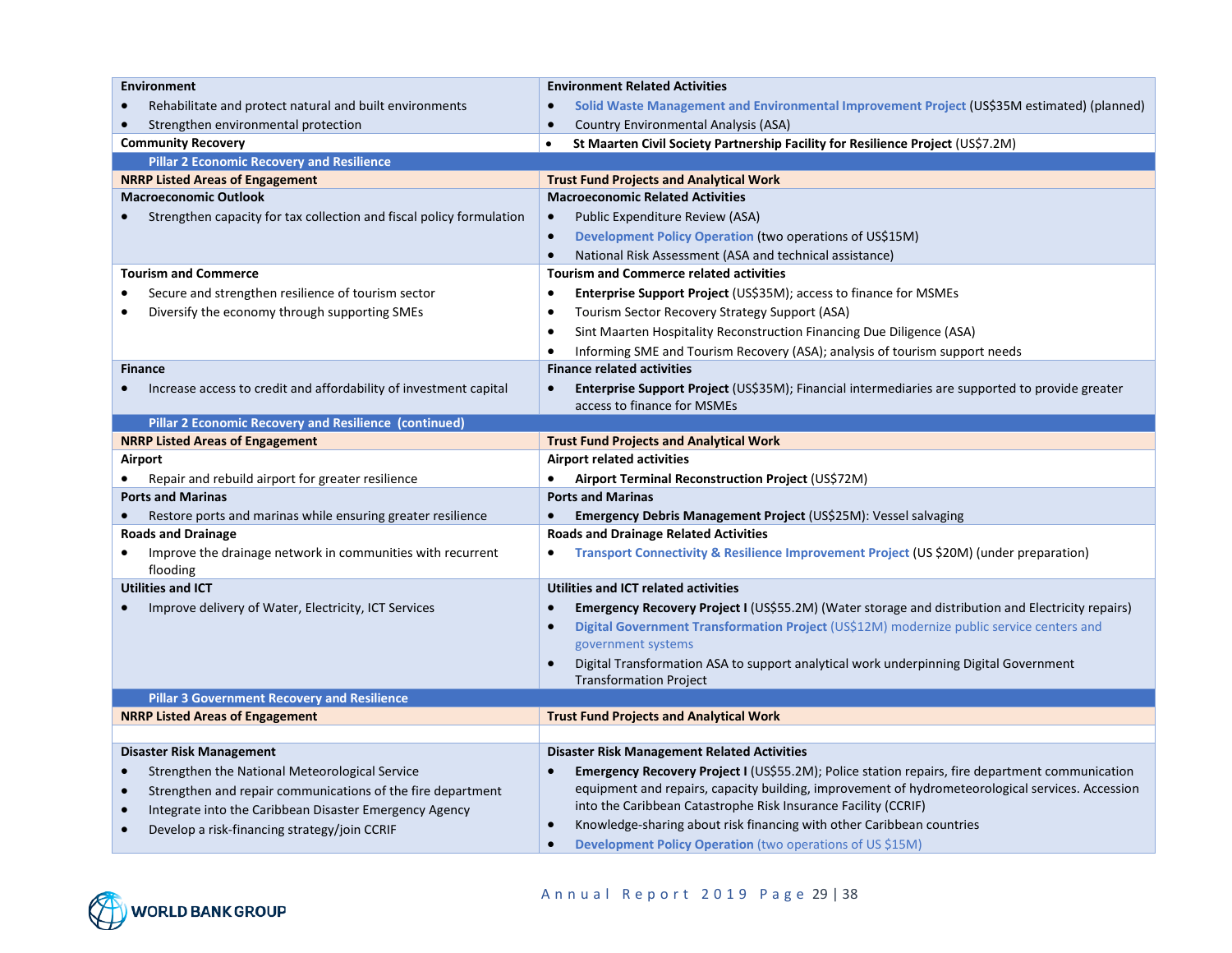| <b>Governance and Public Financial Management</b>                    | <b>Governance and Financial Management Related Activities</b>                                         |
|----------------------------------------------------------------------|-------------------------------------------------------------------------------------------------------|
| Implement Government Financial Management Information                | Public Expenditure Review (ASA) – Analysis of public expenditures and systems<br>$\bullet$            |
| System                                                               | Development Policy Operation (two operations of US \$15M)                                             |
| Modernize ICT systems                                                | Digital Government Transformation Project (US \$12M) modernize ICT back systems and services          |
| Implement a tax reform                                               | Corporate Governance Strengthening - Airport ASA and TA                                               |
| Rebuild the tax receivers/registry building                          |                                                                                                       |
| <b>Justice, Public Safety and Security</b>                           | Justice, Public Safety and Security                                                                   |
| Repair and Strengthen prisons and police stations                    | <b>Emergency Recovery Project (US\$55.2M) – Repairing of two police stations and extension of the</b> |
| Relocate and equip the 911 dispatch center                           | <b>Emergency Operations Center</b>                                                                    |
| Properly equip law enforcement staff                                 |                                                                                                       |
| Address critical ICT needs.                                          |                                                                                                       |
| <b>Additional Public Buildings</b>                                   | <b>Additional Public Buildings</b>                                                                    |
| Repair additional public buildings such as the Post Office, National | <b>Emergency Recovery Project (US\$55.2M), Repairing of key Government buildings</b>                  |
| Library and the National Civil Aviation building                     |                                                                                                       |
| Projects under implementation in <b>Bold</b>                         |                                                                                                       |
| Projects under preparation in <b>Blue</b>                            |                                                                                                       |

ASA: Advisory Services and Analytics

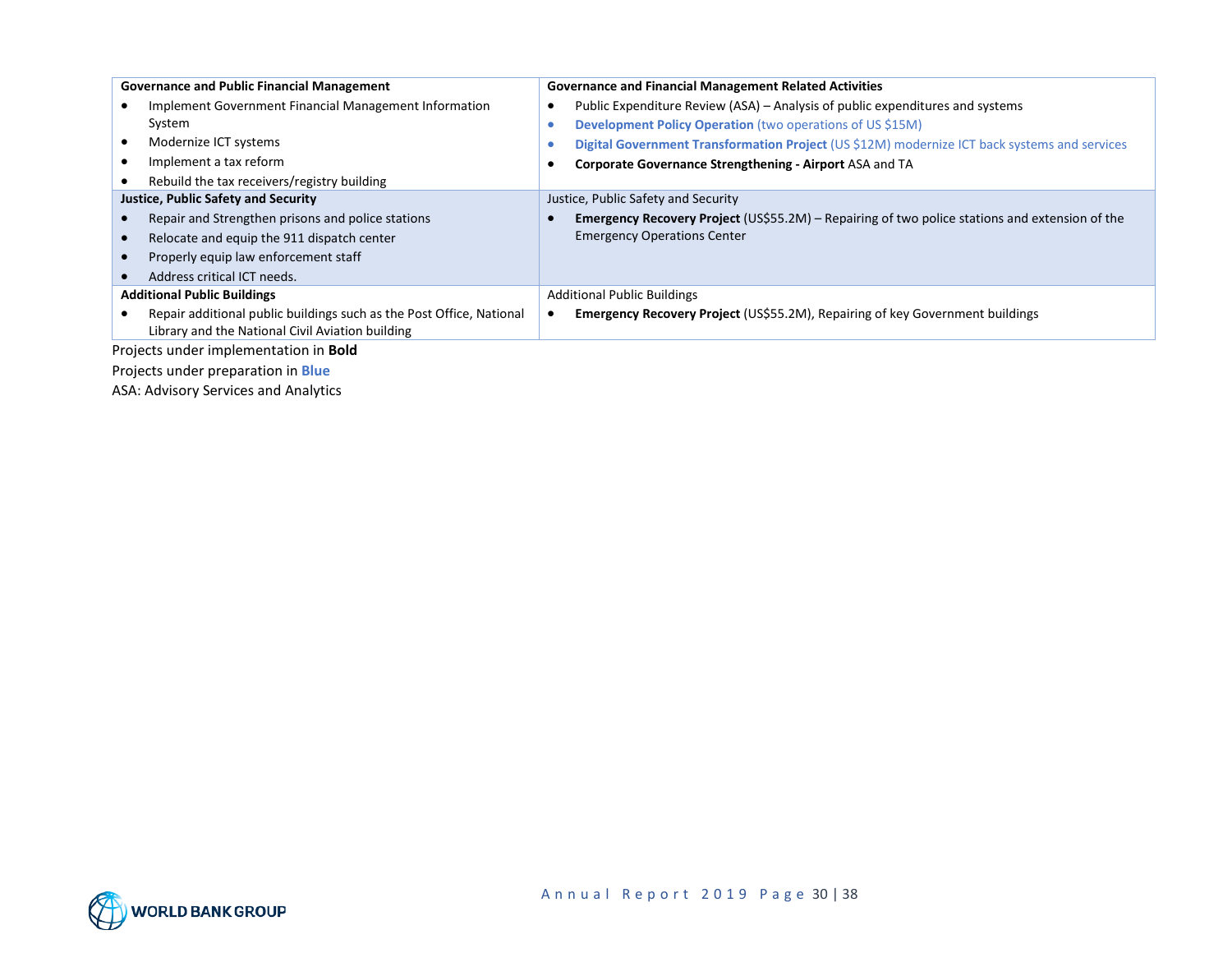<span id="page-30-0"></span>

| ANNEX 2: Results Framework - Projects under implementation as of June 30, 2020                                                                                                               |                                                                                                                                                                                                                                 |                                                                                                                                                                                                  |                                                                                                                                                                                                                                                                                                  |  |  |  |
|----------------------------------------------------------------------------------------------------------------------------------------------------------------------------------------------|---------------------------------------------------------------------------------------------------------------------------------------------------------------------------------------------------------------------------------|--------------------------------------------------------------------------------------------------------------------------------------------------------------------------------------------------|--------------------------------------------------------------------------------------------------------------------------------------------------------------------------------------------------------------------------------------------------------------------------------------------------|--|--|--|
| <b>Emergency Recovery Project</b>                                                                                                                                                            | <b>Emergency Income Support</b><br>and Training Project                                                                                                                                                                         | <b>Hospital Resilience and</b><br><b>Preparedness Project</b>                                                                                                                                    | <b>Emergency Debris</b><br><b>Removal Project</b>                                                                                                                                                                                                                                                |  |  |  |
| Development Objective: Contribute to Sint Maarten's<br>immediate emergency recovery needs and strengthen<br>institutional capacity to manage resilient recovery and<br>reconstruction.       | <b>Development</b><br>Objective:<br>To provide<br>temporary income support, improve the<br>employability of affected beneficiaries in<br>targeted sectors, and strengthen the social<br>protection system's capacity for shock- | Development Objective: Improve<br>the preparedness and capacity of<br>hospital services.<br>• Outcome Indicator 1:                                                                               | <b>Development Objective: To</b><br>manage debris from the<br>hurricane and reconstruction<br>activities.                                                                                                                                                                                        |  |  |  |
| • Outcome Indicator 1: Number of critical disaster<br>preparedness and response facilities repaired to<br>resilient standards.<br>Baseline: 0; Target: 10, Actuals: 3                        | response and protection of the poor.<br>• Outcome Indicator 1: Number of<br>beneficiaries enrolled in the EISTP                                                                                                                 | Overseas medical referrals<br>reduced (percentage).<br>Baseline: 0; Target: 45%;<br><b>Actuals: 79%</b>                                                                                          | • Outcome Indicator 1:<br>Volume of land-based<br>debris is safely cleared and<br>processed (cubic meters).<br>Baseline: 0; Target:<br>150,000; Actuals: NYR<br>• Outcome Indicator 2:<br>Number of vessels safely<br>recovered and salvaged.<br>Baseline: 0; Target: 100<br><b>Actuals: NYR</b> |  |  |  |
| • Outcome Indicator 2: Share of households with<br>electrical services resilient to hurricanes.<br>Baseline: 86%; Target: 93%, Actuals: 86%                                                  | receiving income support on a monthly<br>basis in exchange for their participation<br>in EISTP training and achieved the<br>minimum attendance rate.                                                                            | • Outcome Indicator 2:<br><b>Emergency Disaster</b><br>Preparedness Plan and<br><b>Evacuation Plan implemented</b>                                                                               |                                                                                                                                                                                                                                                                                                  |  |  |  |
| • Outcome Indicator 3: Water storage capacity of Sint<br>Maarten utility (average daily demand).<br>Baseline: 0.7 days; Target: 2 days; Actuals: 0.7 days                                    | Baseline: 727 (of which 420 are female);<br>Target: 1,155 (of which 670 are female).<br><b>Actuals: 1,979, of which 1,366 are</b><br>female                                                                                     | according to procedures<br>(percentage).<br><b>Baseline: 60%; Target: 90%;</b><br><b>Actuals: 60%</b>                                                                                            |                                                                                                                                                                                                                                                                                                  |  |  |  |
| • Outcome Indicator 4: Housing units repaired to<br>resilient standards.<br>Baseline: 0; Target: 350; Actuals: 146                                                                           | • Outcome Indicator 2: Percentage of<br>beneficiaries who complete training in an<br>occupational area.                                                                                                                         | • Outcome Indicator 3:<br>Technical audits to evaluate<br>quality and preparedness of<br>service delivery rated<br>satisfactory (percentage).<br>Baseline: 0; Target: 90%<br><b>Actuals: NYR</b> | • Outcome Indicator 3:<br>Extinguish fires at the two<br>disposal sites (the<br>municipal disposal site and<br>the temporary Irma debris)<br>(number)<br>Baseline: 0; Target: 2<br><b>Actuals: measure to be</b><br>revised due to current fire<br>status.                                       |  |  |  |
| • Outcome Indicator 5: Number of public buildings,<br>other than emergency preparedness and response<br>facilities, repaired to resilient standards.<br>Baseline: 0; Target: 8; Actuals: NYR | Baseline: 0; Target: 50% (of which half<br>are female); Actuals: 72% of total (40%<br>female)                                                                                                                                   |                                                                                                                                                                                                  |                                                                                                                                                                                                                                                                                                  |  |  |  |
| • Outcome Indicator 6: Percentage of projects of which<br>the implementation is deemed satisfactory or<br>moderately satisfactory as per the World Bank rating.                              | • Outcome Indicator 3: Number of records<br>in the Social Registry<br>Baseline: 0; Target: 1,000; Actuals: NYR                                                                                                                  |                                                                                                                                                                                                  |                                                                                                                                                                                                                                                                                                  |  |  |  |
| Baseline: 0; Target: 75%; Actual: 75%                                                                                                                                                        |                                                                                                                                                                                                                                 |                                                                                                                                                                                                  |                                                                                                                                                                                                                                                                                                  |  |  |  |

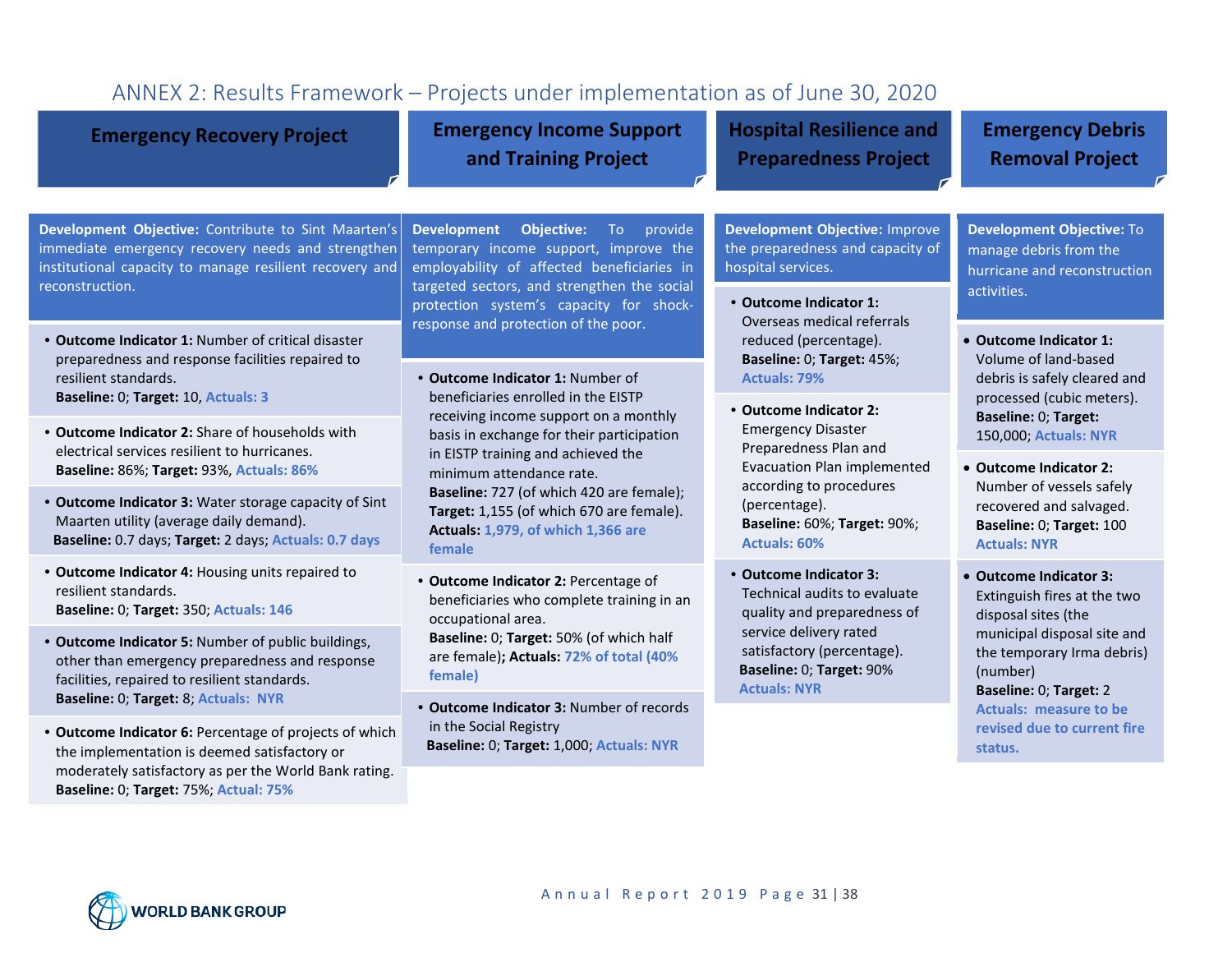# ANNEX 2 continued: Results Framework – Projects under implementation

<span id="page-31-0"></span>

| <b>Airport Terminal Reconstruction</b><br><b>Project</b>                                                                                                                                            | <b>Roof Repair Project</b>                                                                                                                                                           | <b>Enterprise Support Project</b>                                                                                                                                                                                             |  |
|-----------------------------------------------------------------------------------------------------------------------------------------------------------------------------------------------------|--------------------------------------------------------------------------------------------------------------------------------------------------------------------------------------|-------------------------------------------------------------------------------------------------------------------------------------------------------------------------------------------------------------------------------|--|
|                                                                                                                                                                                                     |                                                                                                                                                                                      |                                                                                                                                                                                                                               |  |
| Development Objective: The development objective is<br>to restore the passenger capacity of Princess Juliana<br>International Airport to pre-Irma levels with improved<br>resilience to hurricanes. | Development Objective: The project's development<br>objective is to repair roofs up to a safe standard for<br>vulnerable households affected by Hurricane Irma.                      | Development Objective: The development objective is<br>to support the recovery of micro, small, and medium<br>sized enterprises through direct financial assistance to<br>contribute to the restoration of economic activity. |  |
| • Outcome Indicator 1: Passenger handling capacity of<br>the terminal.<br>Baseline: 1 million; Target: 2.5 million; Actuals: 1<br>million                                                           | • Outcome Indicator 1: Roofs repaired to safe<br>standards, contributing to increased resilience to<br>natural disasters and climate change.<br>Baseline: 0; Target: 200; Actuals 19 | • Outcome Indicator 1: Cumulative number of MSMEs<br>receiving packages for assets, repairs or working<br>capital.<br>Baseline: 0; Target: 600; Actual: NYR                                                                   |  |
| • Outcome Indicator 2: Resilience of terminal building<br>to Irma level hurricanes.<br>Baseline: no; Target: yes; Actuals: NYR                                                                      | • Outcome Indicator 2: Households have increased<br>knowledge of hurricane resistant housing.<br>Baseline: 0%; Target: 60%; Actuals NYR                                              | • Outcome Indicator 2: Cumulative number of women<br>owned or managed MSMEs receiving packages for<br>assets, repairs or working capital.<br>Baseline: 0; Target: 240; Actuals: NYR                                           |  |
| • Outcome Indicator 3: completion of package 2<br>terminal reconstruction works.<br>Baseline: 0; Target: 100%; Actuals: 0%                                                                          | (NYR=Not yet reported)                                                                                                                                                               | • Outcome Indicator 3: Volume of grants and loans<br>supported through the project over its lifetime.                                                                                                                         |  |
| . Outcome Indicator 4: Installation of strengthened jet                                                                                                                                             |                                                                                                                                                                                      | Baseline: 0; Target: \$33 million; Actuals: NYR                                                                                                                                                                               |  |
| bridges.<br>Baseline: no; Target: yes; Actuals: NYR                                                                                                                                                 |                                                                                                                                                                                      | • Outcome Indicator 4: Volume of grants and loans<br>supported through the project to women owned or                                                                                                                          |  |
| • Outcome Indicator 5: installation of resilient<br>entrance doors.                                                                                                                                 |                                                                                                                                                                                      | managed MSMEs over its lifetime.<br>Baseline: 0; Target: \$13.2 million; Actuals: NYR                                                                                                                                         |  |
| Baseline: no; Target: yes; Actuals: NYR                                                                                                                                                             |                                                                                                                                                                                      |                                                                                                                                                                                                                               |  |
| • Outcome Indicator 6: Restoration of baggage<br>handling system.<br>Baseline: no; Target: yes; Actuals: NYR                                                                                        |                                                                                                                                                                                      |                                                                                                                                                                                                                               |  |
| • Outcome Indicator 7: PIJAE submits quarterly reports<br>describing claims received through GRM and how                                                                                            |                                                                                                                                                                                      |                                                                                                                                                                                                                               |  |

issues were resolved.

• **Baseline:** no; **Target:** yes**; Actuals: NYR**

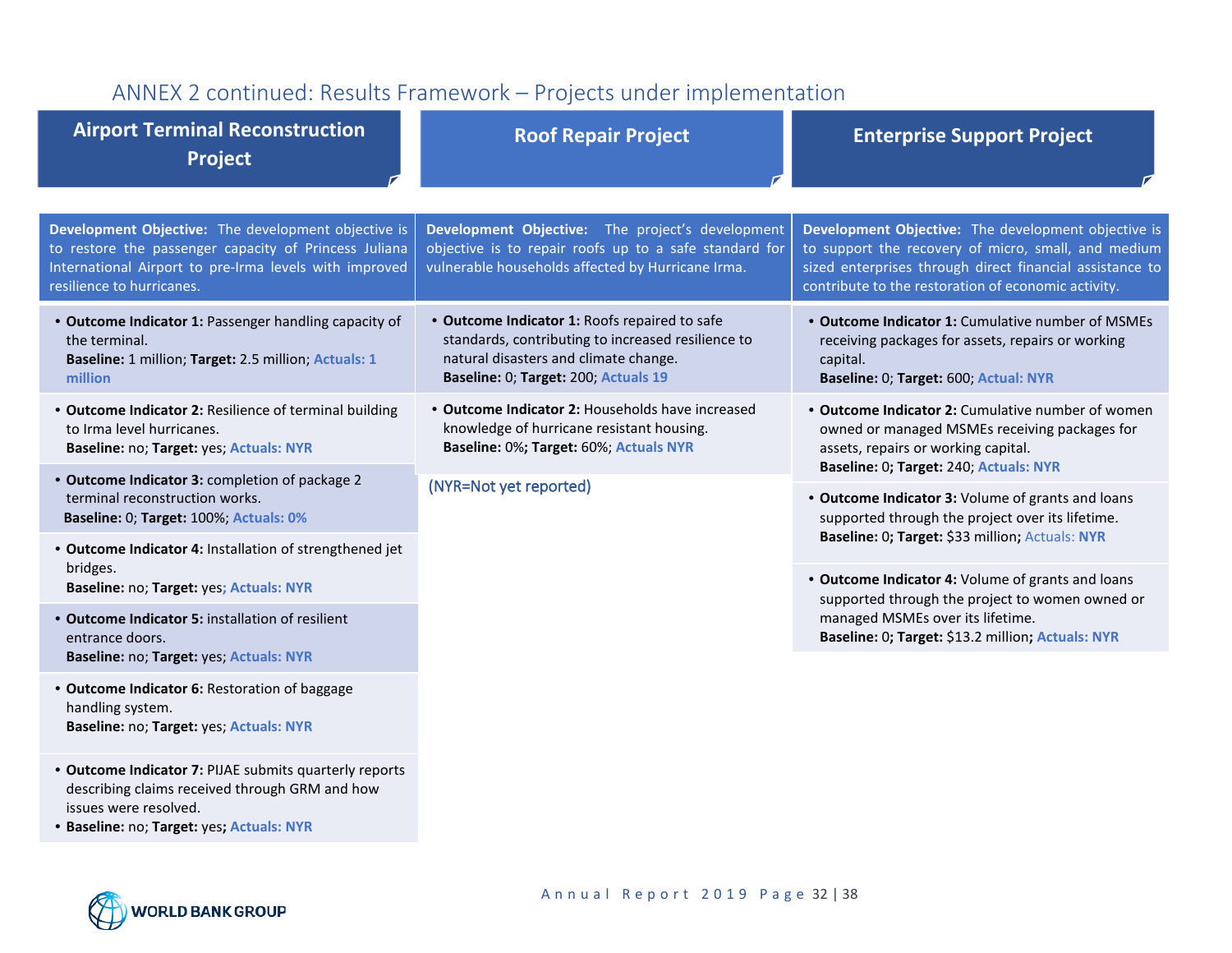## <span id="page-32-0"></span>ANNEX 3: Financial Overview as of JUNE 2020

Total contributions from the donor to the Trust Fund for the period April 2018 - June 2020 amounted to \$305.7 million, paid in April and November 2018. Total disbursements (for operations and administration) reached \$80.7 million and undisbursed commitments \$172.2 million. The disbursements in January - June 2020 totaled \$38.4 million. After adjusting for investment income and the administration fee, the Trust Fund balance is \$59.4 million from contributions which will be allotted to confirmed activities.



#### <span id="page-32-1"></span>ALLOCATION OF FUNDS

Funds allocated directly to operations, analytical work, and client support (Recipient Executed Activities, Advisory Services and Analytics and Preparation and Implementation Activities) total \$252.7 million and \$3.6 million have been allocated to Program Management and Administration to date. Of the operational allocations made, \$40.4 million were allotted in January - June 2020.



#### <span id="page-32-2"></span>ALLOCATION TO RECIPIENT EXECUTED ACTIVITIES

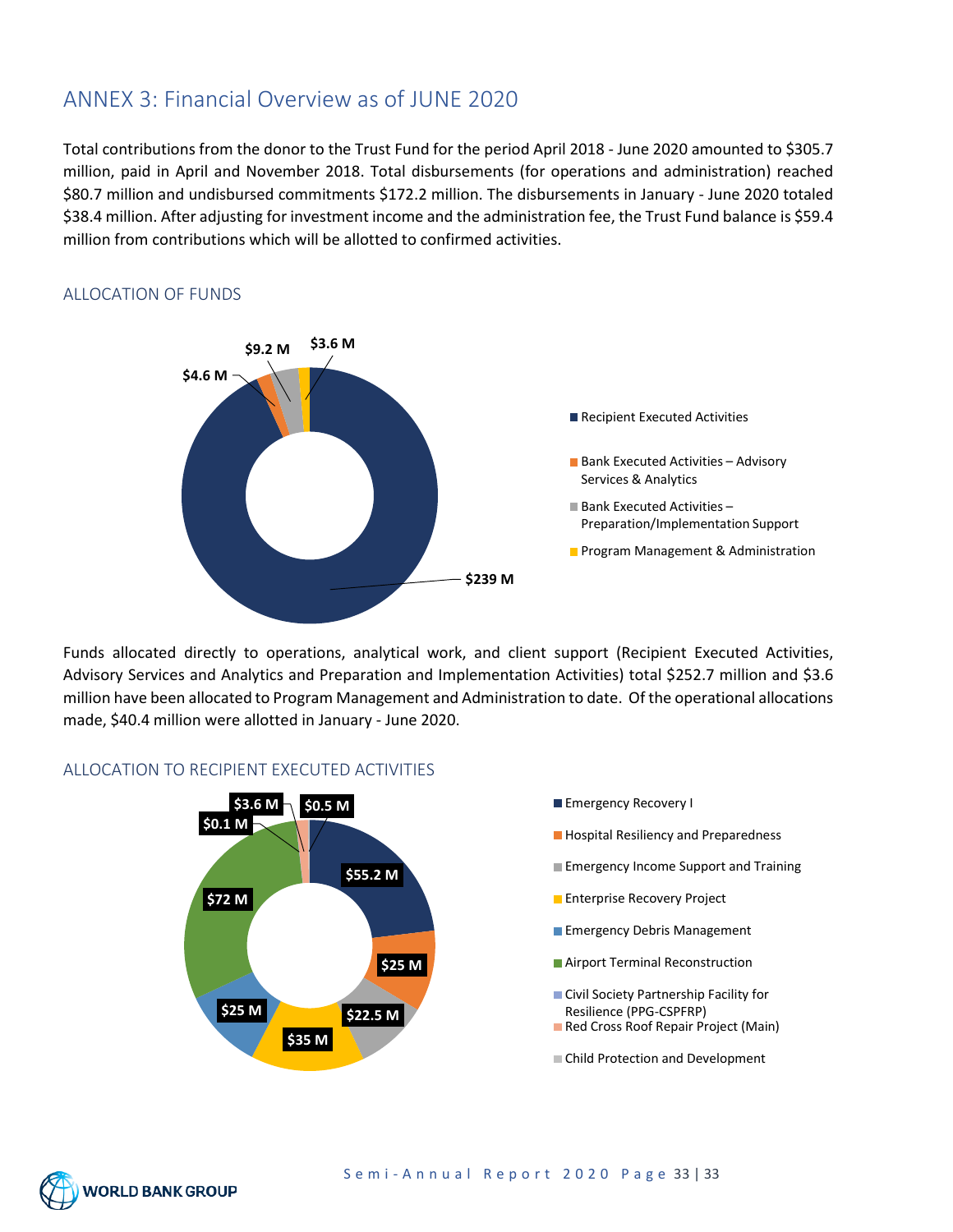#### <span id="page-33-0"></span>DISBURSEMENT OF RECIPIENT EXECUTED ACTIVITIES



Recipient-executed activities (Investment Projects) were allotted funding in ten grants: 1) Emergency Recovery I; 2) Hospital Resiliency and Preparedness; 3) Emergency Income Support and Training; and 4) Enterprise Recovery; 5) Emergency Debris Management; 6) Airport Terminal Reconstruction Project; 7) Civil Society Partnership Facility for Resilience; 8) Red Cross Roof Repair; and 9) Child Protection and Development. Of these, nine grants for \$239 million were effective at end June 2020. Funds disbursed by these grants amounted to USD \$67.8 million, of which \$0.5 million in January-June 2020, and a further \$171.2 million remains available for disbursement under effective projects.

#### <span id="page-33-1"></span>DISBURSEMENT OF BANK EXECUTED PREPARATION/IMPLEMENTATION SUPPORT ACTIVITIES



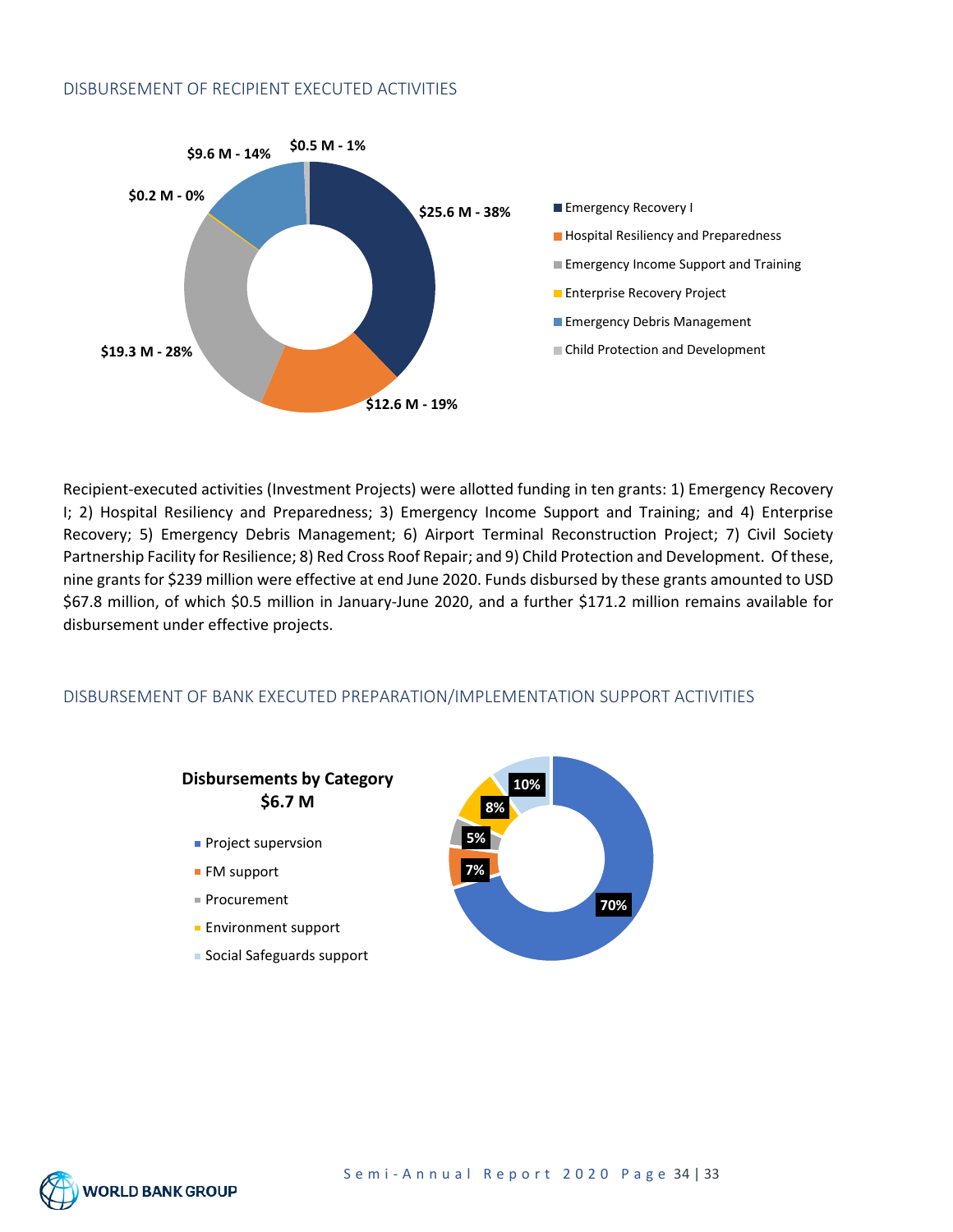

Bank-executed Preparation/Implementation Support funds are allotted to twenty tasks. Total disbursements were \$6.7 million, of which \$1.2 million in the period January-June 2020, with a further \$0.6 million in undisbursed commitments. Seventy percent of funds are allocated to project supervision. Together, support to safeguards, procurement, and financial management, including Hands on Support, amounts to 37% of total expenditures for preparation and supervision.

#### ALLOCATIONS FOR BANK EXECUTED ADVISORY SERVICES & ANALYTICAL ACTIVITIES



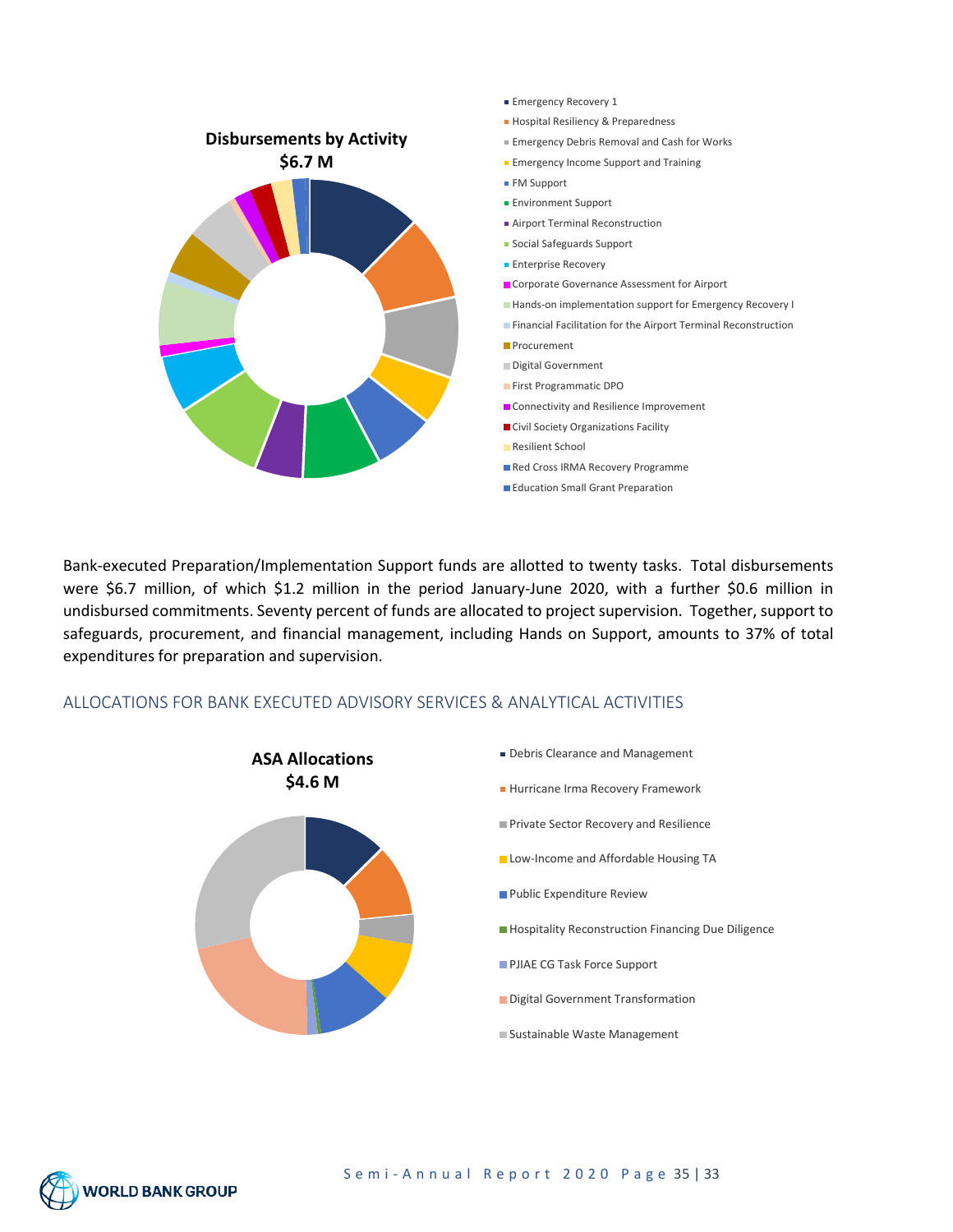In April 2018 - June 2020, Bank-executed Advisory Services & Analytical Activities were allotted funding in nine grants: 1) Debris Clearance and Management (funding for environmental and firefighting expertise); 2) Hurricane Irma Recovery Framework (retroactive funding for the development of the NRPP); 3) Private Sector Tourism Recovery and Resilience; 4) Low-income and Affordable Housing TA; 5) Public Expenditure Review; 6) Hospitality Reconstruction Financing Due Diligence; 7) PJIAE CG Task Force Support; 8) Digital Government Transformation; and 9) Sustainable Waste Management. Funds disbursed so far under these grants amounted to \$2.8 million, of which \$0.8 million was in January - June 2020, with a further \$0.3 million in undisbursed commitments.

#### <span id="page-35-0"></span>TABLE I: DISBURSEMENTS AS OF JUNE 2020 IN USD

|                                                                                    | <b>REPORTING PERIOD ENDED</b><br><b>JUNE 16, 2020 (USD)</b> |
|------------------------------------------------------------------------------------|-------------------------------------------------------------|
| Funds Committed by Government of the Netherlands (up to)                           | \$541,099,800                                               |
| Funds Received from Government of the Netherlands                                  | \$305,727,000                                               |
| Investment Income                                                                  | \$12,613,687                                                |
| <b>Admin Fee</b>                                                                   | \$6,119,516                                                 |
| <b>Total Disbursements</b>                                                         | \$77,281,401                                                |
| Operational (RETF and BETF)                                                        | \$80,726,245                                                |
| Non-Operational (PM&A)                                                             | \$3,444,844                                                 |
| Total Commitments (amounts committed for planned expense but<br>not yet disbursed) | \$172,174,401                                               |
| Operational (RETF and BETF)                                                        | \$172,112,697                                               |
| Non-Operational (PM&A)                                                             | \$61,703                                                    |
| Funds Available for Disbursement/Allocation of Confirmed Activities                | \$59,395,375                                                |
| Funds Outstanding from Government of the Netherlands (up to)                       | \$235,372,800                                               |

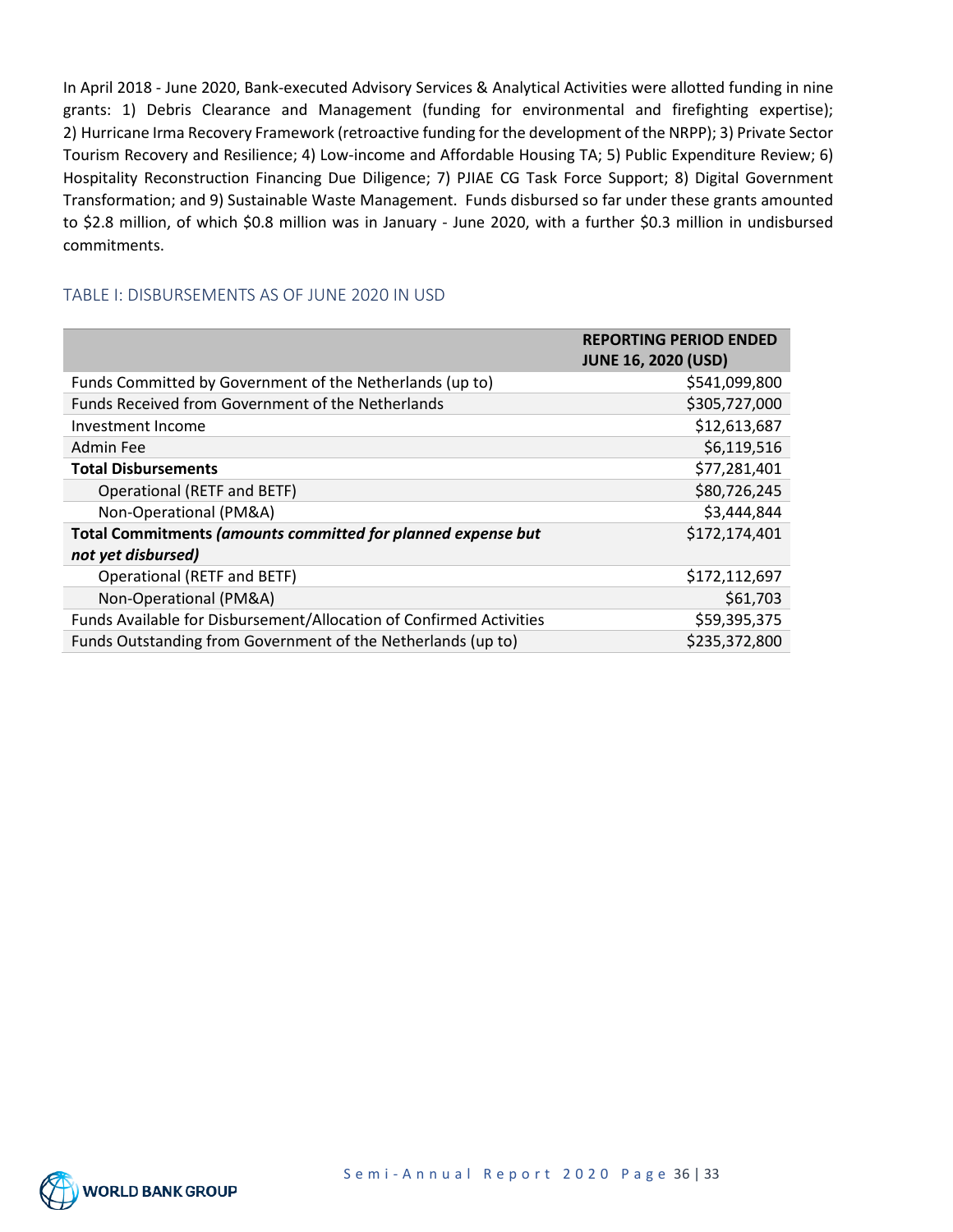#### <span id="page-36-0"></span>TABLE II: SUMMARY OF DISBURSEMENTS FOR ACTIVITIES IN USD

| <b>ACTIVITY</b>                                                                          | <b>TOTAL BUDGET</b><br>ALLOCATED** | <b>APRIL 2018-JUNE 2020</b><br><b>DISBURSEMENTS</b> | <b>APRIL 2018-JUNE</b><br><b>2020 COMMITMENTS</b> | <b>AVAILABLE BALANCE*</b> |
|------------------------------------------------------------------------------------------|------------------------------------|-----------------------------------------------------|---------------------------------------------------|---------------------------|
|                                                                                          |                                    |                                                     |                                                   |                           |
| <b>Total</b>                                                                             | \$256,376,810                      | \$80,726,245                                        | \$172,174,401                                     | \$3,476,164               |
|                                                                                          |                                    |                                                     |                                                   |                           |
| <b>Recipient Executed Activities</b>                                                     | \$238,983,867                      | \$67,753,098                                        | \$171,230,769                                     |                           |
| TF0A8079 Emergency Recovery I                                                            | \$55,200,000                       | \$25,576,455                                        | \$29,623,545                                      |                           |
| TF0A8176 Hospital Resiliency and<br>Preparedness                                         | \$25,000,000                       | \$12,590,710                                        | \$12,409,290                                      |                           |
| TF0A8265 Emergency Income Support<br>and Training                                        | \$22,500,000                       | \$19,337,125                                        | \$3,162,875                                       |                           |
| <b>TF0A9223 Enterprise Recovery</b><br>Project                                           | \$35,000,000                       | \$156,473                                           | \$34,843,527                                      |                           |
| TF0A9261 Emergency Debris<br>Management                                                  | \$25,000,000                       | \$9,580,335                                         | \$15,419,665                                      |                           |
| <b>TF0B0760 Airport Terminal</b><br><b>Reconstruction</b>                                | \$72,000,000                       |                                                     | \$72,000,000                                      |                           |
| <b>TF0B2229 Civil Society Partnership</b><br><b>Facility for Resilience (PPG-CSPFRP)</b> | \$147,867                          |                                                     | \$147,867                                         |                           |
| <b>TF0B2442 Red Cross Roof Repair</b><br><b>Project (Main)</b>                           | \$3,624,000                        |                                                     | \$3,624,000                                       |                           |
| <b>TF0B2513 Child Protection and</b><br><b>Development</b>                               | \$512,000                          | \$512,000                                           |                                                   |                           |
| <b>Bank Executed Activities</b>                                                          | \$13,752,943                       | \$9,528,303                                         | \$881,929                                         | \$3,342,712               |
| <b>Advisory Services &amp; Analytics</b>                                                 | \$4,563,023                        | \$2,819,455                                         | \$272,355                                         | \$1,471,213               |
| <b>Preparation/Implementation Support</b>                                                | \$9,189,920                        | \$6,708,848                                         | \$609,574                                         | \$1,871,499               |
| <b>Program Management &amp;</b><br><b>Administration</b>                                 | \$3,640,000                        | \$3,444,844                                         | \$61,703                                          | \$133,452                 |

\*Available Balance means total budget minus disbursements and commitments.

\*\* Please note that in line with WB accounting systems, this allocated budget table does not yet show the approved Civil Society Partnership Facility for Resilience (CSPFRP) (\$7.2 million) as it was not yet accounted as effective as of June 30, 2020.